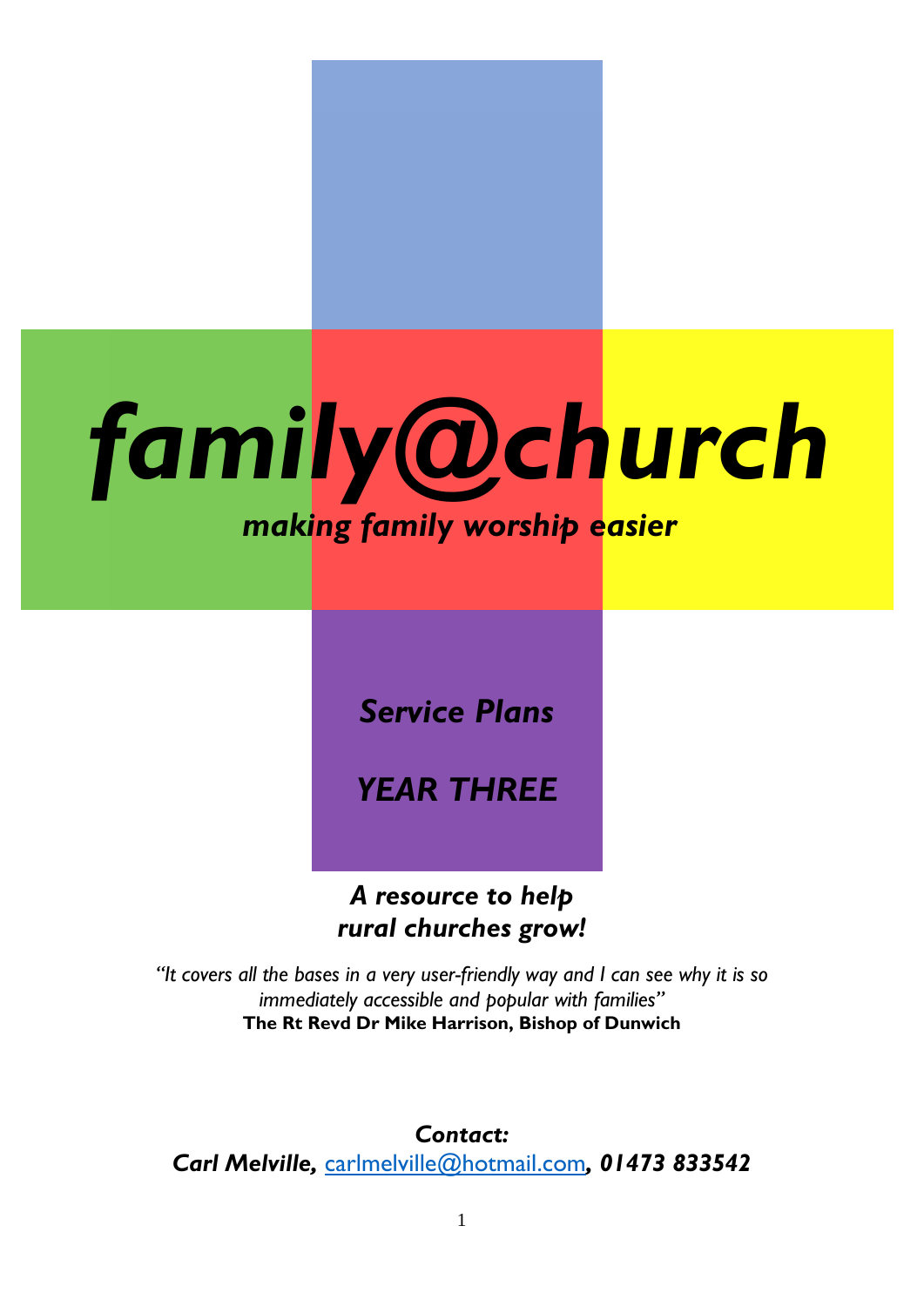# *Using family@church: Year 3*

Welcome to the *family@church* resource pack! This is the Year 3 pack that follows on from *family@church Year 1 and Year 2.* We hope you've enjoyed using the *family@church* material and have reached this stage with joy and excitement.

Year 1 covers the Gospel narrative at its most basic level, using the liturgical calendar as a guide. Year 2 goes a little deeper and aims to highlight the call of individuals and the basics of Christian discipleship (the bible, prayer etc). Year 3 focuses on biblical characters and explores how their faith and discipleship can inspire us to follow Jesus.

## **The Wall of Fame**

Throughout the year, we encourage you to create a 'Wall of Fame' by placing a picture, icon or image of the biblical character explored in each service on a board, wall or dedicated space. You can find some example images to print on our website or you can create or make your own!

## **Resources**

Where there are related or printable resources for a particular session, these can be found online or you can create them yourself using Google.

## *Contents*

| September: Back to School - see years I and 2 for ideas35 |  |
|-----------------------------------------------------------|--|
|                                                           |  |
|                                                           |  |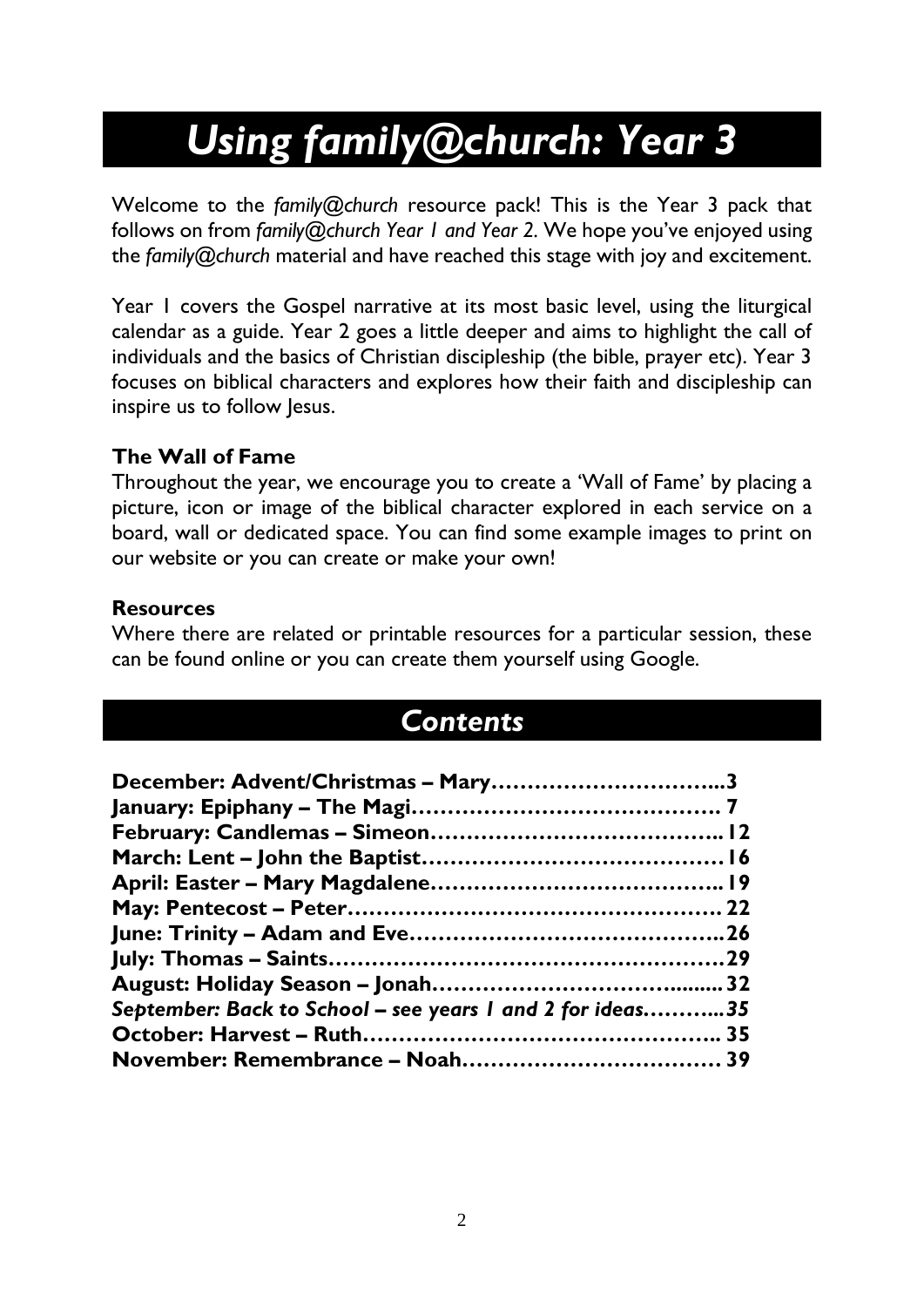# *December – Advent/Christmas: Mary*

**Theme:** This all age service focuses on the character of Mary, the Mother of Jesus, who stood by Jesus throughout his life. She was faithful to the fact that he was the Light of the World, even though others didn't believe at first. This service may be a Christingle service, in which case please use Year 1 and 2 resources as well.

#### **What you'll need for this service:**

- $\triangleright$  An image of Mary, the Mother of the Lord, to place at the front of the church and then on the Wall of Fame.
- $\triangleright$  A 'magic' candle (a candle that relights when blown out!) These can be purchased online for about 99p.
- $\triangleright$  [A candle for each member of the congregation]

#### **Before the service:**

 $\triangleright$  Remember to pray together or to encourage prayer amongst all your team groups.

## **God's Family Gathers**

*Give a warm welcome to the church. Point out the toilets if you need to. Draw attention to the Welcome Cards. Keep other notices for the end.*

Grace, mercy and peace from God our Father and the Lord Jesus Christ be with you. **All And also with you.**

*Ask if anyone has any family church news – this may include birthdays. Introduce the theme, place an image of Mary at the front, and lead into…*

We admit that we sometimes say terrible things…

#### **All Father, forgive us.**

We do foolish and silly things… **All Father, forgive us.**

> *+ May the God of light, who sent Jesus to Light up the way, shine upon you, forgive you your sins and keep you in life eternal. Amen.*

**SONG** *(see song suggestions)*

## **God's Family Listens**

#### **Reading:** Luke 1: 46-55 (or John 1)

#### **Talk**

*There are several versions of this talk. The key to this talk is to learn it by heart and make it your own! Do practice it first and learn how your candles work!*

When Jesus lived, he preached to his followers and said 'I am the Light of the World.' *In silence, light your magic candle.*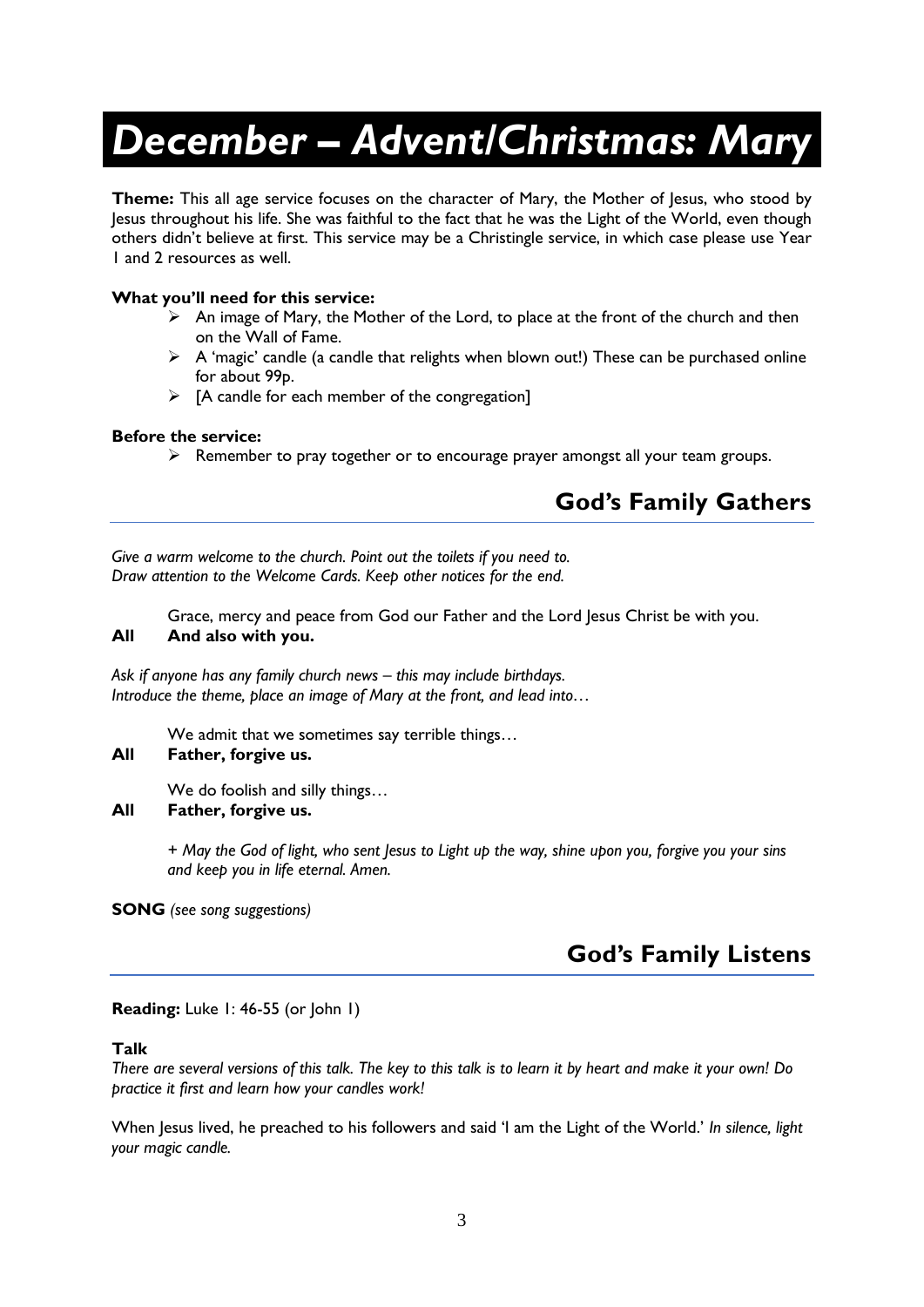This candle symbolises Jesus, the Light of the World. *Have the lights switched off.*

In this darkened church, this small candle still shines bright. Jesus said he was the Light of the World. He was a Light nothing could put out. *Blow out your candle and watch it relight.* Could darkness put it out? No! Could evil put him out? No!

Now, there were people who didn't love Jesus and wanted to blow out that light! King Herod wanted Jesus gone, so he killed all the baby boys. Herod tried to get rid of Jesus. *Blow out your candle and watch it relight.*

But Jesus said, I am the Light of the World. Nothing can put him out!

When Jesus grew up, he often taught his followers how to love God and how to love each other. On one occasion, the crowd threw stones at him because they didn't like what they heard. *Blow out your candle and watch it relight.* But Jesus said, I am the Light of the World. Nothing can put him out!

Some Jewish leaders really wanted him gone. They didn't like the Light of Jesus! So, they plotted to have him crucified. On Good Friday Jesus died. They thought he was gone! *Blow out your candle and* watch it relight. But Jesus said, I am the Light of the World. Nothing can put him out!

On Easter Sunday, Jesus was given new life and rose again. But lots of people failed to recognise him. They thought he was gone. *Blow out your candle and watch it relight.* But Jesus said, I am the Light of the World. Nothing can put him out!

Still today, some people say that God doesn't exist or isn't real, that Jesus didn't do the things we're told about. They do not like his light. *Blow out your candle and watch it relight.* But Jesus said, I am the Light of the World. Nothing can put him out!

There was one person though who loved Jesus and believed everything he said. His mother, Mary. An angel appeared to her and said she was to mother Jesus, the Light in a dark world. Mary said yes. Mary watched that Light grow and do amazing things like turn water into wine and watched sick people made well again. Mary treasured all these things in her heart.

Mary watched as her Son Jesus died on the cross on that Good Friday. She waited with excitement for three days for her Son Jesus to appear to them again. Mary waited for the gift of the Holy Spirit and then told the people around her about Jesus, the Light of the World. *If this service is a Christingle service or an evening service, you may want the congregation to have a candle each and to share the Light of Jesus with them now from your 'magic' candle.*

So, she watched as loads of people tried to put out the Light. *Blow out your candle and watch it relight.* But she remembered that Jesus said, I am the Light of the World. Nothing can put him out!

#### *Switch on the church lights.*

So, how can we be more like Mary? She loves Jesus with her whole heart and she remembered that nothing can extinguish that Light. How can we share Jesus with other people, that he loves us and that he is still here with us now and the Light still shines in the darkness.

**SONG** *(see song suggestions)*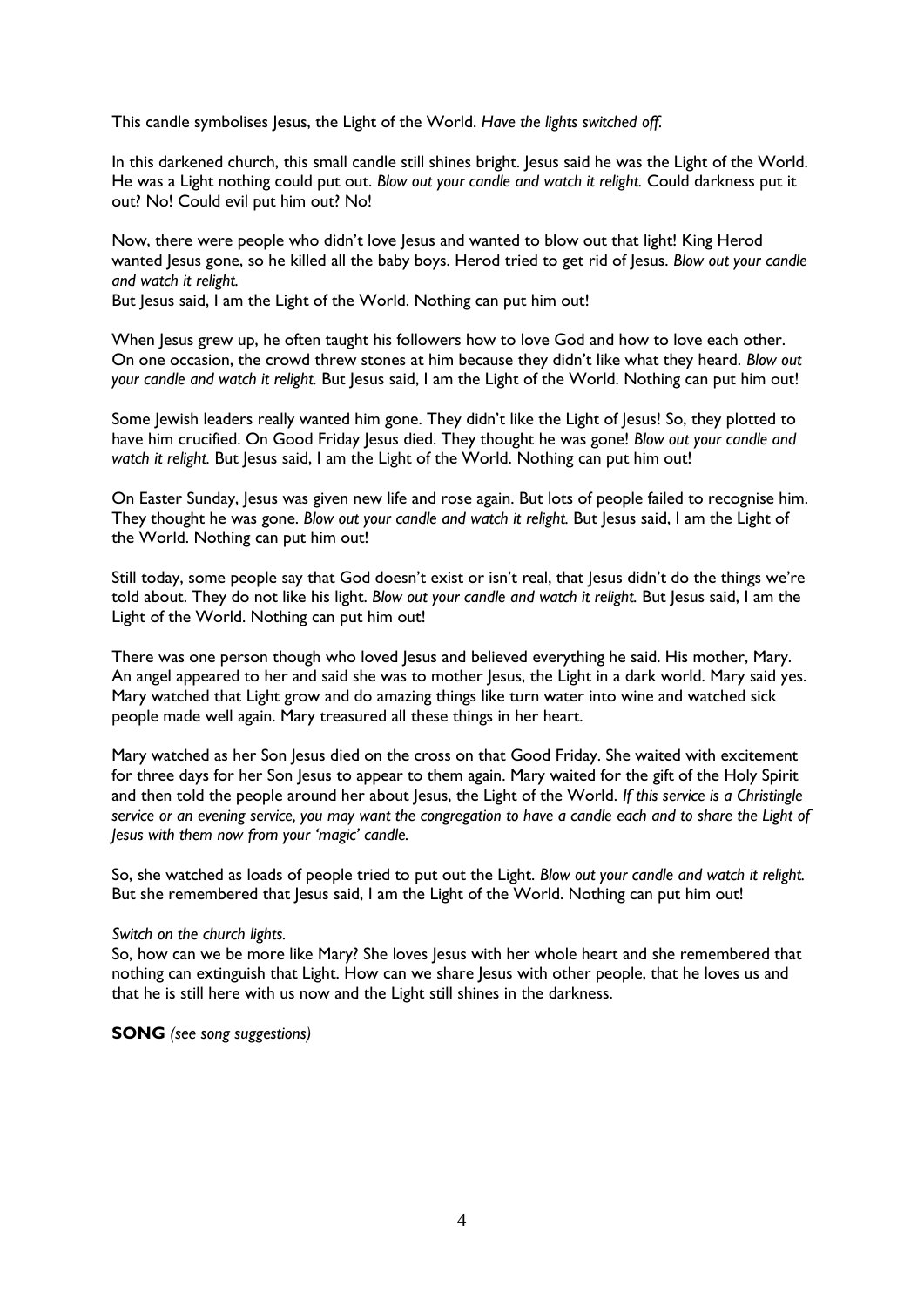Let us pray,

Mary said, 'my soul magnifies the Lord and my Spirit rejoices in God my Saviour.' Lord God, help us to worship you too. Help us to draw close to you and become more and more like Jesus our Saviour.

Mary said, 'the mighty one has done great things for me and Holy is his name.' Lord God, help us to see all the wonderful things you do for us. for sending Jesus to be born as one of us, for the signs and wonders he performed to show us your love, for giving his life for us on the cross and for giving us your new life.

Mary said, 'he has filled the hungry with good things and sent the rich away empty.' Lord God, we pray for those who are hungry, for the homeless and the poor. Help us to be lights to them in times of need. We pray for those who are sick or ill at this time and we remember before God those on our hearts and minds… *a quick moment's silence is kept.*

Mary said, 'he has helped Israel according to the promise he made to our forefathers.' Lord God, we pray for your Church throughout the world and we thank you for counting us as members of your family. Where there is darkness, help us bring light. Where there is pain, help us bring your healing. Where there is injustice, help us be people of truth.

#### **The Lord's Prayer (modern)**

*If you have a crib scene, you may want to bless it here, after adding the characters. Place an emphasis on Mary as she is placed into the scene.*

**SONG** *(we suggest Away in a Manger or another Carol)*

## **God's Family Goes!**

*If there is a returning baptism family, see Leader's Insert*

#### **All We believe in God the Father, from whom every family…**

*Church Family Notices can be given here.*

#### *Blessing:*

*+ May the joy of the angels, the eagerness of the shepherds, the perseverance of the wise men, the obedience of Joseph and Mary, and the peace of the Christ child be yours this Christmas; and the blessing of God almighty, the Father, the Son, and the Holy Spirit, be among you and remain with you always. Amen.*

**SONG** *(see song suggestions)*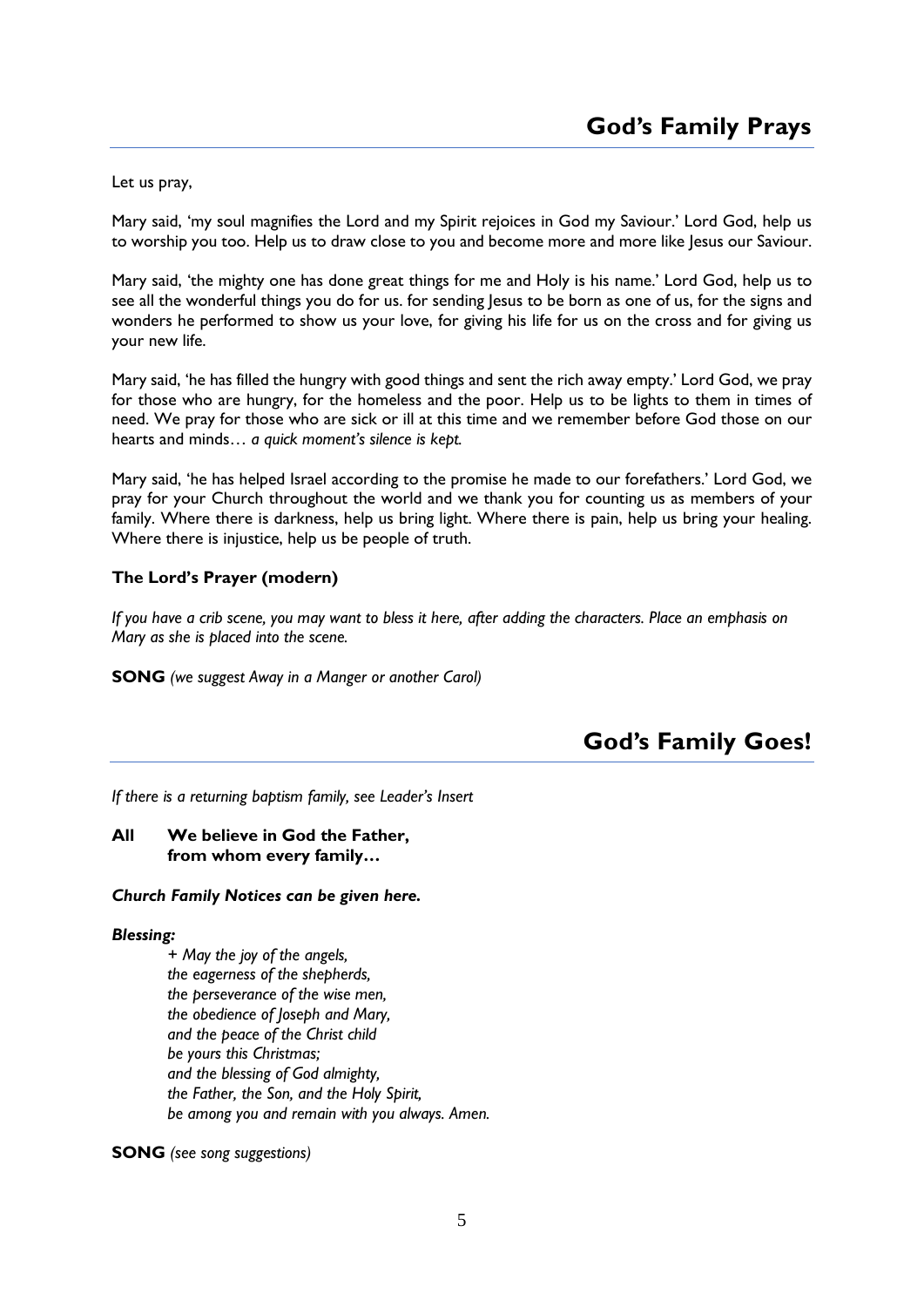#### **Song suggestions for December:**

| $1011$ $10121$ $10121$ $10121$                        |
|-------------------------------------------------------|
| Longing for light (Farrell)                           |
| You are the King of glory (DuMosch)                   |
| This little light of mine (Spiritual)                 |
| Silent night (trad)                                   |
| Hark! the herald angels sing (trad)                   |
| Away in a manger (trad)                               |
| The Christingle Song (See Children's Society website) |
| Can you see what we have made? (Kendrick)             |
| Light of the world (Hughes)                           |
| Dear Mary, mother of the Lord (trad)                  |
| Sing we of the blessed Mother (trad)                  |
| Once in Royal David's City (trad)                     |
| Let your light shine (Hillsong Kids)                  |
|                                                       |

#### **Other ideas:**

- $\triangleright$  Combine this service with a Christingle service (see Year 1 and 2)
- ➢ If this service is towards the beginning of December, you may want to create family Advent calendars to take home. This can be done in a number of ways.
	- o The easiest way would be to pre-cut an A4 sheet of card with 25 doors/openings. Get participants to decorate or colour in a background on another sheet and then stick the doors over the top.
	- o Another way could be to think of 25 different forms of light (torch, sun, fire, LED etc) and to think about light every day in the run up to Christmas.
- ➢ As people enter, you could have a station decorating a small t-light pot (flower pot or glass jar) so people can take them home and place in their windows to symbolise Jesus the Light of the World.

#### *Wall of Fame*

*Don't forget to print out an image of Mary to place of the wall of fame.*

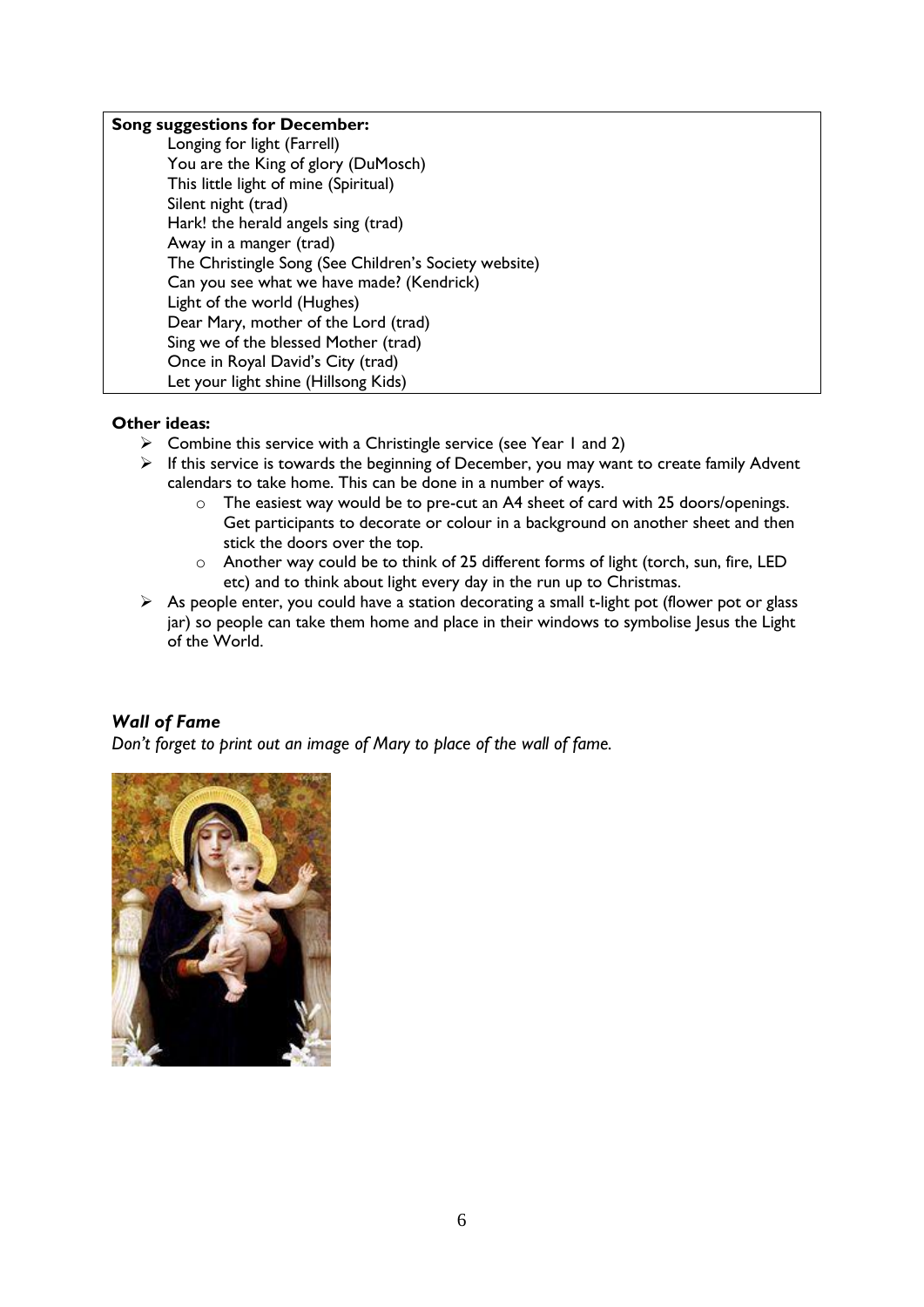# *January – Epiphany: The Magi*

**Theme:** This service focuses on the Magi, who followed the star to find Jesus. The service challenges us to think about following Jesus wholeheartedly and to not take our eyes off the star.

#### **What you'll need for this service:**

- $\triangleright$  An image of the Magi to place at the front of the church and then on the Wall of Fame.
- $\triangleright$  A five pointed star for each person (see online template these could be cut out as people gather)
- ➢ Pens/pencils in pews.
- ➢ Talk 1 idea: A large star at the back of church
- ➢ Talk 2 idea: the numbers 1-12 printed on A4 sheets (see website)

#### **Before the service:**

- ➢ Remember to pray together or to encourage prayer amongst all your team groups.
- ➢ Place Prayer Stars in the pews or give out with hymn books.
- ➢ Talk 2: Place numbers under pews.

## **God's Family Gathers**

*Give a warm welcome to the church. Point out the toilets if you need to. Draw attention to the Welcome Cards. Keep other notices for the end.*

Grace, mercy and peace from God our Father and the Lord Jesus Christ be with you. **All And also with you.**

## *Ask if anyone has any family church news – this may include birthdays.*

*Introduce the theme, place an image of the Magi at the front, and lead into…*

We admit that we sometimes say terrible things...

#### **All Father, forgive us.**

We do foolish and silly things…

#### **All Father, forgive us.**

*+ May Almighty God have mercy upon you, pardon and deliver you from all your sins, confirm and strengthen you in all goodness and bring you to life eternal, through Jesus Christ our Lord. Amen.*

**SONG** *(see song suggestions)*

## **God's Family Listens**

#### **Readings:** [Isaiah 60: 1-6 and] Matthew 2: 1-12

#### **Talk 1 – The Star of Christmas**

*Fix a large star at the back of church. During the talk, try to make as much eye contact with the star as possible. If the church is arranged in such a way, you could even slowly walk towards it during the talk, without taking your eyes off it.*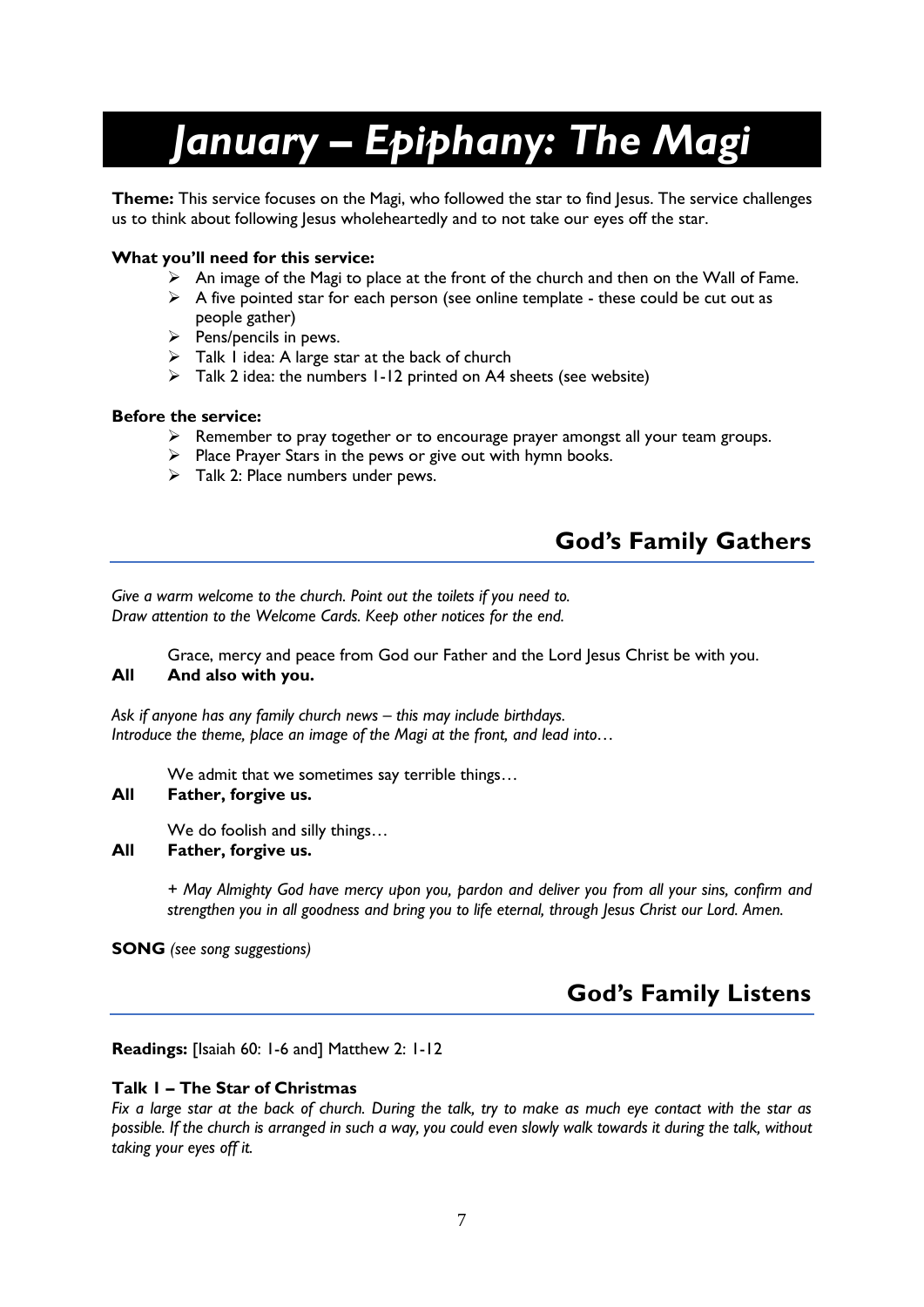I'm a particular fan of The Wise Men, or Magi. Their story is one of the first stories in the Gospels that tell us about what it's like to follow Jesus.

These men and their entourage of camels, servants and households, set out on a long journey, one they had probably been planning for years. In the stars, they read the signs and they set out and followed a particular star that they believed would lead to a baby, born King of the Jews. They must have had to leave a fair amount of their lives behind. There was even a chance that they may not make it back home.

When they reached Jerusalem, they quickly learnt that they were not safe. Herod was jealous of this "new King" and vowed that those who tried to seek him would probably find themselves in serious trouble.

The Wise Men left their homes, for years, to find this promised Jesus. They faced uncertainty and trouble when they met Herod. Yet, they kept their eyes on the star that they had been watching for years. Even when the journey seemed long or dangerous, even when they were met with jealousy and trouble, they followed it right to the place where Jesus had been born.

They paid homage to Jesus and offered him gifts of Gold, Frankincense and Myrrh.

You might think that that was the end of their story. The Wise Men had to leave, having seen Jesus, by another road, as they knew of Herod's plan to kill Jesus. In a way, their going home by a different road also tells us that their lives had changed because they had met Jesus. Their gifts were symbols of the life that Jesus would live. The gifts show that Jesus' life would be given up for them. That he was indeed a King. They also showed that following Jesus was never going to be easy and that Jesus' life would bring division and unrest.

Yet, through it all, the Wise Men kept their eyes on the star. Somehow, they trusted that it would get them there safely. The Wise Men show us that we need to keep our eyes fixed on Jesus and on the things that lead to him. Even when it's tough and the road is a bit bumpy. Even when we meet people who don't believe and trust in Jesus, our eyes should always be fixed on him. When we do, we find our lives are changed and take a different route.

*You may want to draw attention to the star you've been looking at throughout the talk.*

#### **TALK 2 – The Twelve Days of Christmas**

*If your family@church service is near the start of the year or even within the Twelve Days of Christmas itself, you may want to use the following talk.*

*Before the service, place the 12 numbers under random pews. Tell people to look to see what number they have. As you sing and go through the 12 days of Christmas, each person has to stand as their number comes up!*

These few days between Christmas can often be seen as a bit of a 'low' in the Church's year. We've had the excitement of Christmas, then we seem to retreat a bit, maybe we're tired. We tend to do all the celebrating before we've even reached Christmas day. In fact, Christmas-tide lasts for 12 days beginning Christmas day and ending the day before Epiphany, next week. Of course, that's where we get the song "The Twelve Days of Christmas" from, and the title of Shakespeare's play "Twelfth Night".

These twelve days were quite often the time when Churches would teach young people about the faith. So, I thought I would continue the Christmas cheer this morning and take a look at the twelve days of Christmas. For which, I may need your help.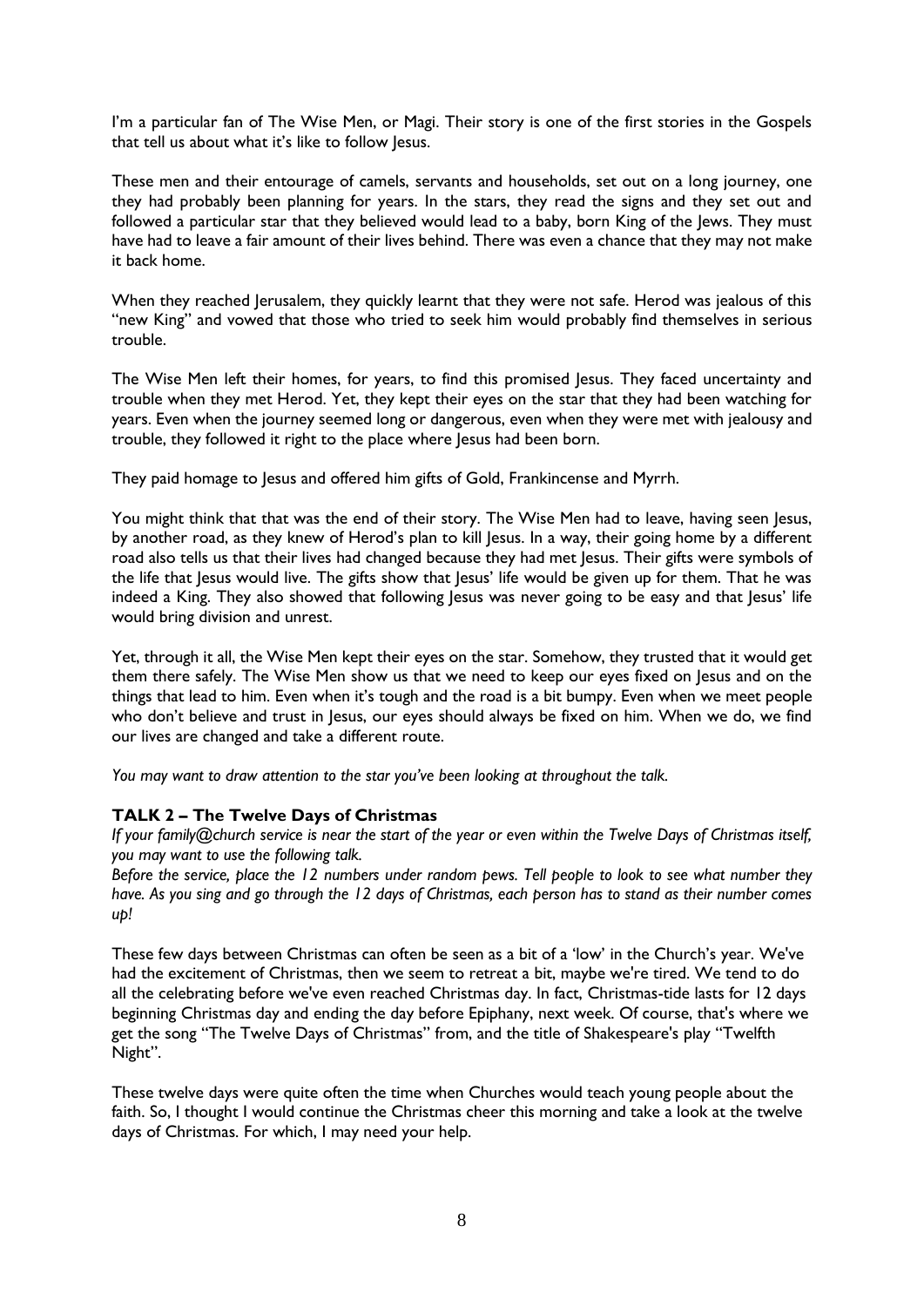On the first day of Christmas, my true love gave to me... a partridge in a pear-tree. The partridge is... the Son of God, the greatest gift of all. *(John 3:16)*

On the second day of Christmas, my true love gave to me... two turtle doves. These symbolise the 2 Testaments, Old and New, bearing witness to our God in history, speaking into today. *(Hebrews 4:12)*

On the third day of Christmas, my true love gave to me... three French hens. These symbolise these 3 things... faith, hope and love. *(1 Corinthians 13:13)*

On the fourth day of Christmas, my true love gave to me... four calling birds. These symbolise 4 gospels... Matthew, Mark, Luke, John.

On the fifth day of Christmas, my true love gave to me... five gold rings. The first 5 books of the Old Testament, the Pentateuch or Torah, the books of law.

On the sixth day of Christmas, my true love gave to me... six geese a laying. 6 days of Creation (*Genesis 1 and 2*), when God creates the heaven and the earth and all that is in it. (He rests on the seventh day)

On the seventh day of Christmas, my true love gave to me... seven swans a' swimming. Symbolises the 7 gifts of the Holy Spirit... the Spirit of wisdom, understanding, counsel, might, knowledge, piety, fear of the Lord. *(Isaiah 11)*

On the eighth day of Christmas, my true love gave to me... eight maids are milking. Symbolises the 8 beatitudes...

- *1. Blessed are the poor in spirit (Matthew 5:3)*
- *2. Blessed are the meek (Matthew 5:4)*
- *3. Blessed are they who mourn (Matthew 5:5)*
- *4. Blessed are they that hunger and thirst for justice (Matthew 5:6)*
- *5. Blessed are the merciful (Matthew 5:7)*
- *6. Blessed are the pure of heart (Matthew 5:8)*
- *7. Blessed are the peacemakers (Matthew 5:9)*
- *8. Blessed are the persecuted (Matthew 5:10)*

On the ninth day of Christmas, my true love gave to me... nine ladies dancing. Symbolises the 9 fruits of the Holy Spirit, love, joy, peace, patience, kindness, generosity, faithfulness, gentleness, selfcontrol. *(Galatians 5:22-23)*

On the tenth day of Christmas, my true love gave to me... ten lords a-leaping. Symbolises the 10 Commandments – no others gods, no idols, keep God's name holy, keep the sabbath holy, honour your parents, don't murder, do not commit adultery, don't steal, don't bear false witness, don't covet. *(Exodus 20 and Deuteronomy 5)*

On the eleventh day of Christmas, my true love gave to me... eleven pipers piping. These 11 gifts symbolise the 11 faithful disciples... not including Judas, who betrayed Jesus, and not including Matthias, who was the only disciple not chosen by Jesus personally *(Acts of the Apostles 1)*

On the twelfth day of Christmas, my true love gave to me... twelve drummers drumming. Represent the 12 points of the Apostle's Creed...

- *1. I believe in God the Father Almighty, Maker of heaven and earth:*
- *2. And in Jesus Christ his only Son our Lord, who was conceived by the Holy Ghost, Born of the Virgin Mary,*
- *3. Suffered under Pontius Pilate, was crucified, dead, and buried:*
- *4. He descended into hell;*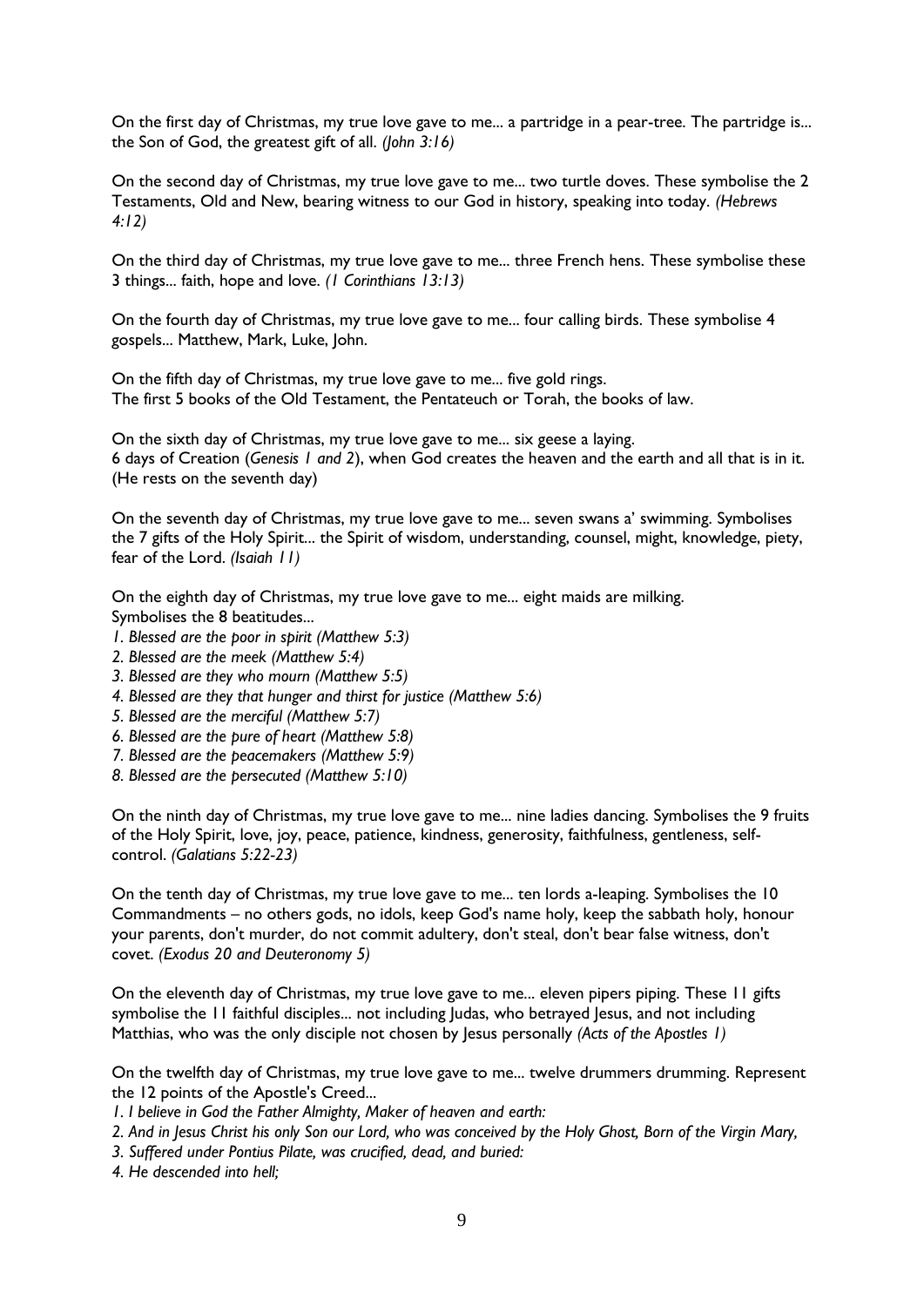- *5. The third day he rose again from the dead;*
- *6. He ascended into heaven, And sitteth on the right hand of God the Father Almighty;*
- *7. From thence he shall come to judge the quick and the dead.*
- *8. I believe in the Holy Ghost;*
- *9. The holy Catholick Church;*
- *10. The Communion of Saints;*
- *11. The Forgiveness of sins;*
- *12. The Resurrection of the body, And the Life everlasting. Amen.*

Maybe over the remaining few days of Christmas we can use this time to recall the gifts of God to our world, his coming as a baby in Bethlehem- that greatest gift of all, and then to recall the gifts that God has given us in our lives.

**SONG** *(see song suggestions)*

## **God's Family Prays**

*Using the Prayer Stars, announce the following five points, and allow people time to write their prayer requests on each point. Use a short prayer to begin each section.*

- *World*
- *Thanksgiving*
- *Church*
- *Others*
- *Us*

*Example:*

- *Father God, we thank you for the gift of our wonderful world, so full of opportunities and wonder. We write down on the first point those parts of the world that need our prayers…*
- *Father God, we give you thanks and praise for sending us Jesus to become one of us and to show us your love. We write down something we are thankful for…*
- *Father God, we pray for your church, your family, here on earth. We write down our prayers for God's church, for its life, for those who lead her…*
- *Father God, we thank you for the gift of other people, especially those whom we love. We write down the name of someone who needs our prayers at this time…*
- *We pray for ourselves. We ask your Spirit for fill us and renew us, to keep us faithful to you. We write down something we need to pray about in our own lives at this time…*

#### *End with the Epiphany Collect*

Creator of the heavens, who led the Magi by a star to worship the Christ-child: guide and sustain us, that we may find our journey's end, in Jesus Christ our Lord. Amen.

#### **Lord's Prayer (Modern)**

*Allow people time to bring their star forward to the Crib or another display.*

**SONG** *(see song suggestions)*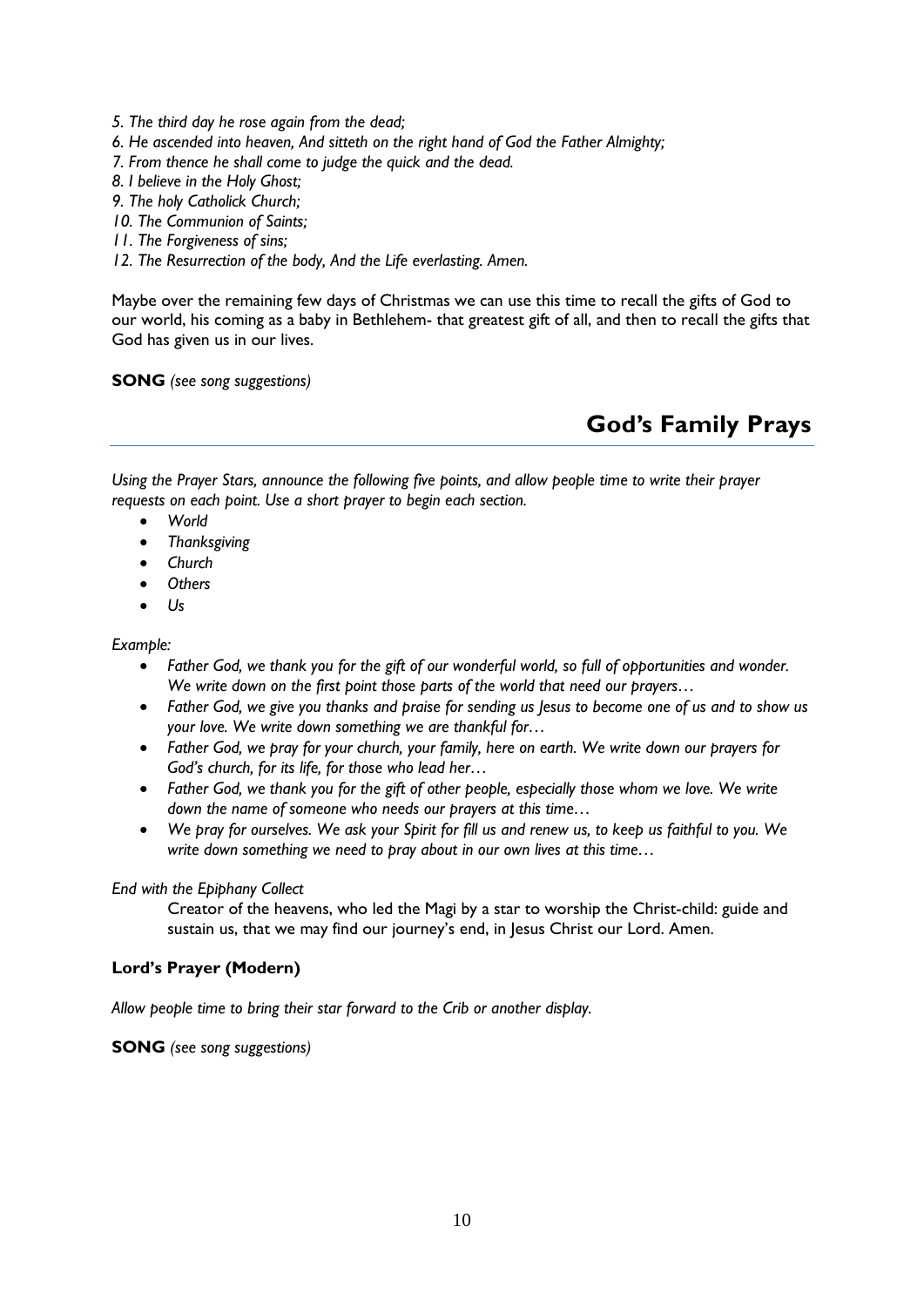*If there is a returning baptism family, see Leader's Insert.*

**All We believe in God the Father, from whom every family…**

#### *Church Family Notices can be given here.*

#### *Blessing:*

*+ May God the Father, who led the Wise Men by the shining of a star to find the Christ, the Light from Light, lead you also in your pilgrimage to find the Lord. And the blessing of God Almighty…* 

**SONG** *(see song suggestions)*

#### **Song suggestions:**

We three Kings (trad) Will you come and follow me Angels from the realms of glory (trad) See him lying on a bed of straw (trad) Joy has dawned upon the earth (Getty/Townend) Joy to the world (trad) The most beautiful night of the year Riding out across the desert (Children's song)

#### *Wall of Fame*

*Don't forget to print out an image of The Magi to place of the wall of fame.*

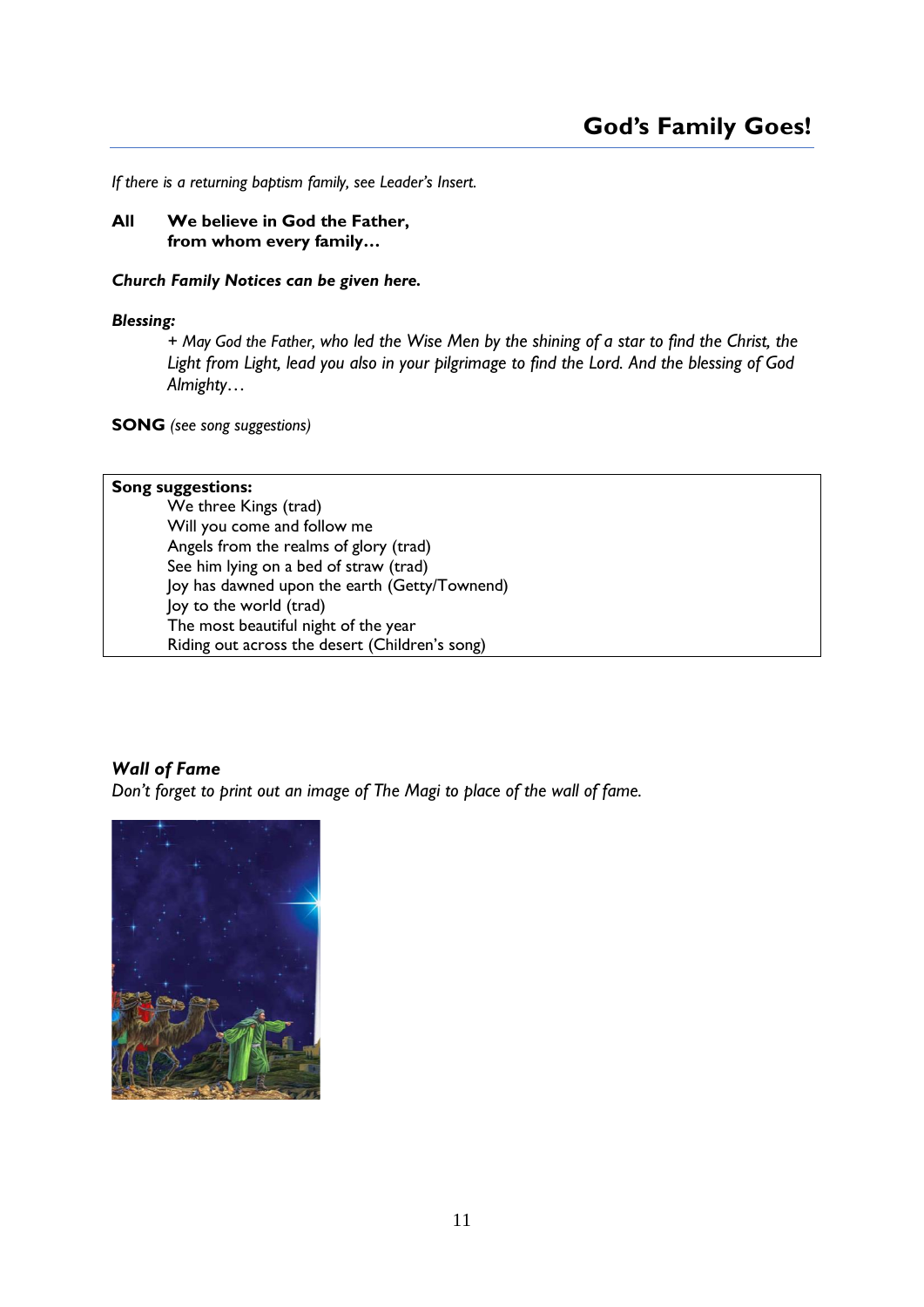# *February – Candlemas: Simeon*

**Theme:** With a focus on Simeon, who proclaimed Jesus as a light to lighten the Gentiles, this service is about remaining faithful to God as God remains faithful to us. You may wish this service to be a Christingle service. See Year 1 and 2 for ideas.

#### **What you'll need for this service:**

- $\triangleright$  An image of Simeon to place at the front of the church and then on the Wall of Fame.
- $\triangleright$  A sheet of coloured paper each.
- ➢ Pens/pencils.
- $\triangleright$  Sticky tape (or a wax letter seal)
- $\triangleright$  [Small piece of string for each person]

#### **Before the service:**

➢ Remember to pray together or to encourage prayer amongst all your team groups.

## **God's Family Gathers**

*Give a warm welcome to the church. Point out the toilets if you need to. Draw attention to the Welcome Cards. Keep other notices for the end.*

Grace, mercy and peace from God our Father and the Lord Jesus Christ be with you. **All And also with you.**

*Ask if anyone has any family church news – this may include birthdays. Introduce the theme, place an image of Simeon at the front, and lead into…*

We admit that we sometimes say terrible things…

#### **All Father, forgive us.**

We do foolish and silly things…

#### **All Father, forgive us.**

*+ May Almighty God have mercy upon you, pardon and deliver you from all your sins, confirm and strengthen you in all goodness and bring you to life eternal, through Jesus Christ our Lord. Amen.*

#### **SONG**

## **God's Family Listens**

#### **Readings:** Luke 2: 25-35

#### **Talk**

How many people made a New Year's resolution in January? How many people have kept it? We like to make promises, or resolutions, to ourselves – at the start of the New Year, at our birthday or on an anniversary. We promise that we'll do more exercise, that we'll read more or practice playing the instrument we're learning more.

Promises to ourselves are simple. If we fail, we often move on and make another promise. You've probably heard that 'rules are there to be broken', but it's probably more the case that *promises* are there to be broken.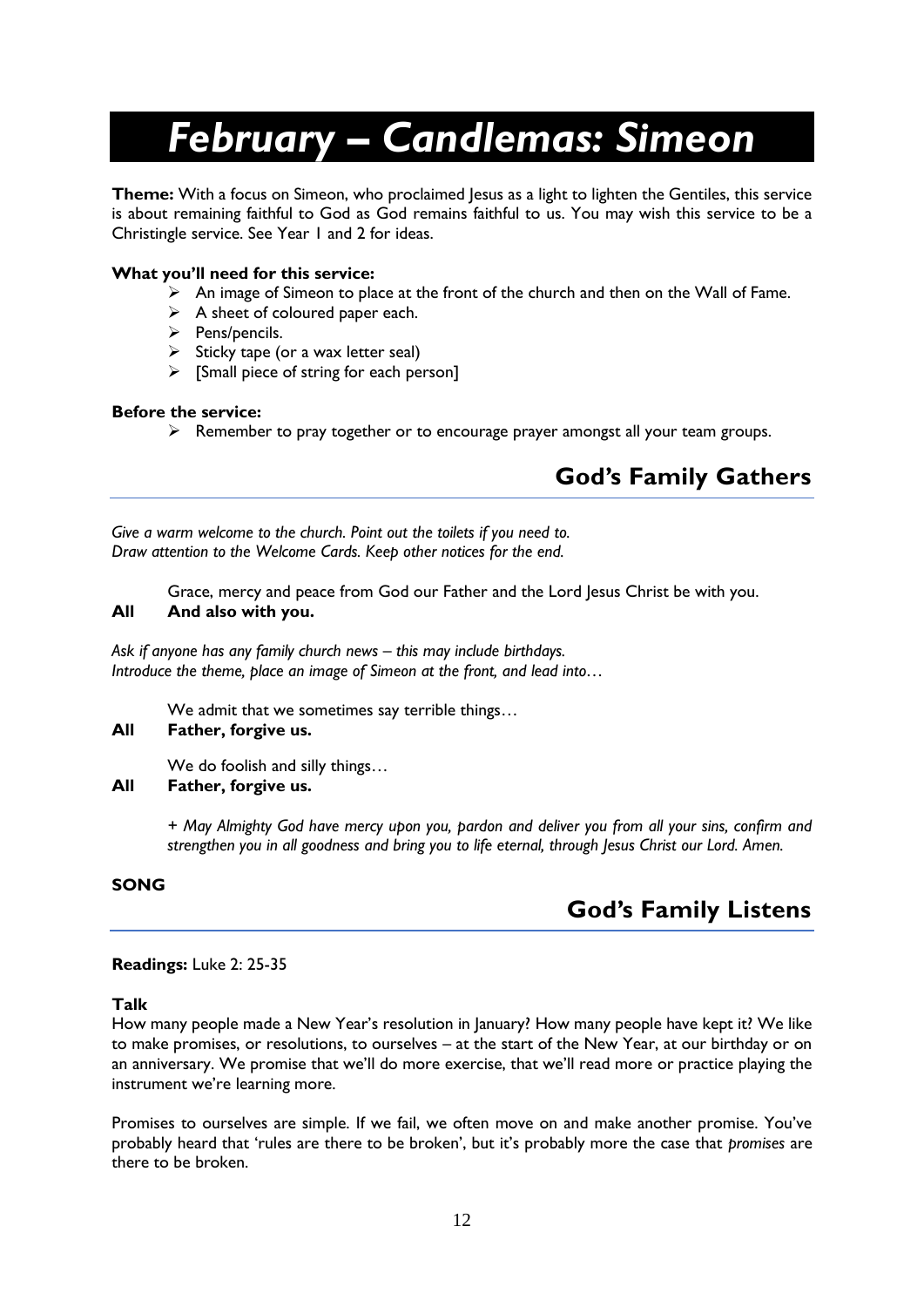Throughout the Bible, God makes promises with his people. Unlike us, God always keeps his promises. In the reading we heard today, we hear about a man named Simeon. Simeon was an old man and we're told he was holy – he loved God. God had promised Simeon that he would not die until he had seen Jesus.

Simeon did see Jesus, when he was brought to the Temple. When he saw Jesus, he remembered God's promise to him, and he said: 'Lord, I can now die in peace because you have kept your promise. I have seen Jesus with my own eyes and he will save the world. He is a light to lighten everyone.'

This is why, traditionally, the church blesses candles for Candlemas. The symbol of the light that is Jesus. That light lights up the way ahead of us and helps us to see God's promises all around us.

The name 'Simeon' means 'God-receiver'. God's promise was on Simeon even when he was named at birth. Simeon was patient and waited his whole life for God to show him this wonderful thing. He didn't know when God's promise would be fulfilled, but he knew that it would be.

God is faithful and he keeps his promises. I wonder how we are like Simeon? Are we faithful enough to continue loving God? Do we break our promises?

On your piece of paper I'd like you to write down a promise. A promise between you and God. Maybe you need to promise to pray more, or to read the bible more regularly? Maybe you need to be more patient, like Simeon. Maybe you need to trust that God keeps his promises. What has God promised you that needs your involvement and work?

Write down your promise, fold up your sheet and seal it. Write your name on the front. In November, we will revisit these promises. *If you use a wax seal, you'll need to station this so people can stamp their promise.*

*Some examples of promises: (display some round the church)*

- *I need to trust God more.*
- *I need to believe that God will provide everything I need.*
- *God is bigger than the things the world throws at me.*
- *I promise to pray more/read the bible more.*
- *I promise to be kinder to my friends.*

*Notes: The promises made today are not prayers or wishes. Prayer might help us achieve and see the promise fulfilled, just like Simeon.*

#### **SONG**

## **God's Family Prays**

*You may like to give out a piece of string to each person, or to have one large rope at the front. As each prayer unfolds, tie a promise knot in the rope. It should look like a heart.*

Let us pray,

Loving God, we thank you for Simeon who served you faithfully as he waited

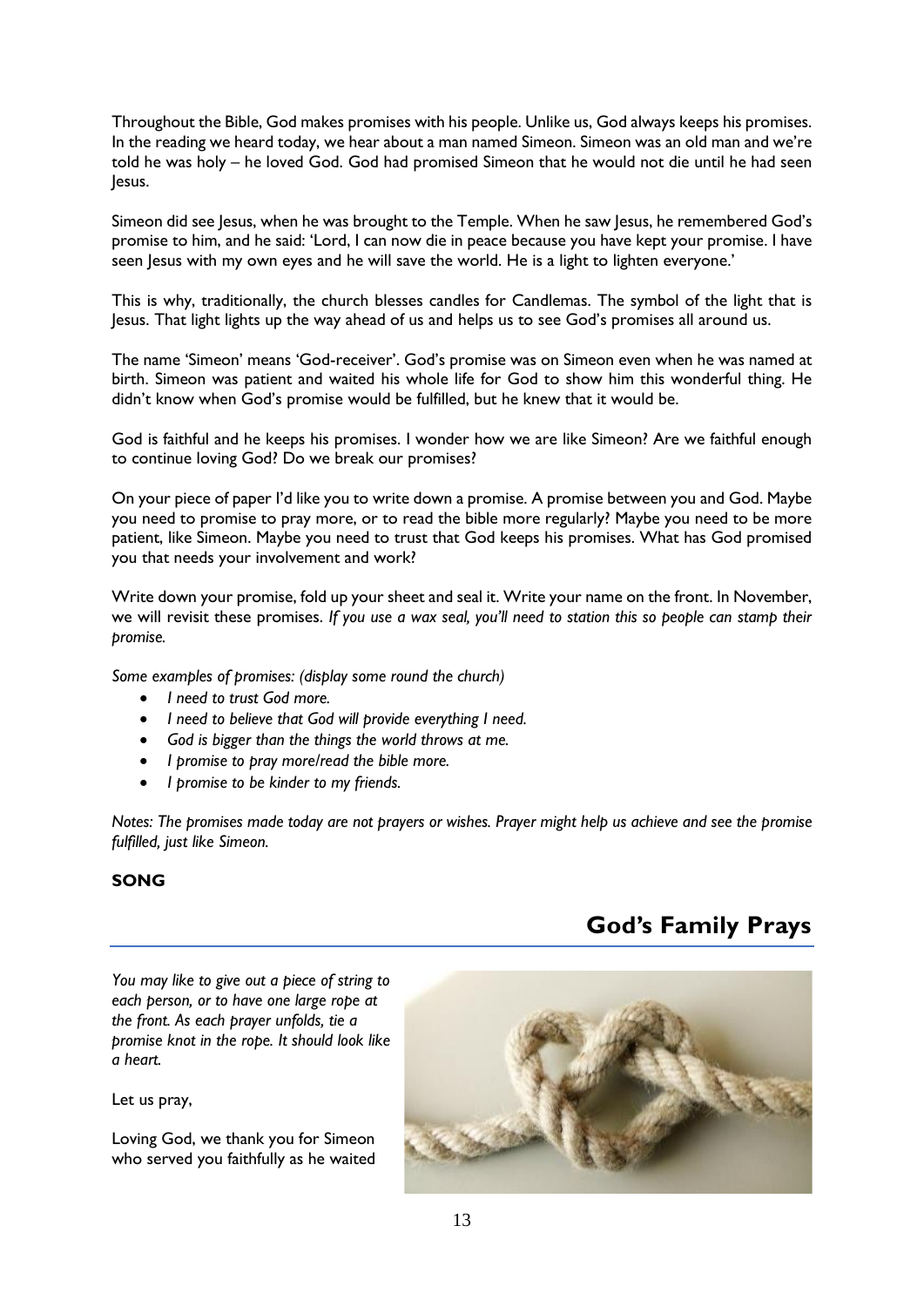to see Jesus. We thank you that you keep your promises to us. Help us to keep our promises to you. *Tie a promise knot.*

Living God, as Simeon served you in holiness and prayer, he kept his eyes open to see your wondrous works in the world. Help us to keep our eyes open to see you at work in our world too. *Tie a promise knot.*

Saving God, we thank you for sending Jesus the Light, to expose the darkness of our world. Help us to carry the Light of Jesus wherever we go and in whatever we do, showing us the way and keeping us, your family, focused on you. *Tie a promise knot.*

Giving God, we thank you for all the promises that you have fulfilled in our lives and for the promises we have yet to see fulfilled. Help us to share the Light of Jesus with others who doubt and disbelieve. *Tie a promise knot.*

Faithful God, as you were faithful to Simeon and are faithful to us, be with those who are sick or ill and with those who need our prayers at this time. Help us to take your Light to them. *Tie a promise knot.*

#### *End with the Candlemas collect:*

Lord Jesus Christ, light of the nations and the glory of Israel: make your home among us, and present us pure and holy to your heavenly Father, your God. and our God.

#### **Lord's Prayer (Modern)**

#### **SONG**

**God's Family Goes!**

*If there is a returning baptism family, see Leader's Insert*

#### **All We believe in God the Father, from whom every family…**

#### *Church Family Notices can be shared here.*

#### *Blessing:*

*+ May Christ, whose light fills the skies, fill you with his light, gladden and warm your heart, and guide your feet into the ways of peace; and the blessing of God Almighty… Amen.*

#### **SONG**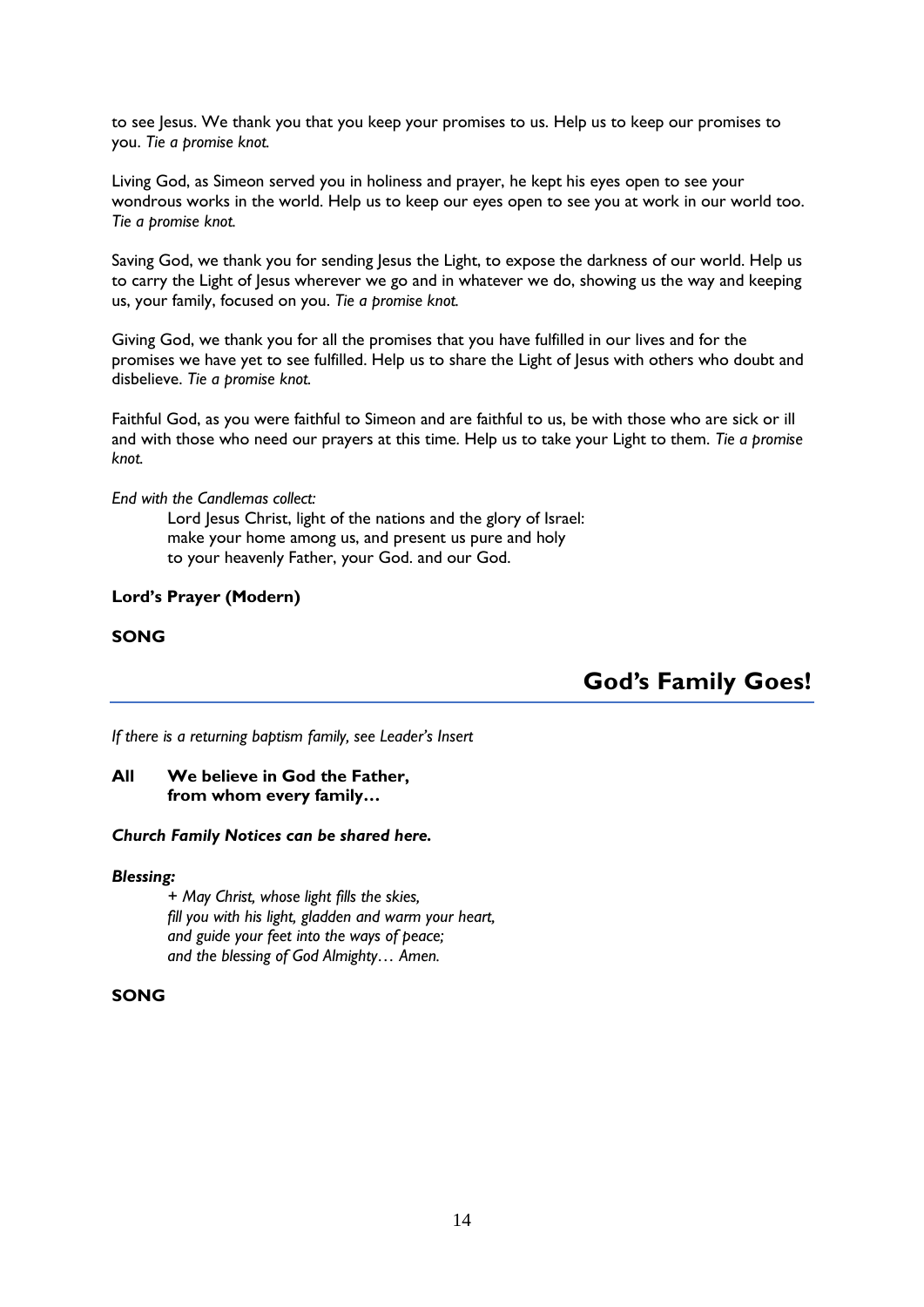## **Song Suggestions:**

Colours of day dawn Shine, Jesus, shine! Longing for light Be thou my vision The Spirit lives (Walk in the light) Shine a candle Like a candle flame

### **Notes**

#### *Wall of Fame*

*Don't forget to print out an image of Simeon to place of the wall of fame.*

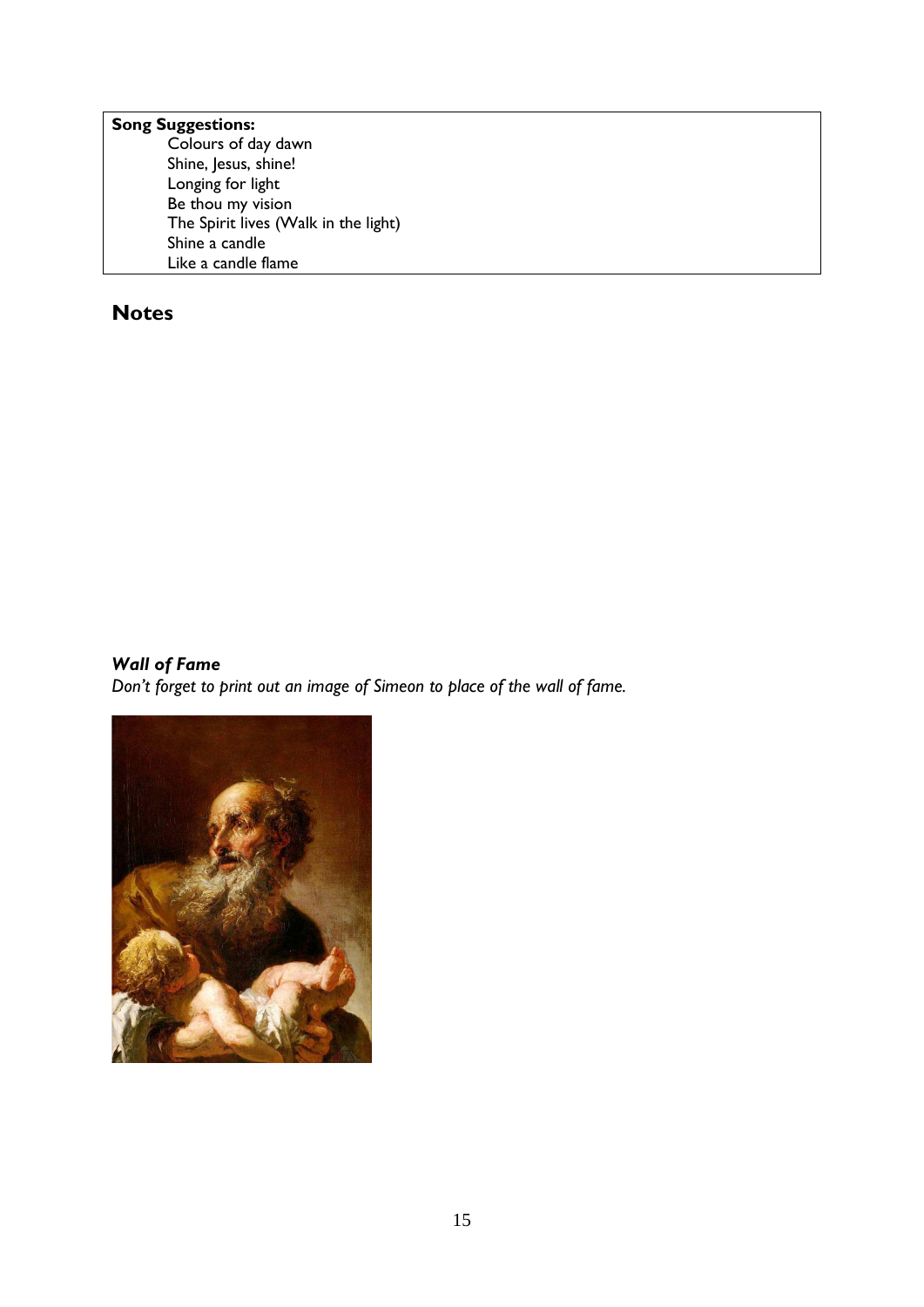# *March – Lent: John the Baptist*

**Theme:** This service is about John the Baptist, who prepared the way for the Lord. Using his eccentric character, this service has a desert theme, which seems to be the experience of many throughout Lent. Lent might take us into the desert, but when we get there we find we're not alone!

#### **What you'll need for this service:**

- ➢ An image of John the Baptist to place at the front of the church and then on the Wall of Fame.
- ➢ Print out the Locust Drive sheets from the *family@church* website. You'll need one per small group in your congregation.
- $\triangleright$  Dice and pens.
- $\triangleright$  Optional yummy but disgusting looking foods to eat whilst blindfolded.

#### **Before the service:**

- ➢ Remember to pray together or to encourage prayer amongst all your team groups.
- $\triangleright$  Prep a number of the regular congregation to be prepared to split into groups during the prayers and to pray aloud to encourage others, less familiar with praying, to do so.

## **God's Family Gathers**

*Give a warm welcome to the church. Point out the toilets if you need to. Draw attention to the Welcome Cards. Keep other notices for the end.*

Grace, mercy and peace from God our Father and the Lord Jesus Christ be with you.

#### **All And also with you.**

*Ask if anyone has any family church news – this may include birthdays. Introduce the theme, place the image of John at the front, and lead into…*

We admit that we sometimes say terrible things…

#### **All Father, forgive us.**

We do foolish and silly things...

#### **All Father, forgive us.**

*+ May Almighty God have mercy upon you, pardon and deliver you from all your sins, confirm and strengthen you in all goodness and bring you to life eternal, through Jesus Christ our Lord. Amen.*

#### **SONG**

## **God's Family Listens**

#### **Readings:** Luke 3: 4-14

#### **Talk**

John the Baptist was a man chosen by God to go ahead of Jesus and to prepare the way for him. He was a man who wore clothes made of camel's hair and a leather belt around his waist. He ate locusts and wild honey. It sounds as if he was a bit strange, but actually there would have been lots of people like John at that time. People who lived in the desert to live a life of prayer and to get close to God.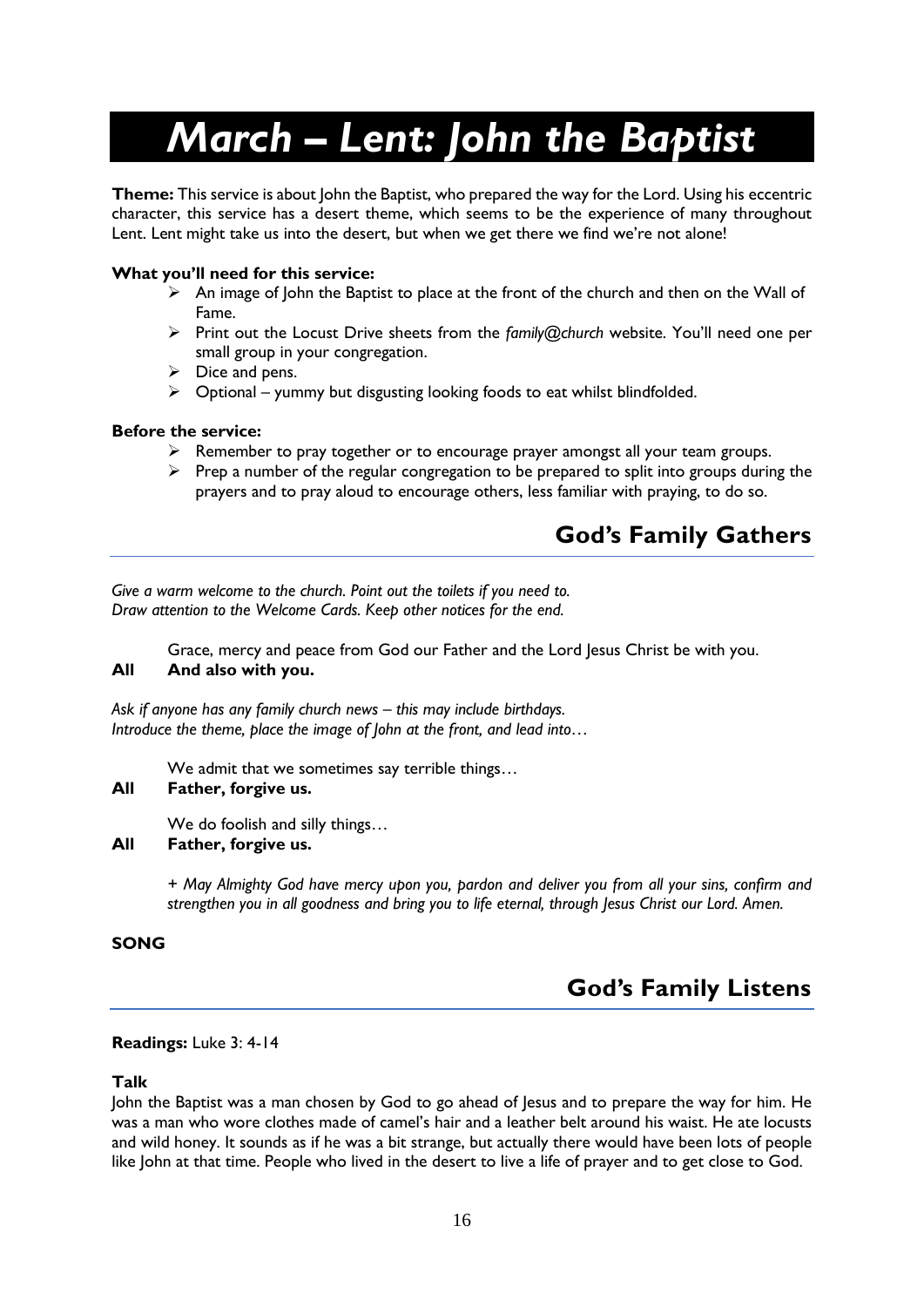*[Optional]* [Now, he must have eaten all sorts of wild creatures, a bit like the contestants on *I'm A Celebrity, Get Me Out Of Here.* John the Baptist was not a celebrity though, there were many people who did not like him. Today, I thought we'd have a go at *I'm A Celebrity!* We'll call it *I'm A Prophet, Get Me Out Of Here!*

*Pick a couple of volunteers to come forward and sit behind a table. Blind fold them and then present them each with a different dish that looks horrible! Green Jelly – 'Frogs slime' Raisins – 'Rabbit's Poo' Something covered in sticky sauce. Use your imagination!*

*For each item eaten, prizes can be awarded. You could decorate the front of church to look like the 'I'm a Celebrity TV set'.]*

So, John the Baptist was a desert preacher. He wanted to prepare the way for Jesus and he lived his life simply so that he could focus on God. John reminds us that we have to prepare ourselves to welcome lesus into our lives too. That is what Lent is all about – getting ourselves even more ready to accept the love that Jesus has for us.

In Lent, some people give up food or certain food items, and instead of eating they pray. What have you given up? If you haven't given anything up yet, maybe you might want to think about it. Instead of eating sweet puddings, maybe have something more simple and pray while you eat it?

Jesus wants to fill us with his love so that it is overflowing. He can only do that if we want him to and we prepare ourselves for it. John the Baptist shows us that we should want God's love so much that we'd be willing to give things up for it.

#### **SONG**

## **God's Family Prays**

*Locust Prayer Drive: Split the congregation up into small groups. Give each group a dice and a photocopied Locust Drive sheet.*

*When the group rolls the following numbers, they add a leg to the Locust and pray together according to the subject or issue. The aim is to complete the Locust. If the same number is rolled several times, then the group has to keep praying for the issue stated!*

- *1 Pray for a country of the World*
- *2 Pray for the leaders of the United Kingdom*
- *3 Pray for the Community*
- *4 Pray for your family*
- *5 Pray for your Vicar and church leaders*
- *6 Say thank you to God for something*

*Limit the prayer time to about 6 or 7 minutes. You may wish to have a few prayers written for each group for those not familiar with praying.*

#### **Lord's Prayer (Modern)**

#### **SONG**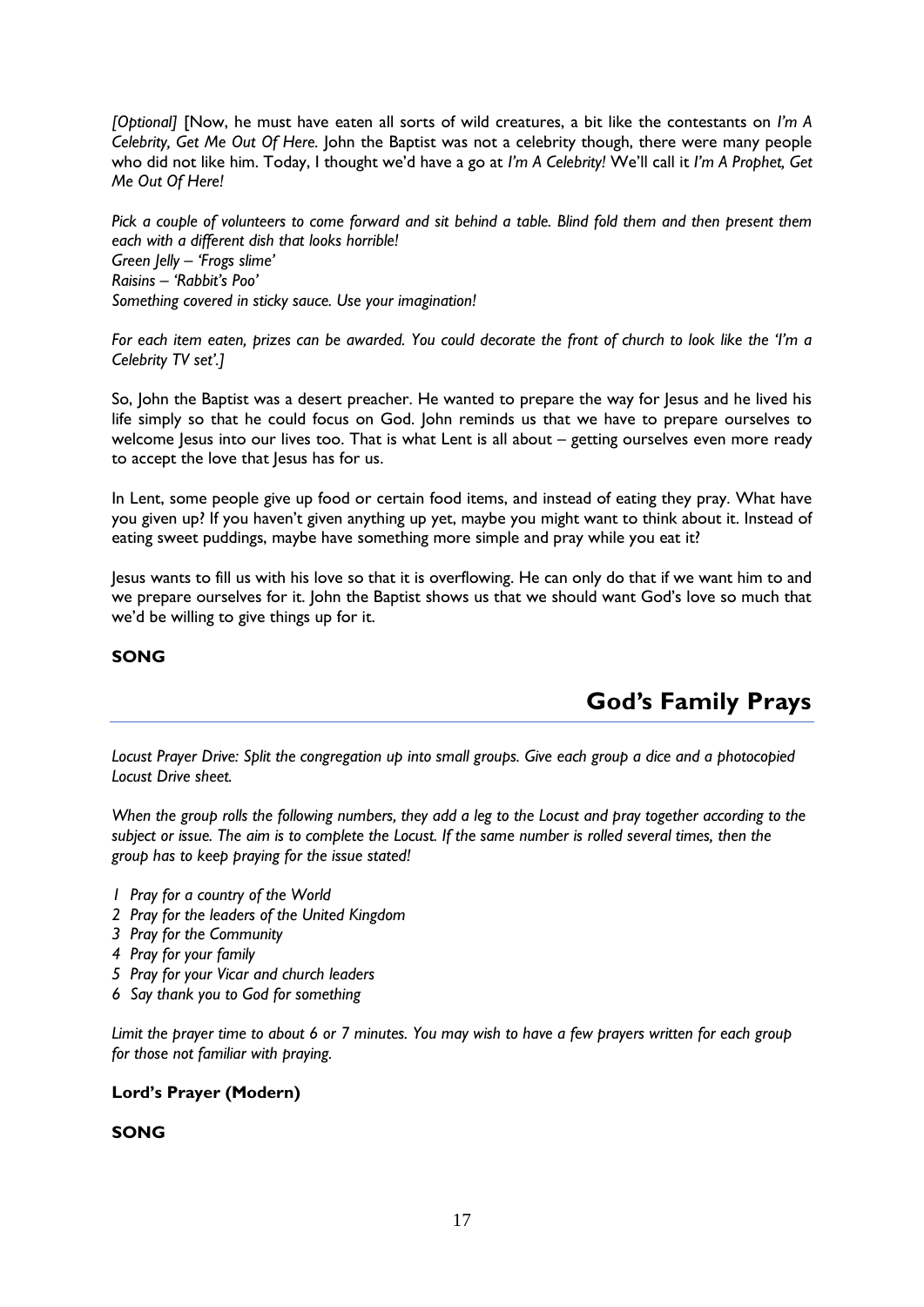*If there is a returning baptism family, see Leader's Insert*

**All We believe in God the Father, from whom every family…**

#### *Church Family Notices can be shared here.*

#### *Blessing:*

*+ May Christ give you grace to grow in holiness, to deny yourselves, take up your cross and follow him; and the blessing of God Almighty… Amen.*

#### **SONG**

| <b>Song Suggestions:</b>      |  |  |
|-------------------------------|--|--|
| am a new creation             |  |  |
| Take my life and let it be    |  |  |
| In Christ alone               |  |  |
| When I survey                 |  |  |
| Blessed be your name (Redman) |  |  |
| El Shaddai (Grant)            |  |  |

Other Lent activities that can be used in this service:

- Using a large wooden cross, bring up symbols, one at a time, that recall the Passion story. Reflect on how each one might draw us closer to God. For example, bring up a towel (washes the feet of his disciples), nails (pierced for our sins), a cloak (he was mocked), bread (tempted in the desert and the last supper).
- Encourage families to make promises to keep their chosen Lent observance. Provide a list of things families might do over Lent. Give lots of praise next month for those who have kept their promises, and encourage those who haven't been able to.
- Use ash to illustrate the message of Lent. Contrast ash with the blessing of water and oil.
- Use some of the Stations of the Cross to illustrate why giving things up is so important to Christians.
- Pair up members of the congregation with a family to share in their Lenten disciplines together.
- Use the Lent Kagera challenge, produced by the Diocese of St Edmundsbury and Ipswich. This challenge helps families to reflect on Lent and the lives of others.

#### *Wall of Fame*

*Don't forget to print out an image of John the Baptist to place of the wall of fame.*

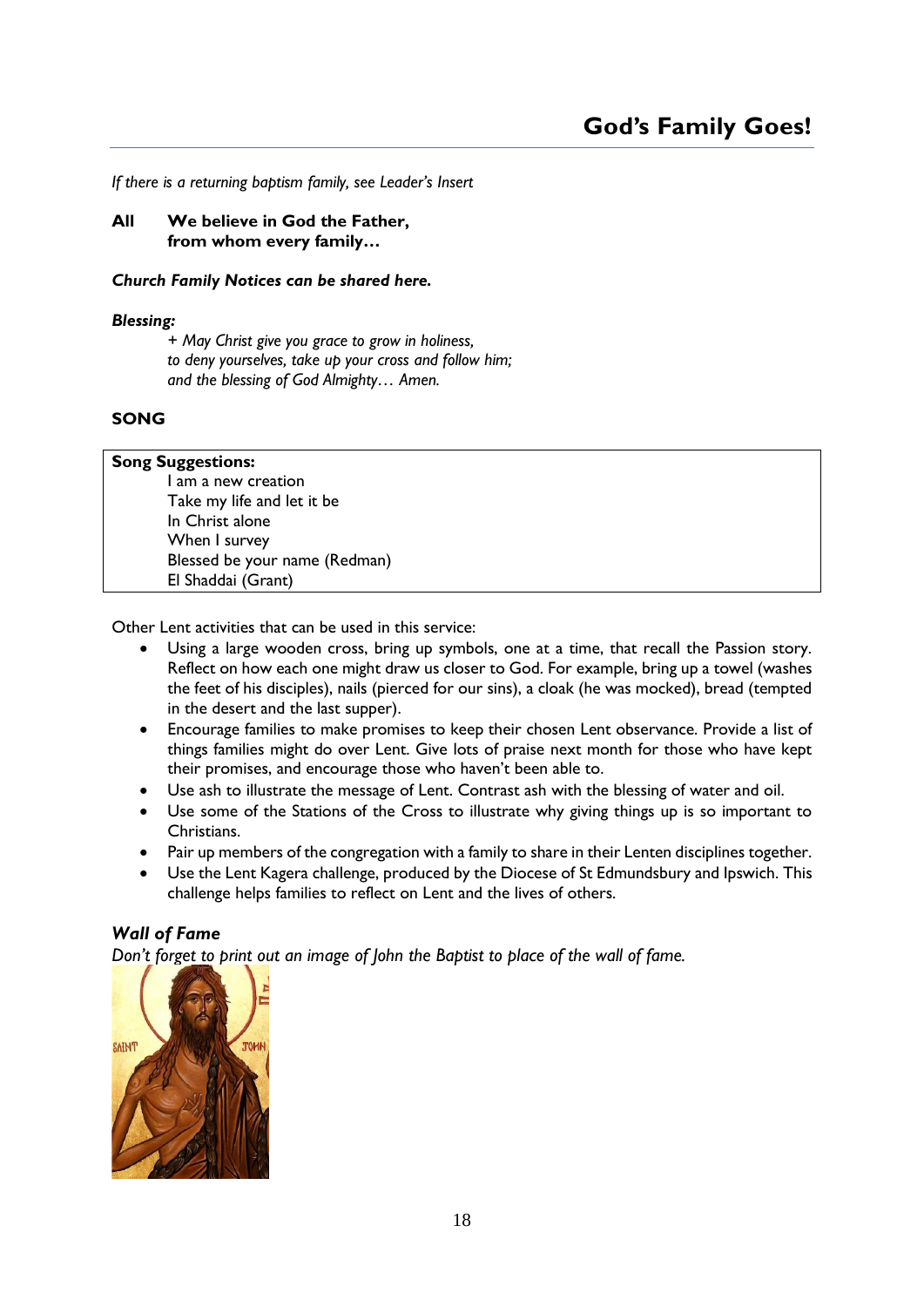# *April – Easter: Mary Magdalene*

**Theme:** This service has an Easter theme, focused around Mary Magdalene's witness. Mary is often remembered for the demons cast out of her, yet she is mentioned in the Gospels almost more times that the Apostles. She has a special role to play and her story tells us that *we* do too!

#### **What you'll need for this service:**

- ➢ An image of Mary Magdalene to place at the front of the church and then on the Wall of Fame.
- $\triangleright$  Sheets of A4 paper in pews.
- $\triangleright$  Pens/markers in pews.

#### **Before the service:**

- ➢ Remember to pray together or to encourage prayer amongst all your team groups.
- $\triangleright$  Place paper and pens in the pews or give out as people enter.
- ➢ Hide up Easter Eggs around the church and churchyard for the Egg hunt!

## **God's Family Gathers**

*Give a warm welcome to the church. Point out the toilets if you need to. Draw attention to the Welcome Cards. Keep other notices for the end.*

Grace, mercy and peace from God our Father and the Lord Jesus Christ be with you.

#### **All And also with you.**

*Ask if anyone has any family church news – this may include birthdays. Introduce the theme, place an image of Mary Magdalene at the front, and lead into…*

We admit that we sometimes say terrible things...

#### **All Father, forgive us.**

We do foolish and silly things…

#### **All Father, forgive us.**

*+ May Almighty God have mercy upon you, pardon and deliver you from all your sins, confirm and strengthen you in all goodness and bring you to life eternal, through Jesus Christ our Lord. Amen.*

#### **SONG**

## **God's Family Listens**

**Readings:** John 20:1-18 (use lectionary readings if this service falls on Easter Day)

#### **Talk**

Imagine what it must have been like for Mary Magdalene. She and the other disciples loved Jesus so much that they followed him and listened to his teachings. She found that the tomb they had laid Jesus' body in was now empty. How might she have felt? *Write some large words on the paper in your pews. Discuss some of the words, which might include: frightened, scared, alone, let down, rejected, confused, fearful, hurt.*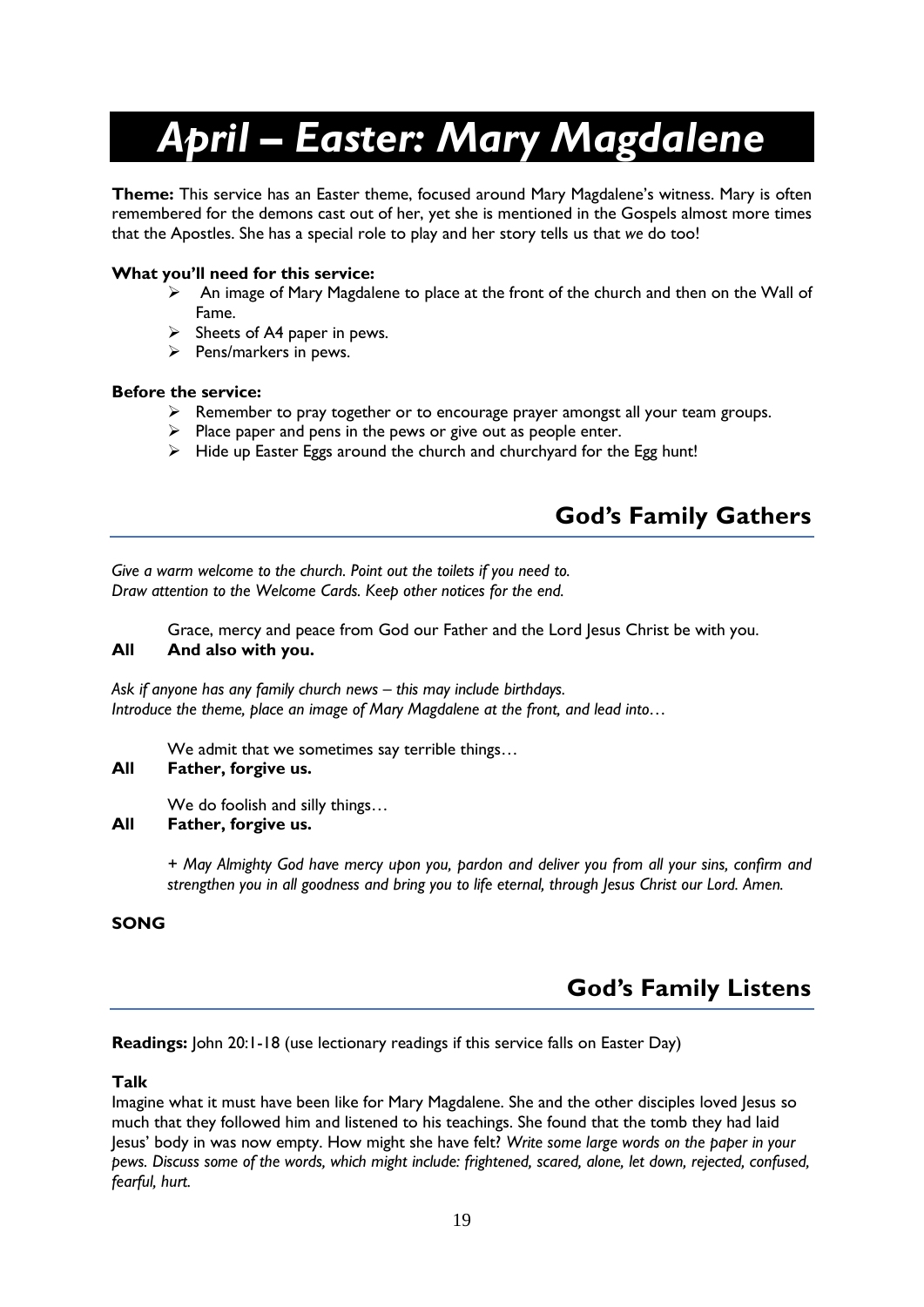Mary thought that Jesus' body had been stolen and then she must have thought she was going mad as she saw the two angels in the tomb. She was so confused that she had forgotten all that Jesus had said.

Mary saw what she thought was the gardener. She didn't recognise Jesus, probably because Jesus looked very different because of what they did to him on Good Friday. But when Jesus said her name 'Mary' she was changed and she knew that it was Jesus. How must she have felt at that moment when Jesus said her name? *On the back of the sheets, write down new words that describe how she might have felt. (Look for opposites – fear into love, hurt into healed, rejected into welcomed, unsure into certain, frightened into peace.*

Mary recognised Jesus and then remembered what he said – that he would come back from the dead and be with us always. Even though he died, that was not the end!

Sometimes, we forget, like Mary, all the things Jesus has said. We forget that he is with us all the time, we forget that he forgives us, we forget that he loves us. When we forget, sometimes we have to listen really hard to hear Jesus saying our name too. When we hear Jesus say our name, we, like Mary, can be changed.

Jesus changed fear into love, sorrow in dancing and tears into joy. Easter reminds us that we can be changed, like Mary was, by the love and new life that Jesus wants to fill us with.

#### **SONG**

## **God's Family Prays**

*Use the following prayers as a template only, focusing on opposites and transformation. You could make the prayers interactive by displaying large card signs with the 'opposites' (fear to joy etc) on.* 

Risen Lord Jesus, we thank you for calling Mary to be your follower. You loved her and called her by name and she was transformed. Lord Jesus, help us to hear you calling our name so that we may follow you. *You may want people to write down their own name on a piece of paper and bring it to the altar or pin it to a wall.*

Risen Lord Jesus, we thank you that you change **fear into joy**. Where there is fear in our world, cast it out.

Risen Lord Jesus, we thank you that you turn **darkness into light**. Where people walk in darkness, may you help us to share Jesus the Light of the world.

Risen Lord Jesus, we thank you that you turn **sorrow into dancing**. Where people have lost loved ones, may you remind them of your resurrection life.

Risen Lord Jesus, we thank you that you turn our **fear into love**. Whenever we feel ashamed, guilty or oppressed, reveal your love to us that we may shine as lights in our world, living your risen life.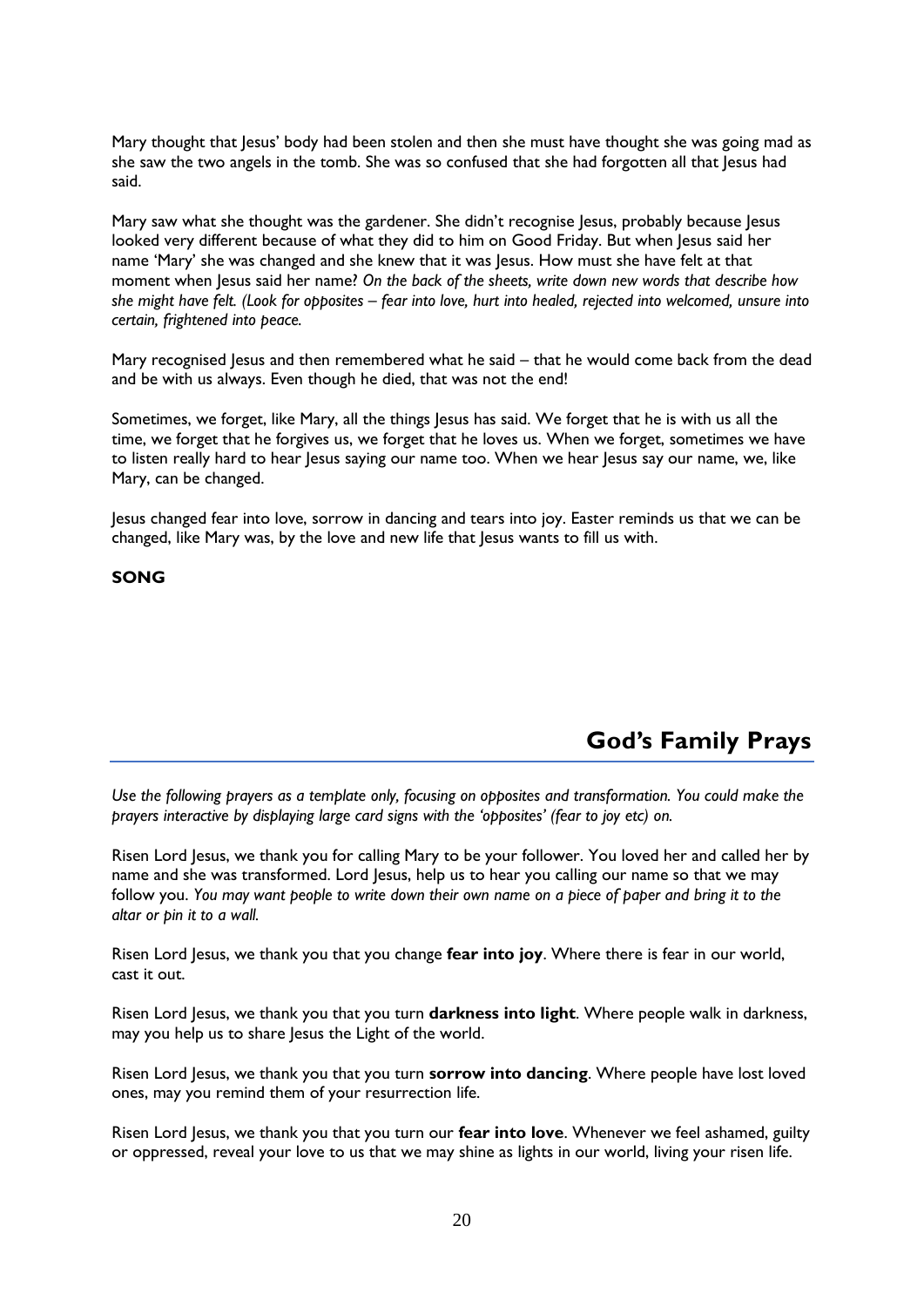#### *End with the Easter collect*

God of glory, by the raising of your Son you have broken the chains of death and hell: fill your Church with faith and hope; for a new day has dawned and the way to life stands open in our Saviour Jesus Christ.

#### **Lord's Prayer (Modern)**

#### **SONG**

## **God's Family Goes!**

*If there is a returning baptism family, see Leader's Insert*

#### **All We believe in God the Father, from whom every family…**

#### *Church Family Notices can be shared here.*

#### *Blessing:*

*+ God, who through the resurrection of our Lord Jesus Christ has given us the victory, give you joy and peace in your faith; and the blessing of God Almighty… Amen.*

#### **SONG**

#### **Song Suggestions:**

Christ the Lord is risen today (trad) See, what a morning (Townend/Getty) Meekness and Majesty (Kendrick) Christ Triumphant ever reigning (trad) Thank you for the cross, Lord (Hillsong) At the name of Jesus (trad) Any other Easter hymns/songs

#### *Wall of Fame*

*Don't forget to print out an image of Mary to place of the wall of fame.*

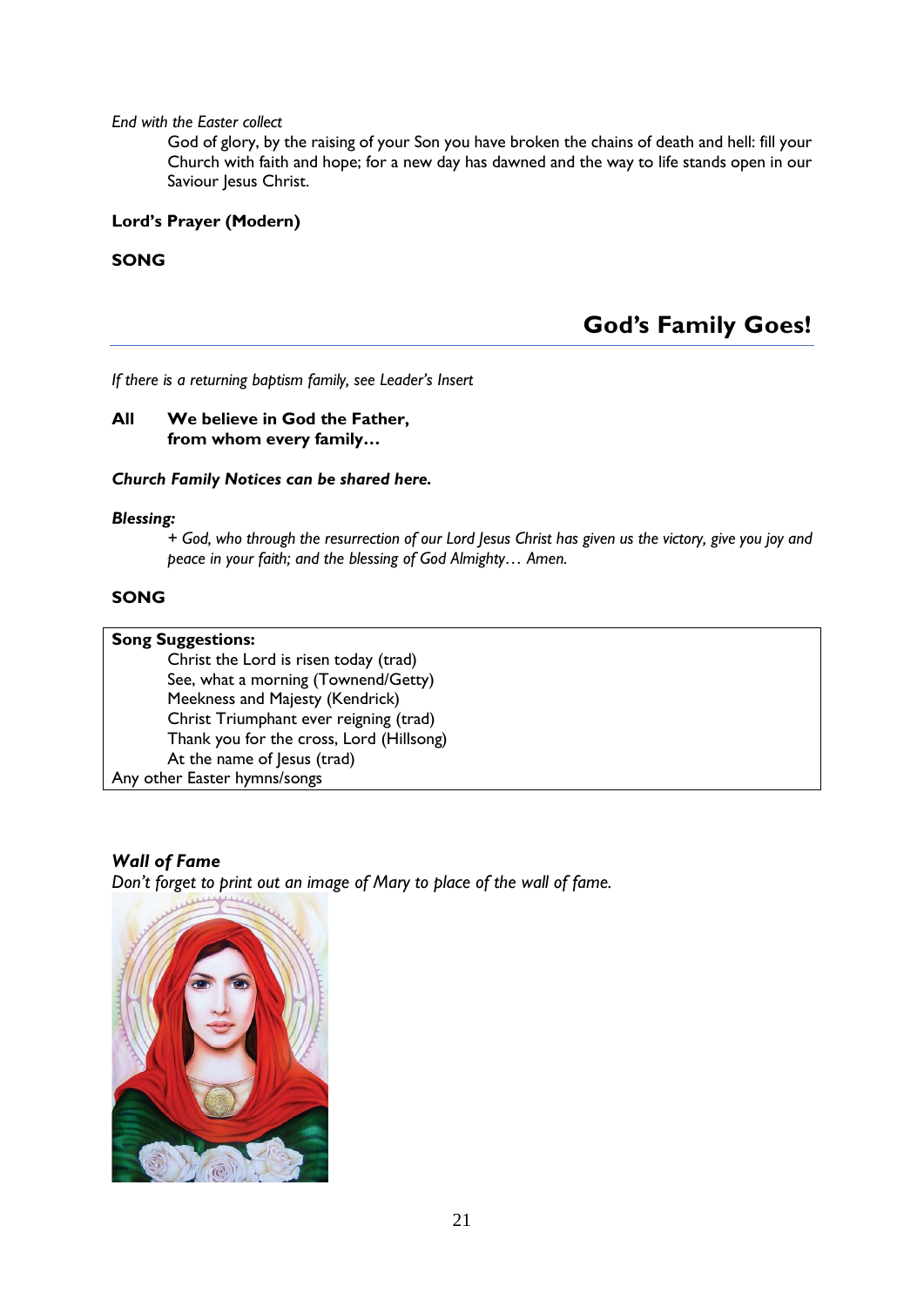# *May – Peter*

**Theme:** This service is a **P-Party**! Focusing on Peter's preaching at Pentecost and using Pentecost to celebrate the church's birthday! Peter was far from perfect, yet God used him to preach the Gospel. Using Peter's story, this service will encourage people to think about serving God even when it seems difficult to do so.

#### **What you'll need for this service:**

- $\triangleright$  An image of Peter to place at the front of the church and then on the Wall of Fame.
- ➢ Think and make a list of all the things we do in church beginning with 'P'! *Prayer, praise, people, preach, Pentecost…*
- ➢ Make or buy a simple Piñata (a paper mache shape filled with goodies!)
- $\triangleright$  Give everyone a small horn or (child friendly) party poppers.
- $\triangleright$  [Party decorations for the church. You might like to give out party hats as people enter.]

#### **Before the service:**

- ➢ Remember to pray together or to encourage prayer amongst all your team groups.
- $\triangleright$  Decorate the church as if it were for a party. This might include a paper chain, party poppers or streamers on the ends of pews. Alternatively, people could help decorate as they enter the church. Decorations could begin with the letter P!

## **God's Family Gathers**

*Give a warm welcome to the church. Point out the toilets if you need to. Draw attention to the Welcome Cards. Keep other notices for the end.*

Grace, mercy and peace from God our Father and the Lord Jesus Christ be with you. **All And also with you.**

*Ask if anyone has any family church news – this may include birthdays. Introduce the theme, place an image of Peter at the front, and lead into…*

We admit that we sometimes say terrible things...

#### **All Father, forgive us.**

We do foolish and silly things…

#### **All Father, forgive us.**

*+ May Almighty God have mercy upon you, pardon and deliver you from all your sins, confirm and strengthen you in all goodness and bring you to life eternal, through Jesus Christ our Lord. Amen.*

#### **SONG**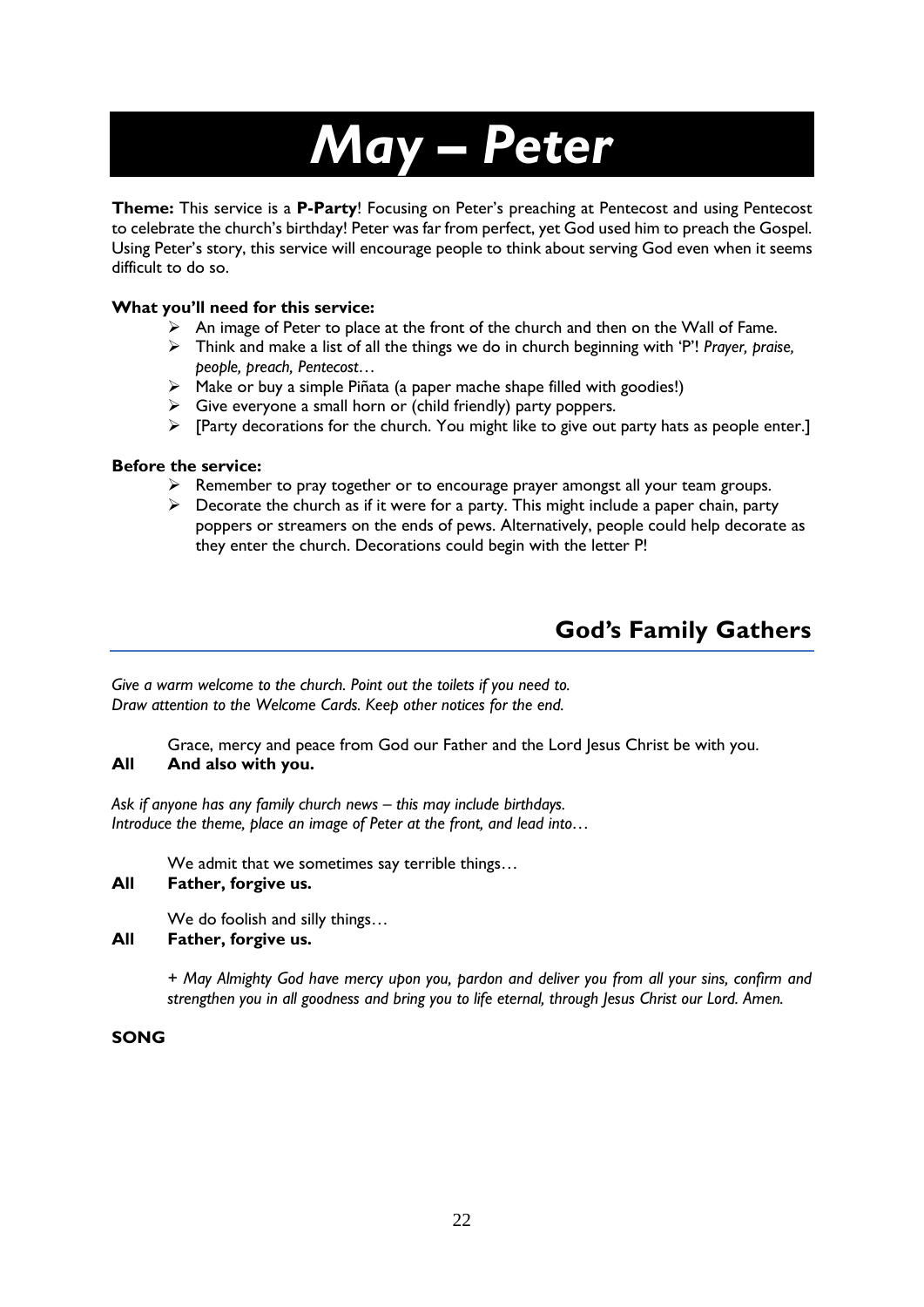#### **Readings:** Luke 22: 54-62 **and** John 21: 15-19

#### **Talk**

So, today we are having a 'P' Party! Can you think of any 'P' words that relate to the church? *Praise, Pentecost, Pews, prayers, peace, people and so on… ask people to call out their 'P'!*

Well, today's message includes lots of 'P's! Every time I say a word beginning with 'P', blow your horn or popper.

Peter was one of Jesus' close pals. Peter loved Jesus, but often got things wrong. Some people thought Jesus was dangerous and lied in order to see him crucified. Whilst Jesus was being sentenced to death, Peter denied Jesus three times. In fact, he pretended not to have even known him.

After Jesus had come back from the dead, he appeared to **P**eter whilst he was fishing. Jesus asked Peter if he loved him, three times. Jesus wanted to forgive Peter for letting him down when he needed him the most.

After Jesus had gone back to heaven, **P**eter was **p**resent at the **P**entecost. Now, they were fearful of being killed because they loved Jesus, so they were **p**rotected in a locked room. When the Holy Spirit came, the **p**eople in the room were filled with **p**raise and **p**rayer and were able to speak in languages that enabled them to spread the Good News of Jesus with **p**eople from all over the world who were in Jerusalem.

Peter **preached to thousands of people and thousands decided to love Jesus on that day, and <b>proclaim** him as their Lord. The Spirit coming at **P**entecost reminded the **p**eople that God was **p**resent with them and would never leave them, like he **p**romised, and that he was a God of **p**ower.

Peter let Jesus down, yet Jesus built his church on Peter. He used him to preach to the people about the **p**romises of God and to declare that we can have a **p**ersonal relationship with Jesus. **P**eter's story reminds us that even though we may let God down from time to time, he never lets us down.

We can be filled with the Holy Spirit today. When we ask God to be with us and when we decide to follow him, he fills us with his **p**ower. When we are filled with his **p**ower, we can **p**raise him and **p**ray to him.

**P**entecost is the birthday **p**arty of the church family, God's **p**eople. It's the story of how **P**eter's **p**reaching to **p**eople from different **p**arts of the world can change our **p**raise and **p**rayer in these **p**ews today!

**SONG**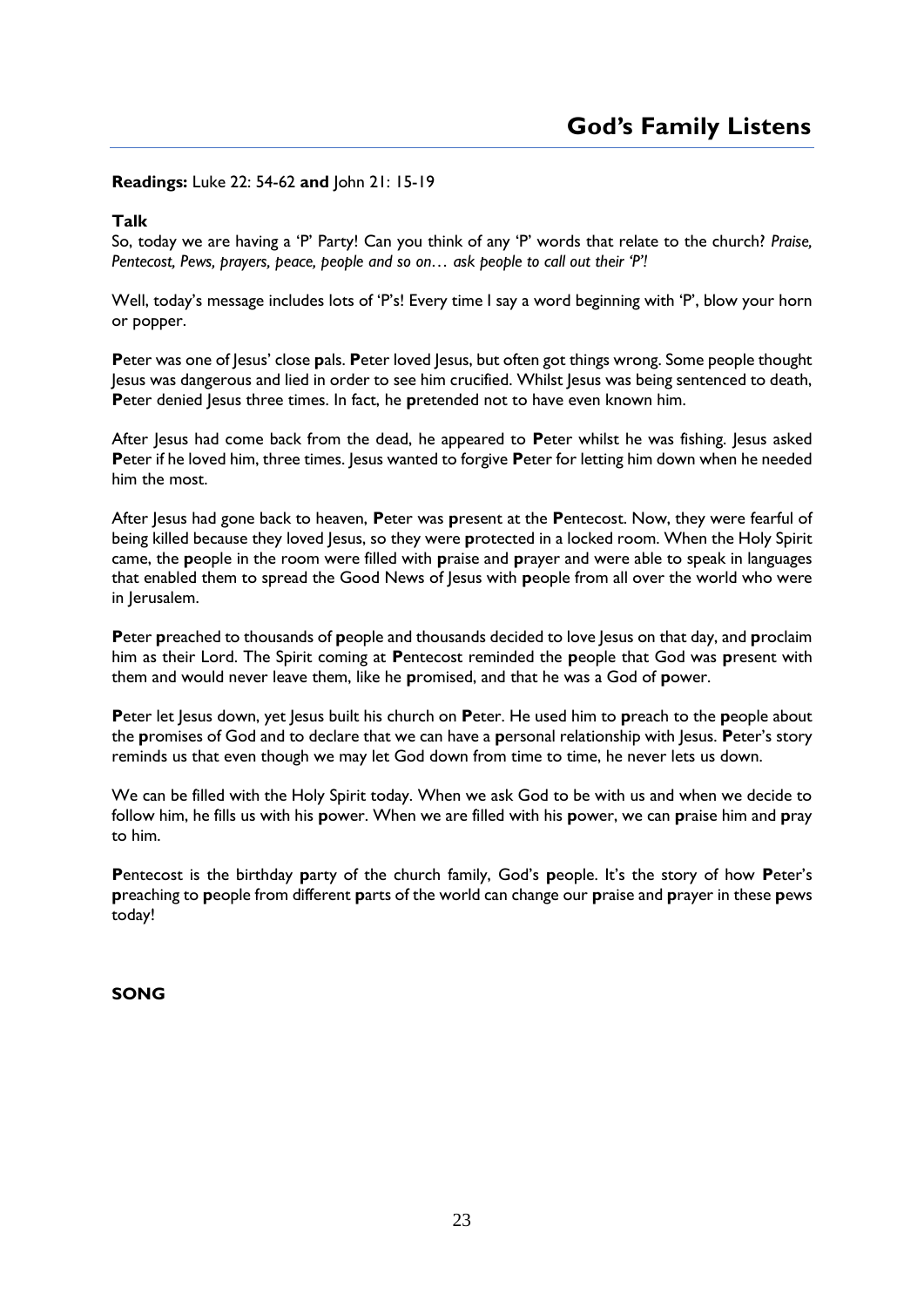#### **Piñata Prayers**

*Make a couple of small piñata boxes and put one of the following prayer pointers in each box.*

- *The World – God's World*
- *The Church – Our Church*
- *Others – those who need our prayers*
- *Praise and Thanksgiving*

*Get someone to come up and smash open a piñata box. Inside each box you'll get a prayer pointer. Use those prayer pointers to read out and pray prayers that are already planned.*

#### *End with the Pentecost collect*

Holy Spirit, sent by the Father, ignite in us your holy fire; strengthen your children with the gift of faith, revive your Church with the breath of love, and renew the face of the earth, through Jesus Christ our Lord.

#### **Lord's Prayer (Modern)**

#### **SONG**

## **God's Family Goes!**

*If there is a returning baptism family, see Leader's Insert*

#### **All We believe in God the Father, from whom every family…**

#### *Church Family Notices can be given here.*

#### *Blessing:*

*+ The Spirit of truth lead you into all truth, give you grace to confess that Jesus Christ is Lord and strengthen you to proclaim the word and works of God and the blessing of God Almighty… Amen.*

#### **SONG**

#### **Song Suggestions:**

The Spirit lives to set us free (trad) Spirit of the living God (sung as a chorus) Come down O love divine (trad) He is the Lord and he reigns on high (Petra) You laid aside your majesty (Daugherty) Thine be the glory! (trad)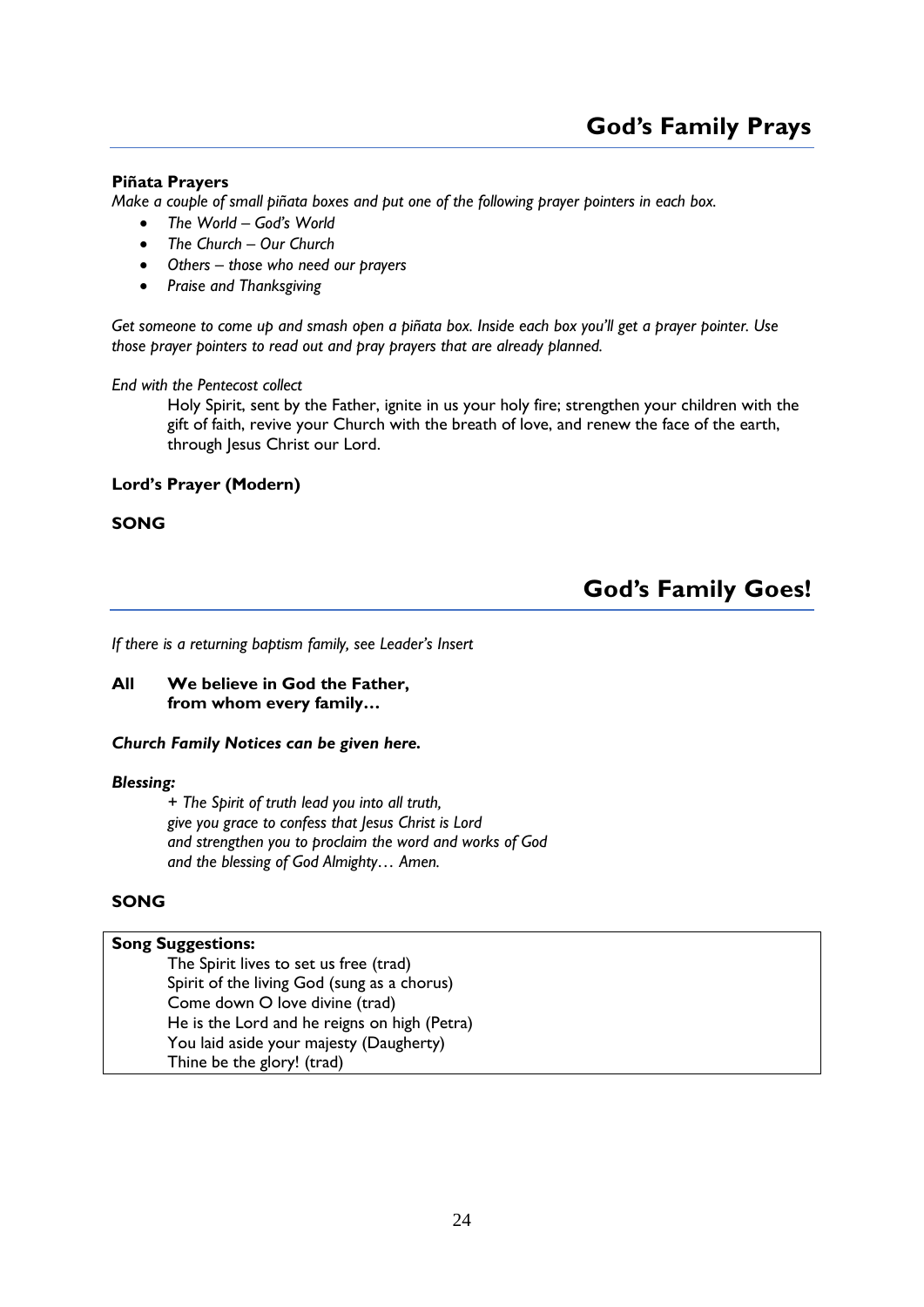## **Notes**

*Wall of Fame Don't forget to print out an image of Peter to place of the wall of fame.*

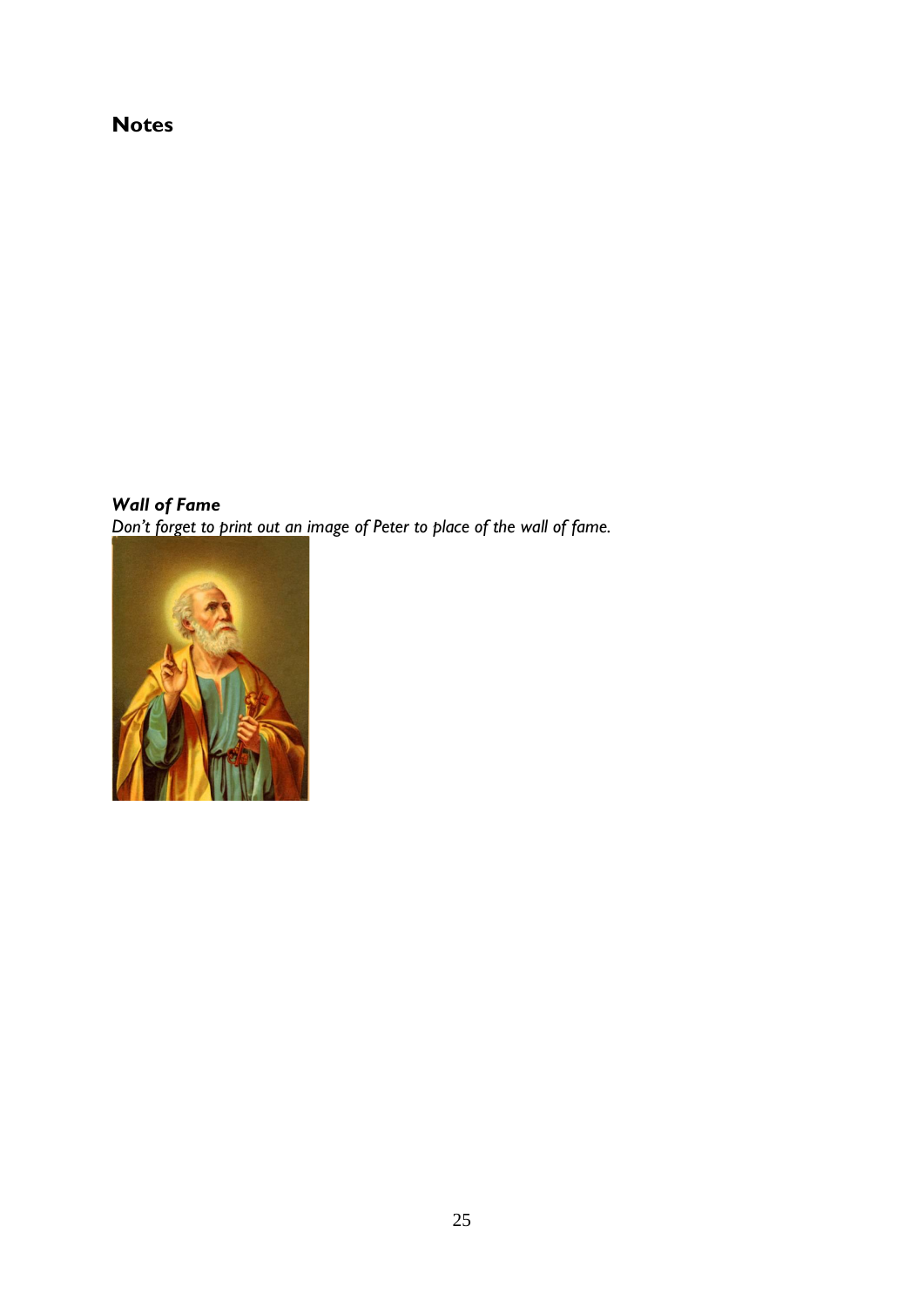# *June – Trinity: Adam and Eve*

**Theme:** Often we think that the Trinity was a post-Pentecost reality. Actually, the work of the Trinity is made known to us throughout the Bible. Although Pentecost helps us to make sense of the Trinity, the beauty of the Trinity, the very nature and character of God, is revealed to us in Genesis. We hope that exploring Trinity will lead people into relationship with God.

#### **What you'll need for this service:**

- ➢ An image of Adam and Eve to place at the front of church and then on the Wall of Fame.
- $\triangleright$  A small mirror for each pew or each person. You can make these by spreading smooth foil on some card.

#### **Before the service:**

➢ Remember to pray together or to encourage prayer amongst all your team groups.

## **God's Family Gathers**

*Give a warm welcome to the church. Point out the toilets if you need to. Draw attention to the Welcome Cards. Keep other notices for the end.*

Grace, mercy and peace from God our Father and the Lord Jesus Christ be with you. **All And also with you.**

*Ask if anyone has any family church news – this may include birthdays. Introduce the theme, place an image of Adam and Eve at the front, and lead into…*

We admit that we sometimes say terrible things…

#### **All Father, forgive us.**

We do foolish and silly things…

#### **All Father, forgive us.**

*+ May Almighty God have mercy upon you, pardon and deliver you from all your sins, confirm and strengthen you in all goodness and bring you to life eternal, through Jesus Christ our Lord. Amen.*

#### **SONG**

## **God's Family Listens**

**Reading:** Genesis 1 (select which bits you'd like to read). Maybe ask seven voices to read each day of creation.

#### **Talk**

Our God is a creative God. Out of love, he created our beautiful world, the entire universe. Adam and Eve are no exception. They were beautiful and God was pleased with all he had created.

Adam and Eve were created in God's image. They looked what God looked like. Their characters, personalities, their beauty. They could even think like God, act like him and be one with him. Amazing!

It didn't last long! Adam and Eve wanted their own way and they chose that way over God's way. We call our own way sin and God's way righteousness, joy and peace. Even though Adam and Eve sinned,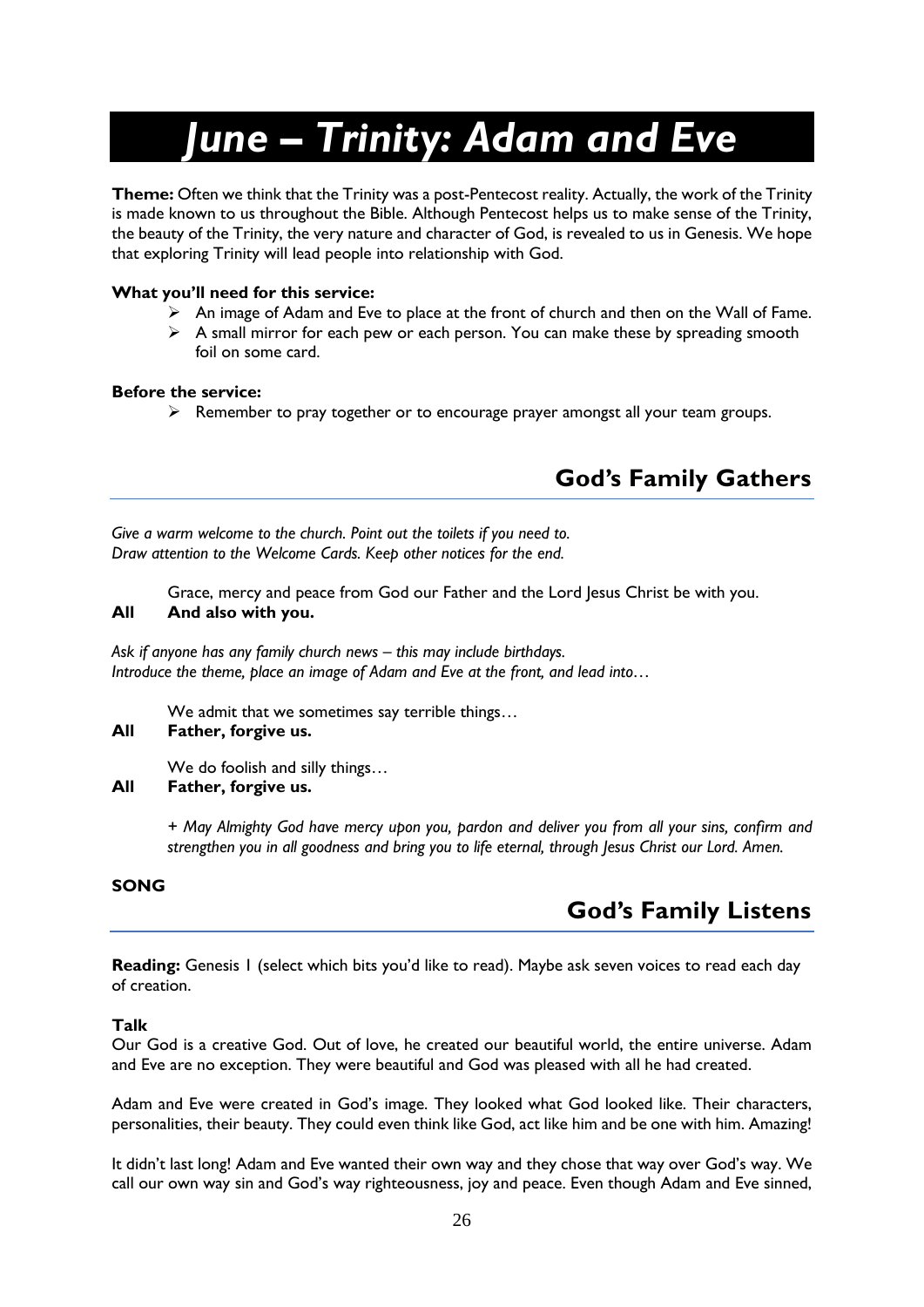they were still made in God's image but there was now a block or a barrier between them and God. It seemed they couldn't be at one with God anymore. God still loved them deeply, after all he created them.

We too are made in God's image. Whatever our condition, wherever we've come from, whatever we've done – we are made in God's image and God's knows us and loves us fully.

Our sin holds us back from being the fullness of God's image. We often choose to sin rather than follow God's ways. Yet, we are still made in his image. Jesus, too, was the Father's perfect selfie, the image of the invisible God. Jesus looked like us, flesh and blood, just like Adam and Eve too. However, Jesus was at one with God – completely. He had no sin that could hold him back from God's perfect love and care.

God wants us to be completely at one with him too – just like Jesus was. Our sin does hold us back, but Jesus came to solve the problem. Jesus was God's perfect image and he died on the cross to build a pathway back to himself. When Jesus rose from the grave on Easter Day, he gave us new life – a new image. When the Spirit came at Pentecost, he gave us the power to accept that new image and live like we are made in God's image once again.

I wonder what that image of God looks like in your life? It might be as you help someone with something, as you care for your children; as you learn to be patient with someone; in learning to say that you are loved and you are beautiful simply because God made you. It might be praying more and becoming one with God more often.

You are made in God's image. He knows you and loves you and he will never give up on you.

#### **SONG**

## **God's Family Prays**

*Give everyone a mirror. Tell everyone to look at themselves in the mirror, and pray:* We thank you, heavenly Father, that we are made in your perfect image and that your light, joy and love shines through us. We thank you that we are fearfully and wonderfully made to love and praise you. Help us to reflect your truth more clearly and walk in the ways of Jesus, your Son, our Lord.

#### *Tell everyone to look at someone else in their mirror, and pray:*

Father, we thank you for those around us. May they be a reflection of your love to us and to others in the world. We pray for them, asking your Spirit to guide and strengthen them in all they set out to do. We ask your protection over them as they step out into the world. May they always remember that they are made in your image.

*Tell everyone to look at the ceiling, floor or ministry team members in their mirror, and pray:* Father God, we pray for the church, asking your hand to lead her as she proclaims the Gospel to the community around. May this church grow in grace, love and peace and may your blessing fall upon all who lead the church in this place and throughout the world.

#### *Tell everyone to focus their mirror at the door or windows, and pray:*

Father God, we pray for your world, which you gave your Son Jesus to save. Where there is violence or unrest, may you bring peace. Where there is hunger and thirsting, bring food and water. Where there is hate or division, bring rest and safety. Keep us firm in the knowledge that as we go out into the world, your image in us changes us into new creation to be more and more like Jesus our Saviour.

*End with the Trinity collect*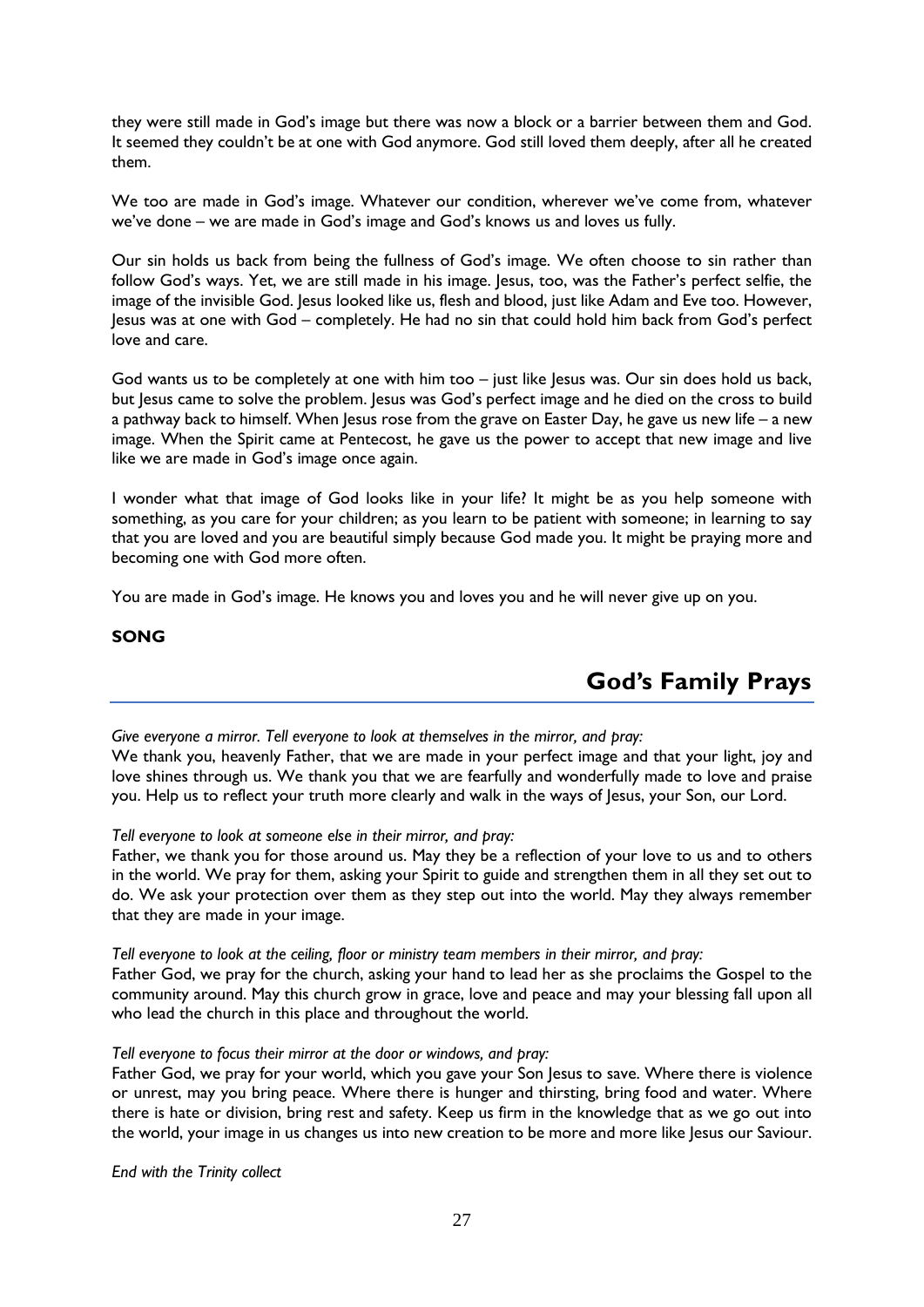Holy God, faithful and unchanging: enlarge our minds with the knowledge of your truth, and draw us more deeply into the mystery of your love, that we may truly worship you, Father, Son and Holy Spirit, one God, now and for ever.

#### **Lord's Prayer (Modern)**

#### **SONG**

## **God's Family Goes!**

*If there is a returning baptism family, see Leader's Insert*

#### **All We believe in God the Father, from whom every family…**

#### *Church Family Notices may be given here.*

#### *Blessing:*

+ God the Creator, Redeemer and Sustainer make you strong in faith and love, defend you on every side and guide you into truth and peace, and the blessing of God Almighty… Amen.

#### **SONG**

| <b>Song Suggestions:</b>                |  |  |
|-----------------------------------------|--|--|
| All hail the power of Jesu' name (trad) |  |  |
| Blessed be your name (Redman)           |  |  |
| For God so loved (Hardwick)             |  |  |
| Immortal, invisible (trad)              |  |  |
| The splendour of the King (Tomlin)      |  |  |
| Indescribable (Tomlin)                  |  |  |

• *The simple chorus 'Father we adore you' sung as a three part round is a powerful image of the Trinity – three parts sung at once, yet one song. Father of heaven… creator Jesus, Son of Man… redeemer Holy Spirit, breath of life… sustainer*

#### **Notes**

#### *Wall of Fame*

*Don't forget to print out an image of Adam and Eve to place of the wall of fame.*

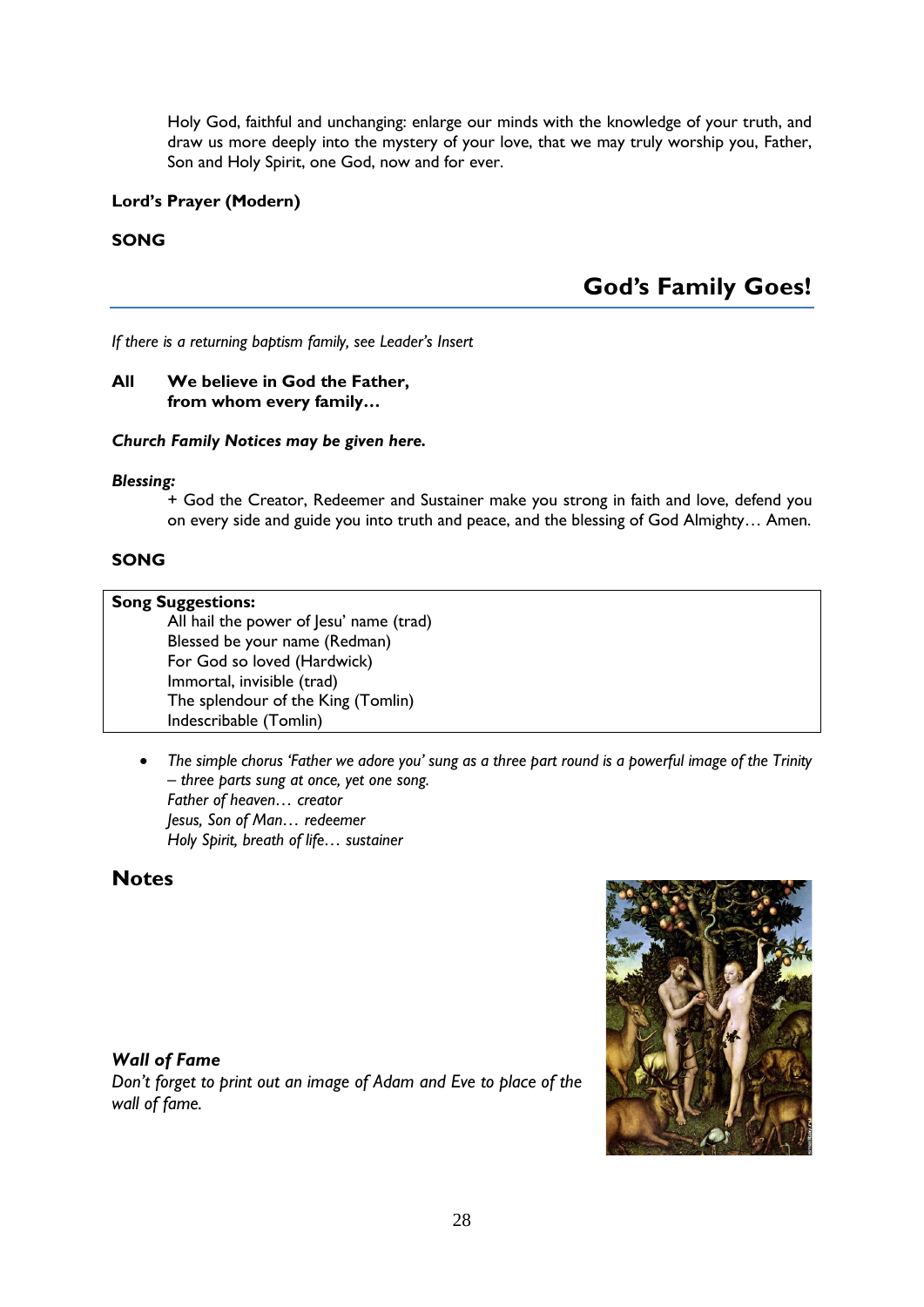# *July – Saints: Thomas*

**Theme:** Thomas has a reputation of being the doubter, but he also declared 'my Master and My God' after he had seen Jesus. Many in our society want to see before believing. He refused to believe until he'd had a personal experience. Thomas teaches us about faith and trust.

#### **What you'll need for this service:**

- $\triangleright$  An image of Thomas to place at the front of church and then on the Wall of Fame.
- $\triangleright$  A tray with several objects on, covered with a cloth. Use some objects that are identifiable and some that are more difficult. You may want to do this activities in smaller groups, in which case you'll need several trays with items on.

#### **Before the service:**

 $\triangleright$  Remember to pray together or to encourage prayer amongst all your team groups.

## **God's Family Gathers**

*Give a warm welcome to the church. Point out the toilets if you need to. Draw attention to the Welcome Cards. Keep other notices for the end.*

Grace, mercy and peace from God our Father and the Lord Jesus Christ be with you. **All And also with you.**

*Ask if anyone has any family church news – this may include birthdays. Introduce the theme, place an image of St Thomas at the front, and lead into…*

We admit that we sometimes say terrible things…

#### **All Father, forgive us.**

We do foolish and silly things…

#### **All Father, forgive us.**

*+ May Almighty God have mercy upon you, pardon and deliver you from all your sins, confirm and strengthen you in all goodness and bring you to life eternal, through Jesus Christ our Lord. Amen.*

#### **SONG**

## **God's Family Listens**

#### **Readings: (**John 20: 24-29 or) John 11:11-27

#### **Talk**

*Invite some people to the front to try and guess the objects under the cloth just by touching. You may wish to blindfold those participating. An alterative would be to ask one person to describe an object and another to guess what it is without looking.*

*Play a simple game of Simon Says, and confuse people by saying Simon Says do one thing, whilst actually doing another. For example, by saying Simon Says touch your nose, but actually putting your hand on your head. See* 

*OR*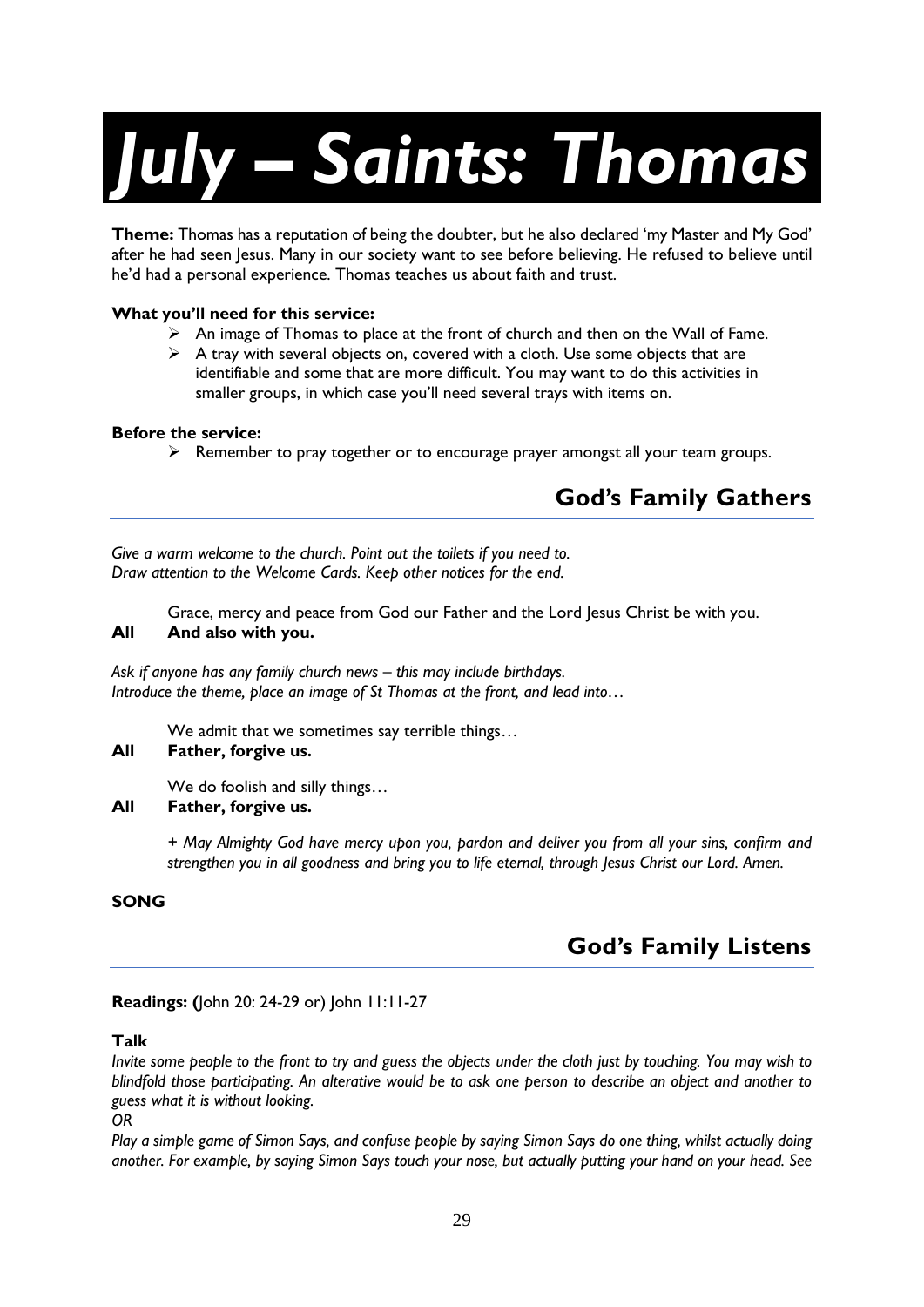*who listens and copies or watches and copies and explain that we often rely on sight rather than instructions – sometimes this is not good!*

*Talk about the saying "seeing is believing"…* 

St Thomas is well known as 'doubting Thomas'. He refused to believe that Jesus had come back from the dead until he had seen the place where the nails had been. Jesus appeared to Thomas and allowed Thomas to touch the place where the nails of crucifixion had held him to the cross. Thomas then believed.

But Thomas followed Jesus throughout his ministry, even before Jesus died on the cross, Thomas was there.

In the reading we heard, Jesus' close friend Lazarus had died. Lazarus was a popular and well-known man who loved Jesus. When Thomas heard about Lazarus' death, he said that they should follow Jesus there and die with him. By saying this, Thomas was prepared to follow Jesus everywhere, probably even die and give up his life for him – Thomas loved Jesus that much.

The problem was that Thomas' faith was based on what he could see and touch. Can we see the real Jesus now, rather than just the images of him around us in stained glass windows? Do we know that he is real, even though we cannot see him face to face, yet?

Jesus said that Thomas was blessed (special) because he believed when he saw Jesus. Jesus also said that those who have not seen him, but yet believe, are even more blessed. That's us! Even though we haven't seen him or touched his wounds, we can still believe that he lives for us and that he is with us right now!

It may be hard to believe in something we cannot see, but just like the game we played at the beginning, we know it's there under the cloth, we just need to reach out and trust in God, believing that God has supplied everything we need to love, trust and follow him.

#### **SONG**

## **God's Family Prays**

*St. Thomas is the Patron Saint of people struggling with doubt, blind people, architects, builders, carpenters, construction workers, geometricians, stone masons, surveyors, theologians; as well as countries such as Italy, India, Indonesia, Pakistan, and Sri Lanka.*

Father God, we pray for those who struggle with doubt, for those who cannot let go of their anxieties, concerns or unbelief. Lord, help us not to doubt, but to trust in you. Help us remember that you promised to be with us always.

Father God, we pray for those who are blind or struggle with sight and we thank you for all who care for them. We thank you for the technology that enables the blind to live life to the full and for all who continue to lead research in the area of sight.

Father God, we thank you for all who build, create or design. *We pray for the building of the new estate here in N, and for all who will live there.* We thank you for our village, homes, schools, pubs, halls and churches and for the wonder of construction and design.

Father God, we pray for all those lead the church. For our Bishops *N and N* and for our Priest and the ministry team in this place. Bless them as they seek to lead us in revealing God's Kingdom in this place, helping those who doubt to believe and proclaim that you are God.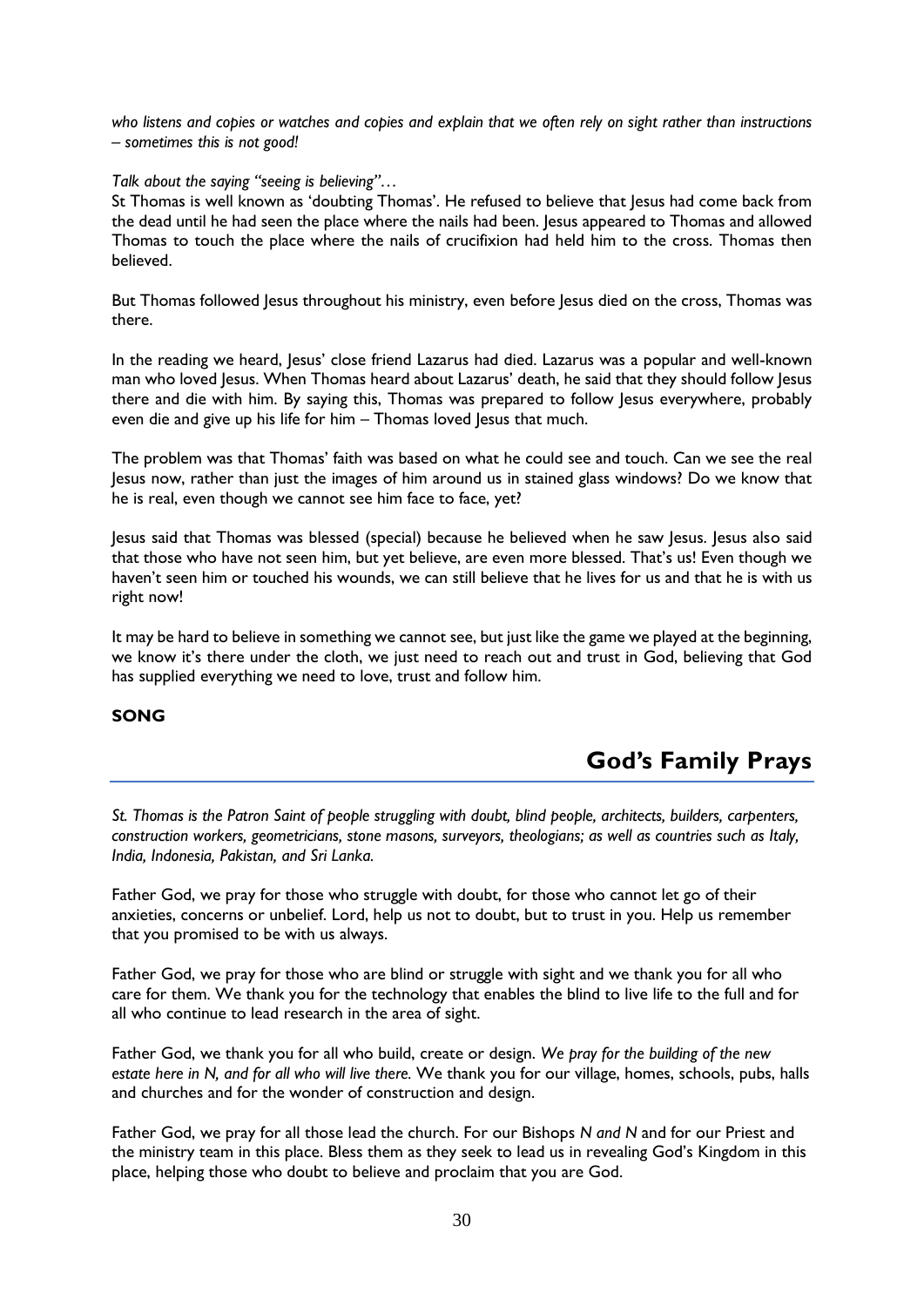*May we, O God, by grace believe and, in believing, still receive the Christ who held His raw palms out and beckoned Thomas from his doubt.*

*(Thomas Troeger, 1984, Psalter/Hymnal of the Christian Reformed Church)*

#### *End with the St Thomas' Day collect*

Almighty and eternal God, who, for the firmer foundation of our faith, allowed your holy apostle Thomas to doubt the resurrection of your Son till word and sight convinced him: grant to us, who have not seen, that we also may believe and so confess Christ as our Lord and our God. Amen.

#### **Lord's Prayer (Modern)**

#### **SONG**

**God's Family Goes!**

*If there is a returning baptism family, see Leader's Insert*

#### **All We believe in God the Father, from whom every family…**

#### *Church Family Notices can be given here.*

#### *Blessing:*

+ May Christ who makes saints of sinners, who has transformed those who surround us today, raise and strengthen you that you may transform the world; and the blessing of God Almighty… Amen.

#### **SONG**

#### **Song Suggestions:**

Blessed assurance, Jesus is mine (trad) You are the King of glory Let us run with perseverance (Morris) Amazing grace (trad) What a friend we have in Jesus (trad) Open the eyes of my heart, Lord

#### **Notes**

#### *Wall of Fame*

*Don't forget to print out an image of Thomas to place of the wall of fame.*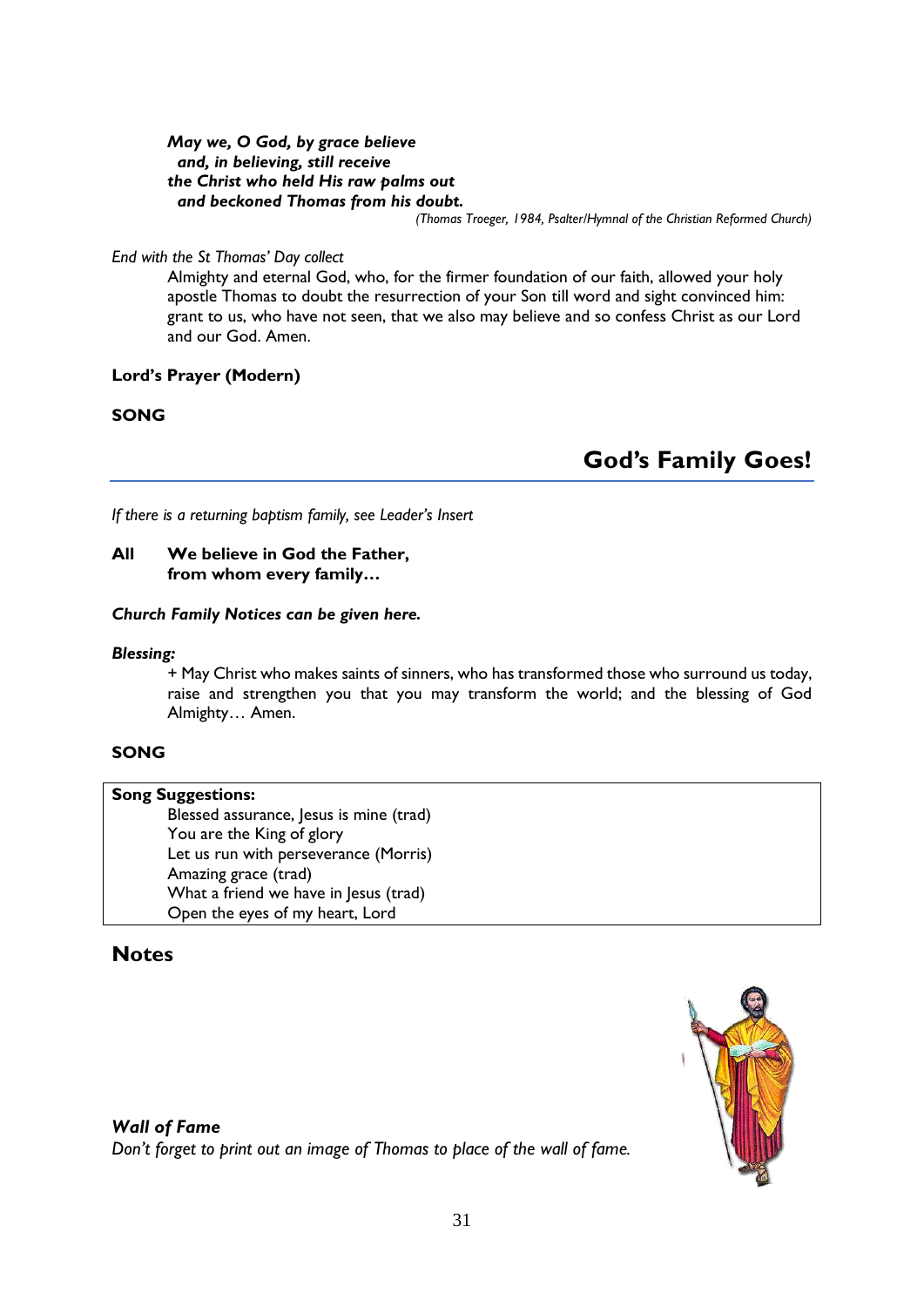# *August – Holiday Season: Jonah*

**Theme:** This month we return to the beach! Well, nearly. Jonah's story features the sea! Jonah's story teaches us that even though we often try and run from God's call, God still provides for us. It was God who provided the large fish to swallow Jonah for three days and nights. There was probably a nicer way to be spared, but God provided.

#### **What you'll need for this service:**

- $\triangleright$  An image of Jonah to place at the front of church and then on the Wall of Fame.
- ➢ In style of *Year 1 August*, use beach balls and buckets to decorate the church and to provide a 'beach' theme backdrop for the service. If you have a blow up whale you may wish to display this at the front of church.

#### **Before the service:**

- $\triangleright$  Remember to pray together or to encourage prayer amongst all your team groups.
- ➢ Prep a children's group to create fish or make a fishing net to display in church. You may want people to create a fish on their arrival to church.

## **God's Family Gathers**

*Give a warm welcome to the church. Point out the toilets if you need to. Draw attention to the Welcome Cards. Keep other notices for the end.*

Grace, mercy and peace from God our Father and the Lord Jesus Christ be with you. **All And also with you.**

*Ask if anyone has any family church news – this may include birthdays. Introduce the theme, place an image of Jonah at the front, and lead into…*

We admit that we sometimes say terrible things…

#### **All Father, forgive us.**

We do foolish and silly things…

#### **All Father, forgive us.**

*+ May Almighty God have mercy upon you, pardon and deliver you from all your sins, confirm and strengthen you in all goodness and bring you to life eternal, through Jesus Christ our Lord. Amen.*

#### **SONG**

## **God's Family Listens**

#### **Reading:** Jonah 1 or Jonah 2

#### **Talk**

*Ask people to cut out a fish to be used during the prayers later.* You might think that everyone in the Bible was good, well behaved and obedient. But, you'd be very wrong.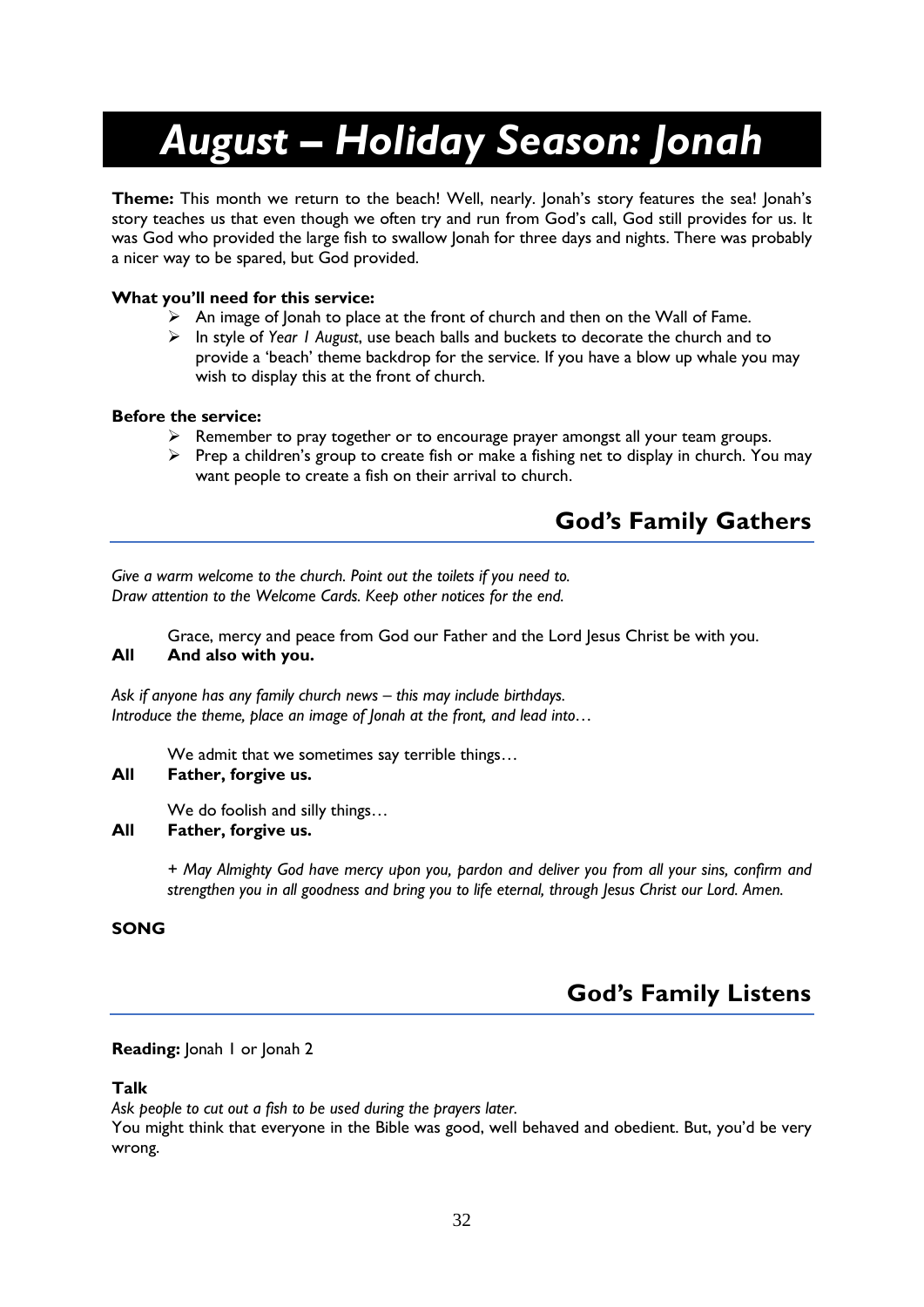Jonah was stubborn, disobedient, untrustworthy, faithless, shallow, bad-tempered, proud and loved to grumble. Hopefully you won't know anyone quite like that.

Actually, those qualities made Jonah the perfect man to do what God wanted. God needed a prophet to tell the people of Nineveh about their sin. Someone who would speak boldly and with confidence about the consequences of carrying on living in sin. It wouldn't be an easy task!

However, Jonah just kept running away. I wonder if you've been asked to do something, but have kept avoiding doing it? I wonder if God has asked you to do something but you run the other way? Every time Jonah ran away, God would manage to bring him back. God even provided a large fish, possibly a whale, to swallow Jonah and spew him up on the beach! The people of Nineveh listened to Jonah and God saved them.

However, Jonah was so stubborn that he was only concerned about himself. He wanted God to destroy Nineveh so his efforts were not in vain. God provided a bush for Jonah to sleep under, but Jonah was more concerned about the bush than he was for the people of Nineveh.

Jonah's story can help us though. Sometimes, God asks us to do things that seem impossible for us or even ridiculous. It might be God calling you to be a priest or to work for him in the church in some way. We might feel inadequate, or stubborn because we don't want to change – "I'm happy the way I am". We might not like the final answer.

Jonah's story teaches us that we need to trust that God knows what he is doing when he asks something of us, even if we do not know the final outcome. We need to trust that God will give us the strength and ability to carry out what it is he is asking. Jonah forgot, and, while he was wrapped up in himself, he was unable to see that God saved an entire city because of him. God wants to use us too, maybe not to save cities, but so he can save those around us, so he can save us from harm and pour out his love on us.

Will you run away?

**SONG**

## **God's Family Prays**

*Ask the congregation to write their prayers on a fish. At the end encourage the congregation to come forward and place it in a net. You might want to write the following prayers on large fish and ask members of the congregation to pull one from the net to read aloud for the prayers.*

Lord God, we thank you for the example of the Prophet Jonah. You were able to use him to save a city even though he was stubborn and ungrateful. Help us to listen to you and to do those things only which you want of us.

Lord God, you kept Jonah safe in the belly of a large fish and under the shelter of a bush. We pray that you would keep us from harm too, protecting us from all who seek to separate us from your love. We ask your care on the homeless and hungry, causing us to help those who need protection.

Lord God, you caused the fish to wash Jonah up on a beach. So, we pray, this holiday season, for all who are travelling and taking a break. May they return feeling refreshed and renewed and ask for their safe return. We pray for those planning to return to school or work over the coming month.

Lord God, you wanted to save a city from corruption and error. So, we pray for the nations and cities of our world, asking your wisdom and guidance on the leaders and rulers of the world. Send us as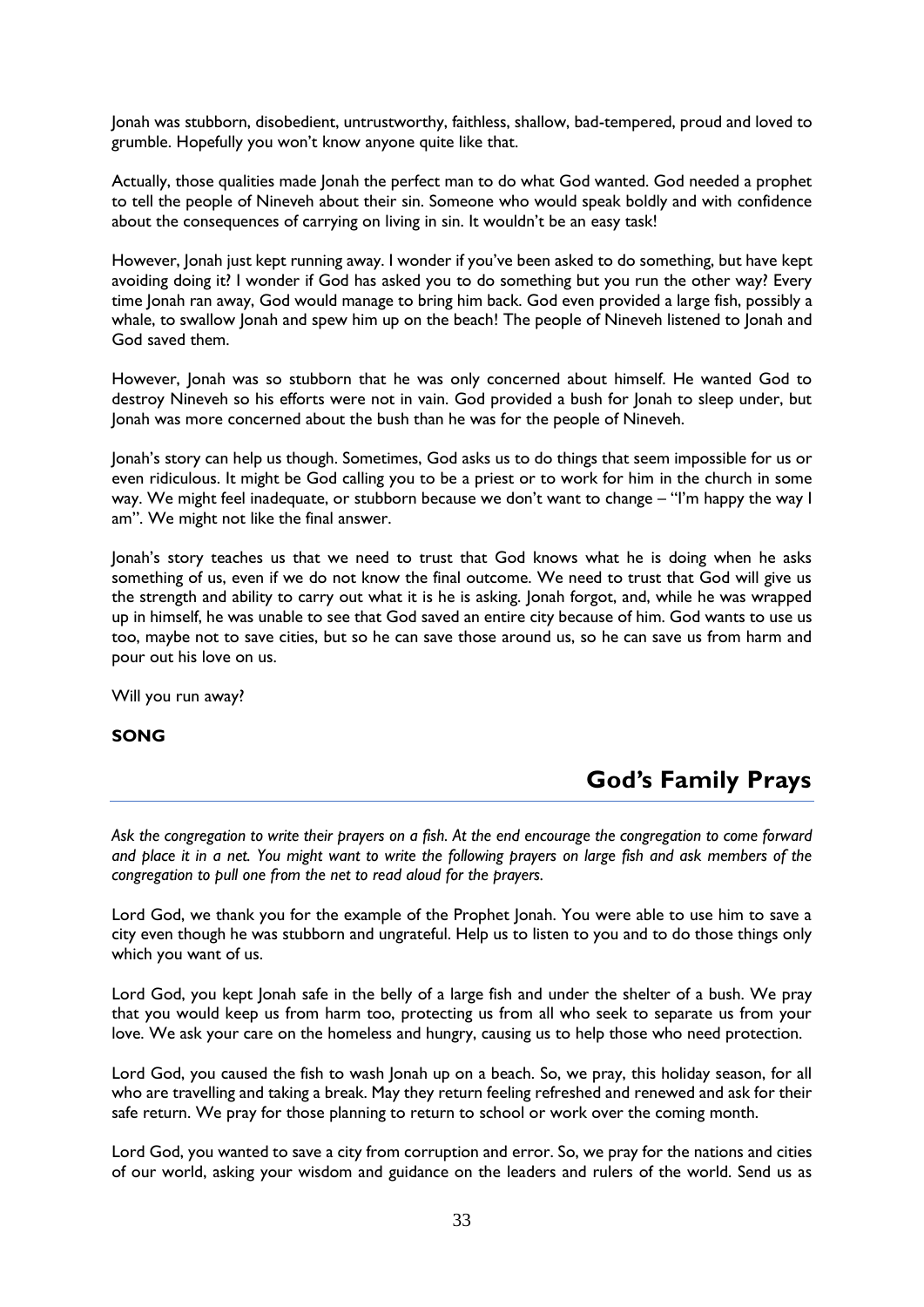prophets, like Jonah, into the world to speak against injustice and to encourage communities to live in peace.

Lord God, you hear us when we pray to you in faith. As we bring our prayers forward, we ask that you would change us into the people you want us to be.

*End with this collect*

Faithful Creator, whose mercy never fails: deepen our faithfulness to you and to your living Word, Jesus Christ our Lord. Amen.

#### **Lord's Prayer (Modern)**

**SONG**

## **God's Family Goes!**

*If there is a returning baptism family, see Leader's Insert*

#### **All We believe in God the Father, from whom every family…**

#### *Church Family Notices may be shared here.*

#### *Blessing:*

+ The Lord bless you and keep you, the Lord make his face to shine upon you and be gracious to you; the Lord look kindly on you and give you peace. And the blessing of God Almighty…

#### **SONG**

#### **Song Suggestions:**

Lord, thy word abideth (trad) Spirit of holiness (trad) Ancient words (Smith) Thy word is a lamp unto our feet Thou whose almighty word (trad)

#### **Notes**

#### *Wall of Fame*

*Don't forget to print out an image of Jonah to place of the wall of fame.*

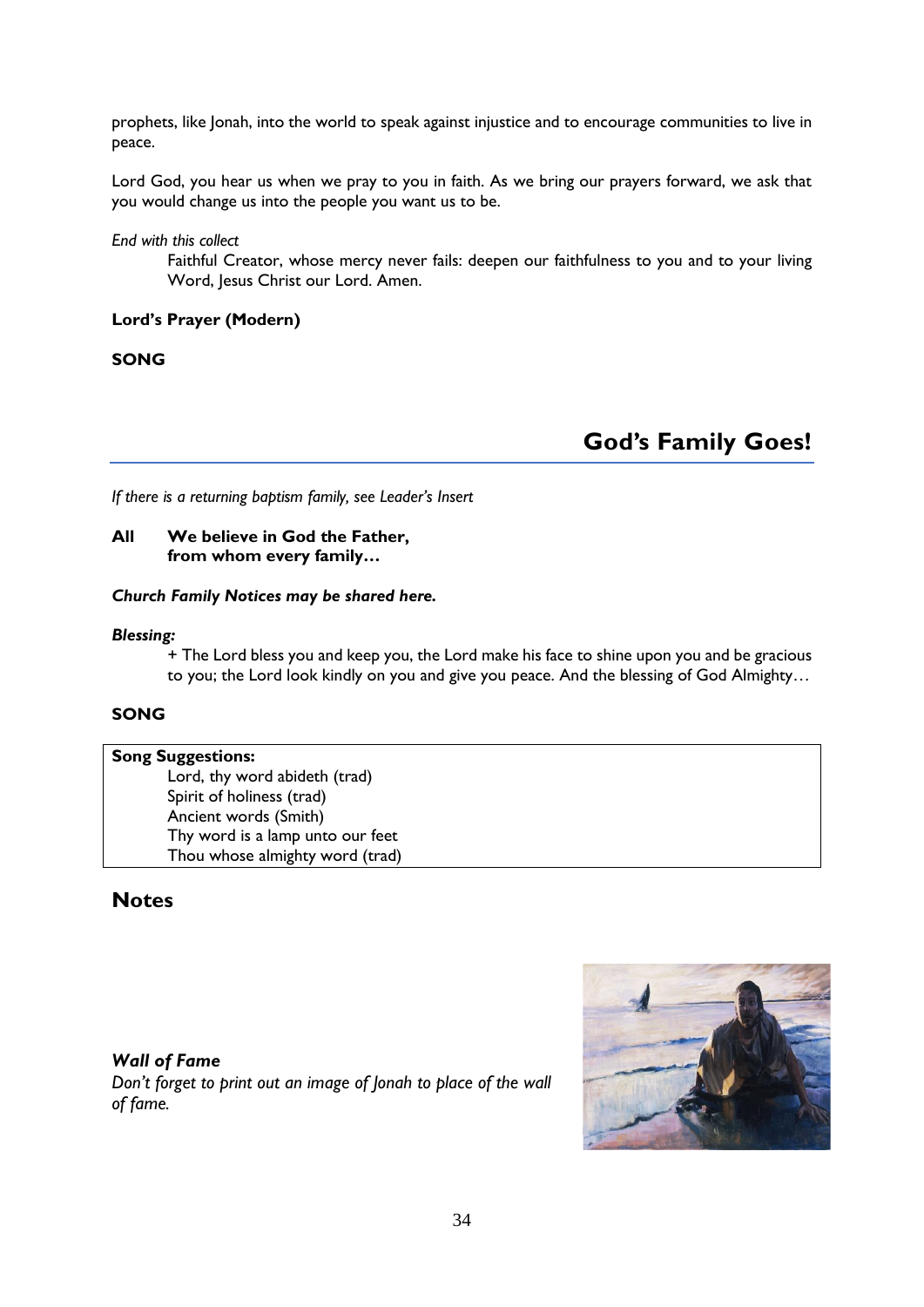# *September: Back to School*

*Please refer to Years 1 and 2 for service templates and ideas.*

## *October – Ruth: Harvest*

**Theme:** focusing on the story of Ruth, the festival of harvest is illustrated by her qualities of commitment, trust and faithfulness. God is faithful too! When we recall what he has done for us, despite the bad times we go through, he remains steadfast and true. Harvest is more than just about food – it is about God's faithfulness to us. This service encourages the exploration of that faithfulness.

#### **What you'll need for this service:**

➢ An image of Ruth to place at the front of church and then on the Wall of Fame.

#### **Before the service:**

- $\triangleright$  Remember to pray together or to encourage prayer amongst all your team groups.
- $\triangleright$  (Wheat template if you use alternative prayer idea 1)
- $\triangleright$  (Chalkboard film for alternative prayer idea 2)

## **God's Family Gathers**

*Give a warm welcome to the church. Point out the toilets if you need to. Draw attention to the Welcome Cards. Keep other notices for the end.*

Grace, mercy and peace from God our Father and the Lord Jesus Christ be with you. **All And also with you.**

*Ask if anyone has any family church news – this may include birthdays. Introduce the theme, place an image of Ruth at the front, and lead into…*

We admit that we sometimes say terrible things…

#### **All Father, forgive us.**

We do foolish and silly things… **All Father, forgive us.**

> *+ May Almighty God have mercy upon you, pardon and deliver you from all your sins, confirm and strengthen you in all goodness and bring you to life eternal, through Jesus Christ our Lord. Amen.*

#### **SONG**

## **God's Family Listens**

**Readings:** Ruth, chapter 1 (or a section of it).

*This reading lends itself to be dramatized in some way, or you may want to act out the whole. story of Ruth, or portray it in some other way as people enter the church.*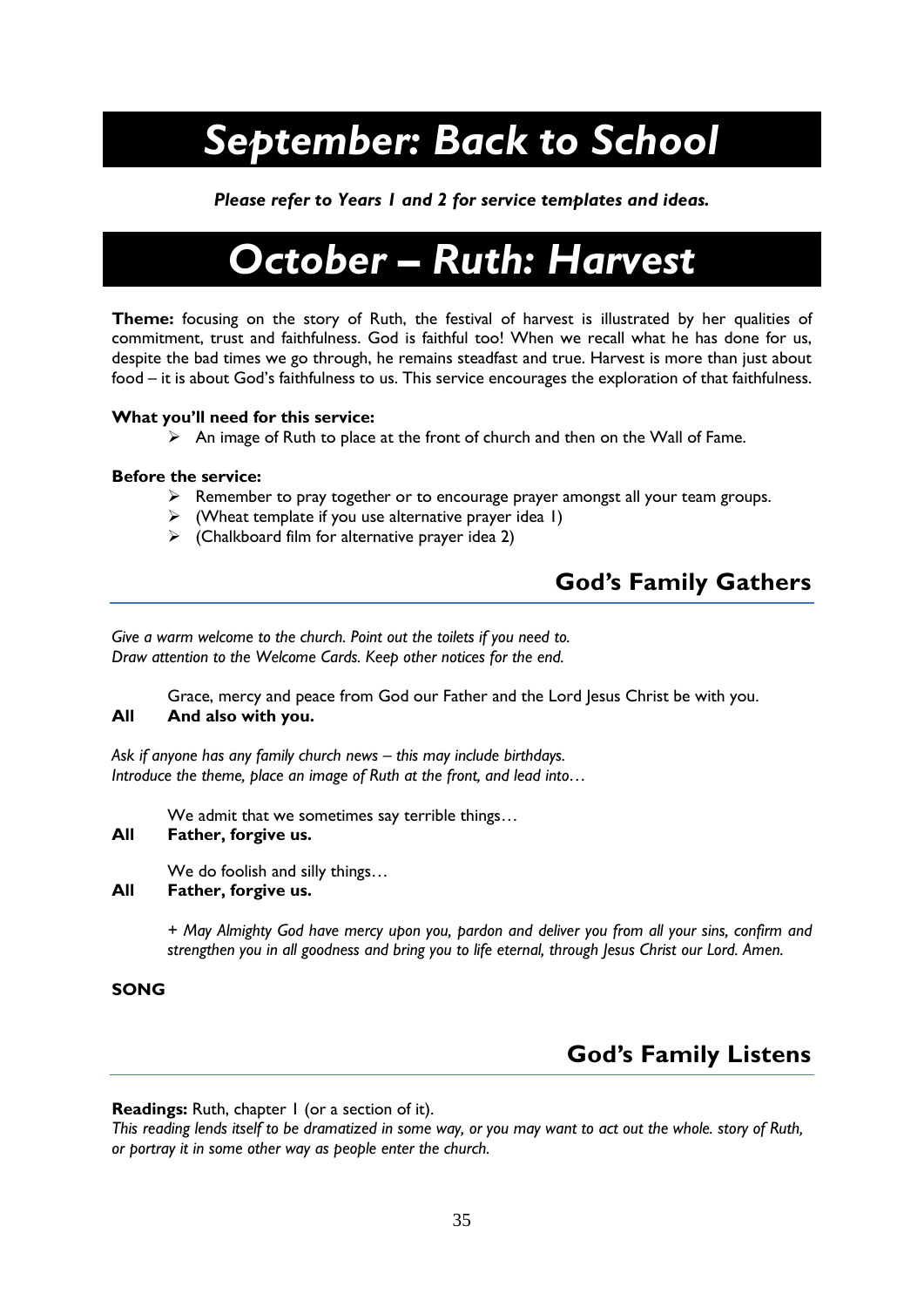#### **Talk**

*Briefly recap the story of Ruth. You may want to act out a small part of her story.*

The story of Ruth is a beautiful one. Ruth was married to Naomi's son, but was now a widow. Ruth could have left Naomi to go back to her own family, but she loved Naomi so much that she promised to stay with her – your people will be my people and your God will be my God.

When Harvest came, Ruth had to work in the fields to provide food for Naomi. Thankfully, she was blessed. Boaz ordered that extra grain be dropped, just so Ruth could take home more!

Ruth's story teaches us a number of things. It teaches first about friendship and commitment to each other. Despite being a widow, Ruth remained faithful to Naomi. Despite there being a great famine in the land, Ruth supported Naomi and eventually harvested grain for them to eat.

It also teaches about how faithful God is to his people. God loved them very much and he cared for their needs and he provided for them. Naomi and Ruth felt insignificant in a very big world and they must have wondered how they would survive. But their faith in God, and his faith in them, meant that God was able to work through the bad to bring times of joy and peace to them. Ruth eventually gave birth to a son, Obed, who was the father of Jesse, the father of King David – ancestor to Jesus himself!

So, no matter how insignificant we often feel, God can use us to bring great change to our world.

Much of Ruth's story is about helping others and being committed to bring them relief, comfort and food. These actions are important to us because we trust and lean fully on God.

There are so many people in our world that need basic food and water supplies. Even in our country, people often go hungry and rely on foodbanks. I wonder if we might be like Boaz in that field – dropping a little extra grain to give someone the chance to eat. Every time we go shopping, we might want to think about buying an extra tin of something to share with a charity.

So many people feel distant from the people around them because of illness, sickness or loneliness. I wonder how we might be like Ruth who said, 'your people will be my people' and who embraced a whole new way of life to look after Naomi? How might you look after someone who needs you?

*You might like to read here a poem of God's faithfulness to us. The famous Footprints poem, for example.*

*Ask the congregation to think of times when God has been faithful to them. Ask them to reflect on how God's faithfulness inspires us to be faithful to others and attentive to the world around us.*

#### **SONG**

*Suggested: Beauty for Brokenness*

## **God's Family Prays**

*In the church have two "graffiti" points – large areas of paper where people can draw or write their thoughts. In the middle of one, write "God is faithful…" and on the other write "Lord, I struggle…" At this point in the service, ask people to visit each graffiti point and to write down*

- *Those moments when God is faithful (at home, my family, at work, last week, in my child's life etc…)*
- *Those moments when we struggle to see his faithfulness (it's OK to be honest here – when people suffer, when people go hungry, when we don't share the world's resources)*

*If you have an intercessor that can pray ab-lib, you may want to bring some of the things on the graffiti boards into the following prayers, praying for:*

• *The world and its needs*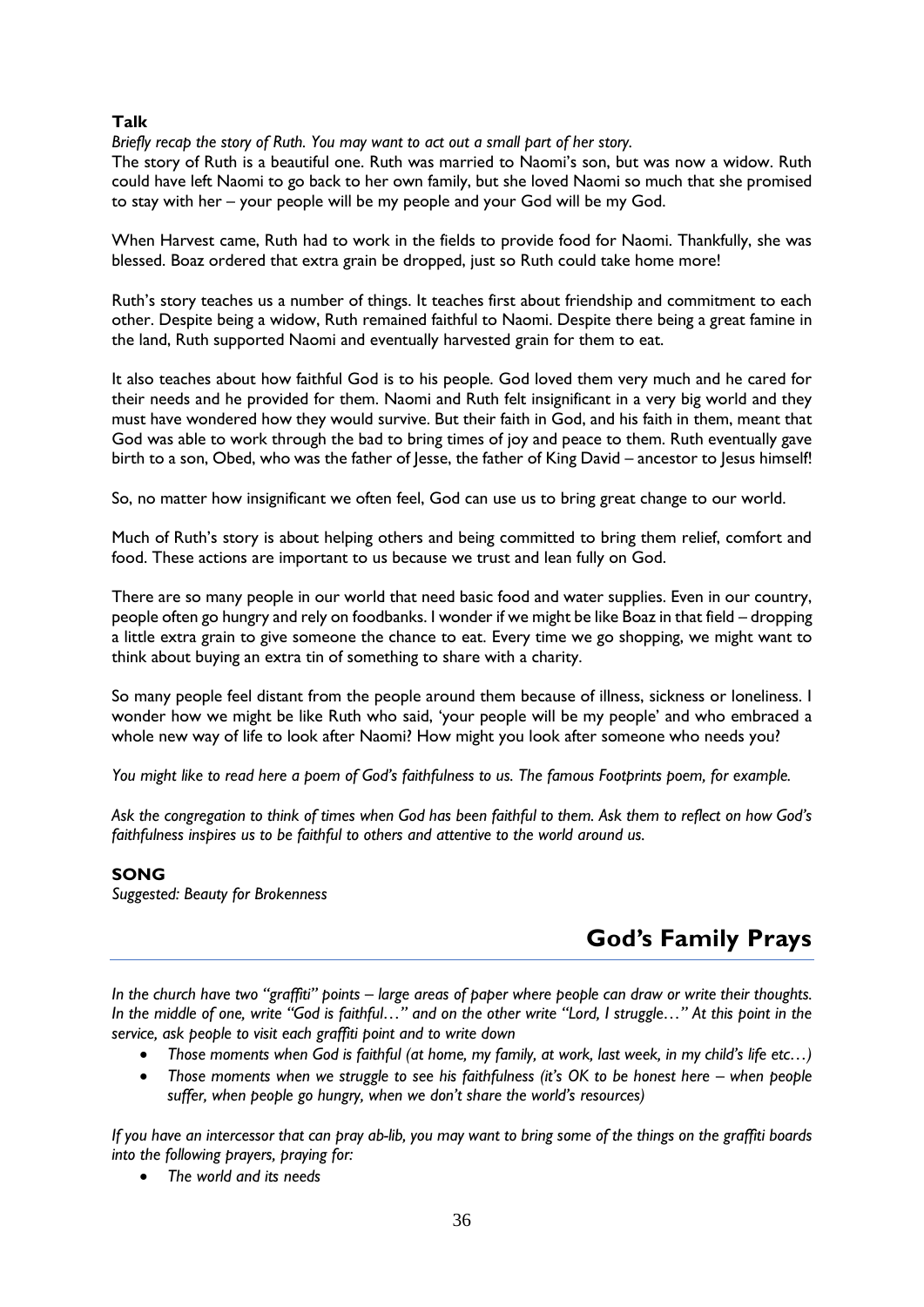- *Our country and its leaders*
- *The church and for the sharing of the Good News*
- *Thanksgiving for the example of Ruth*

#### *End with this collect*

Creator God, you made the goodness of the land, the riches of the sea and the rhythm of the seasons; as we thank you for the harvest, may we cherish and respect this planet and its peoples, through Jesus Christ our Lord. Amen.

#### **Lord's Prayer (Modern)**

#### **SONG**

## **God's Family Goes!**

*If there is a returning baptism family, see Leader's Insert*

#### **All We believe in God the Father, from whom every family…**

#### *Church Family Notices may be given here.*

#### *Blessing:*

*+ The Lord bless you and keep you, the Lord make his face to shine upon you and be gracious to you; the Lord look kindly on you and give you peace. And the blessing of God Almighty… Amen.*

#### **SONG**

#### **Song Suggestions:**

Come ye thankful people (trad) Great is thy faithfulness Now thank we all our God Beauty for brokenness (Kendrick) All creatures of our God and King (trad)

#### **Other ideas:**

- 1. Prayers: Using the wheat template, you may like to scatter these down the church aisle and ask each person to collect one, write their prayers on it and attach it to the graffiti board. Alternatively, you may want boards for different types of prayer – Thank You Prayers, Prayers for the World and so on…
- 2. Prayers: You might like to purchase roll out chalk board paper (blackboard film) with coloured chalks to write on. These are reusable and can be found on various shopping apps.
- 3. Telling the story of Ruth: as people enter the church they could travel round the church informally and meet each of the main characters of Ruth's story. The characters can say a little bit about who they are – Ruth, Naomi, Boaz and a field worker, for example. "I'm Ruth. My husband sadly died, but I loved my mother in law so much I wanted to look *after her. So…"*
- 4. Part of the sermon slot could be to work out an acronym for RUTH that reflect what the story teaches us either about morality or harvest. For qualities, Resilience, Unique, Trust, Honesty; or for harvest, Resources, Universal, Together, Home. You might like people to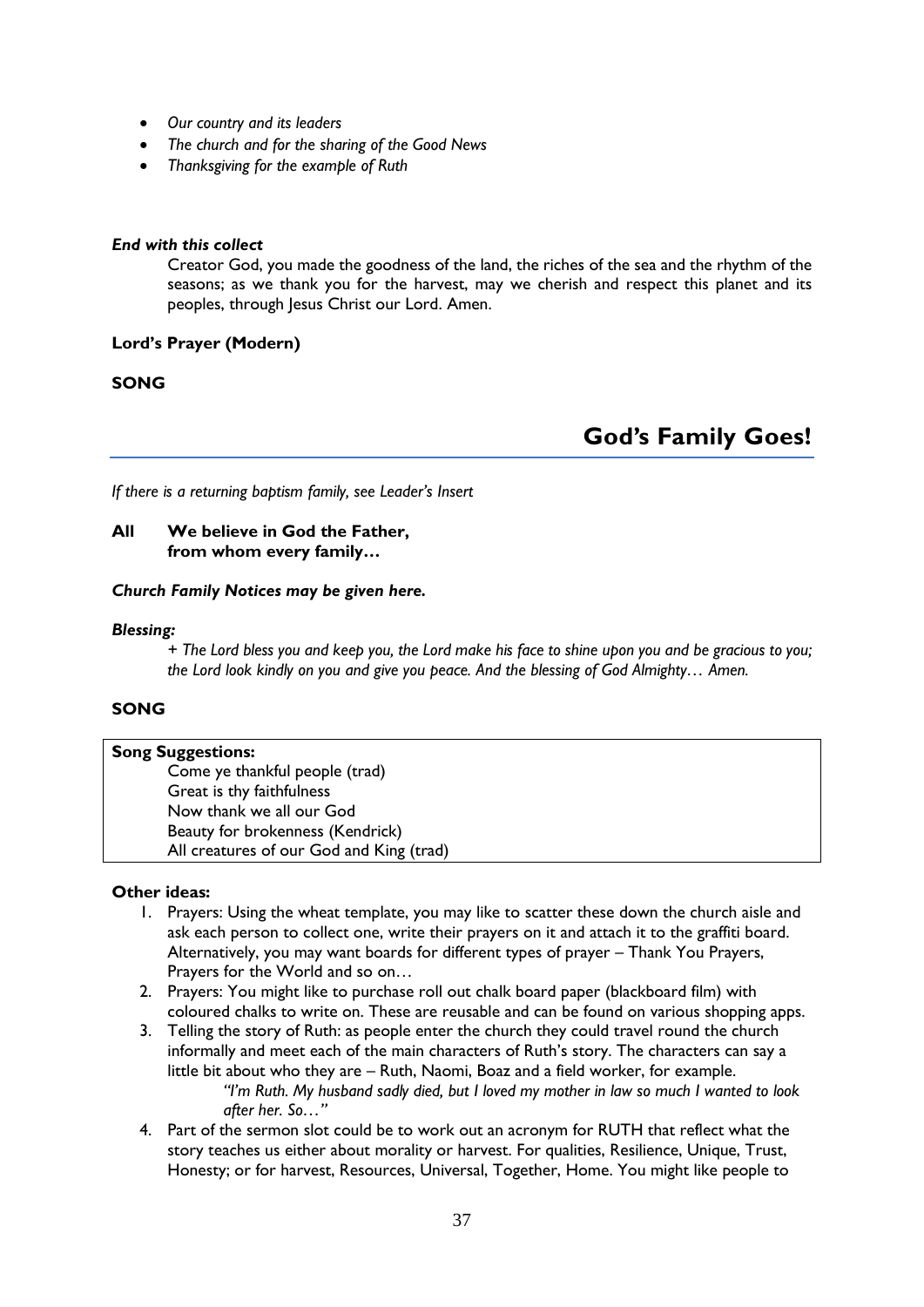write these down or make bracelets using lettered beads spelling RUTH, so people can remember their acronyms as they wear them.

5. Harvest Ideas: traditional harvest festivals often include displays of food and wheat – why not use a display of wheat to tell the story of Ruth. There might be some tasty breads or other foods to taste for breakfast or lunch!

**Notes**

*Wall of Fame Don't forget to print out an image of Ruth to place of the wall of fame.*

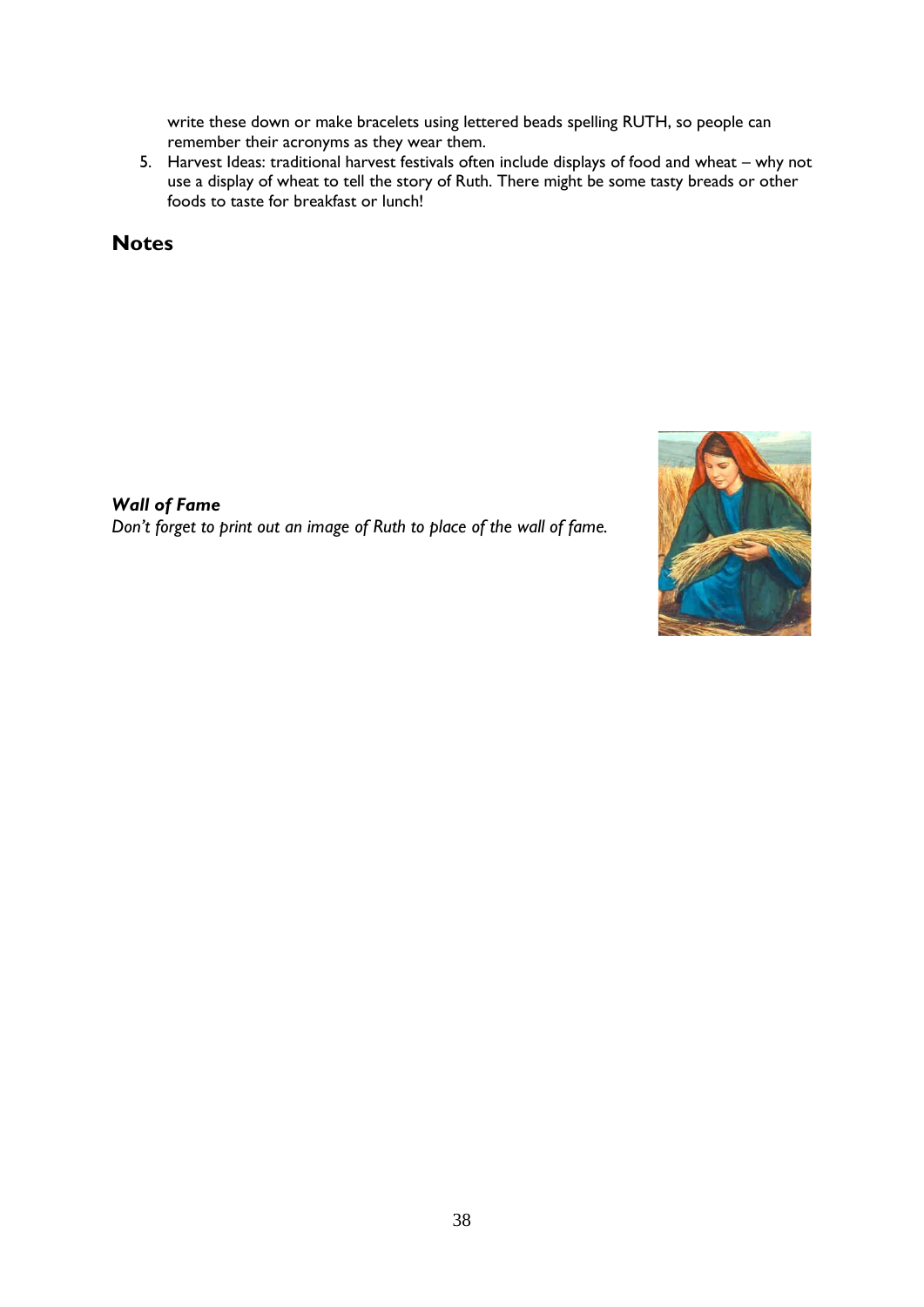# *November - Noah*

**Theme:** In the season of remembrance, this service encourages everyone to recall God's great promises over us – his love and faithful to us. Looking back is sometimes hard, but as we move forward, it is important to recall God's presence with us at all times. Covenants are a good way to express this. God and his people have always shared in covenants and today we can celebrate the New Covenant – of Jesus' work on the cross and his promise of love to us.

#### **What you'll need for this service:**

- $\triangleright$  An image of Noah to place at the front of church and then on the Wall of Fame.
- $\triangleright$  The promises you wrote down and posted in February's service.
- $\triangleright$  String that stretches from end of the church to the other, down the middle of the church.
- $\triangleright$  Template for bunting flag. You may want to cut these out for the service or ask people to do it as they enter the church. Ensure they're printed on brightly coloured paper/card to symbolise a rainbow.

#### **Before the service:**

- $\triangleright$  Remember to pray together or to encourage prayer amongst all your team groups.
- $\triangleright$  Prepare bunting triangles and place them along with pens in the pews.

## **God's Family Gathers**

*Give a warm welcome to the church. Point out the toilets if you need to. Draw attention to the Welcome Cards. Keep other notices for the end.*

> Grace, mercy and peace from God our Father and the Lord Jesus Christ be with you. **And also with you.**

*Ask if anyone has any family church news – this may include birthdays. Introduce the theme, place an image of Noah at the front, and lead into…*

We admit that we sometimes say terrible things…

#### **All Father, forgive us.**

We do foolish and silly things…

#### **All Father, forgive us.**

*+ May Almighty God have mercy upon you, pardon and deliver you from all your sins, confirm and strengthen you in all goodness and bring you to life eternal, through Jesus Christ our Lord. Amen.*

#### **SONG**

## **God's Family Listens**

**Readings:** Genesis 7:1-10 and 9:12-17

#### **Talk**

This is the season for remembering. *Recall what is remembered in this season – All Saints/Souls, November 5th, November 11th etc…*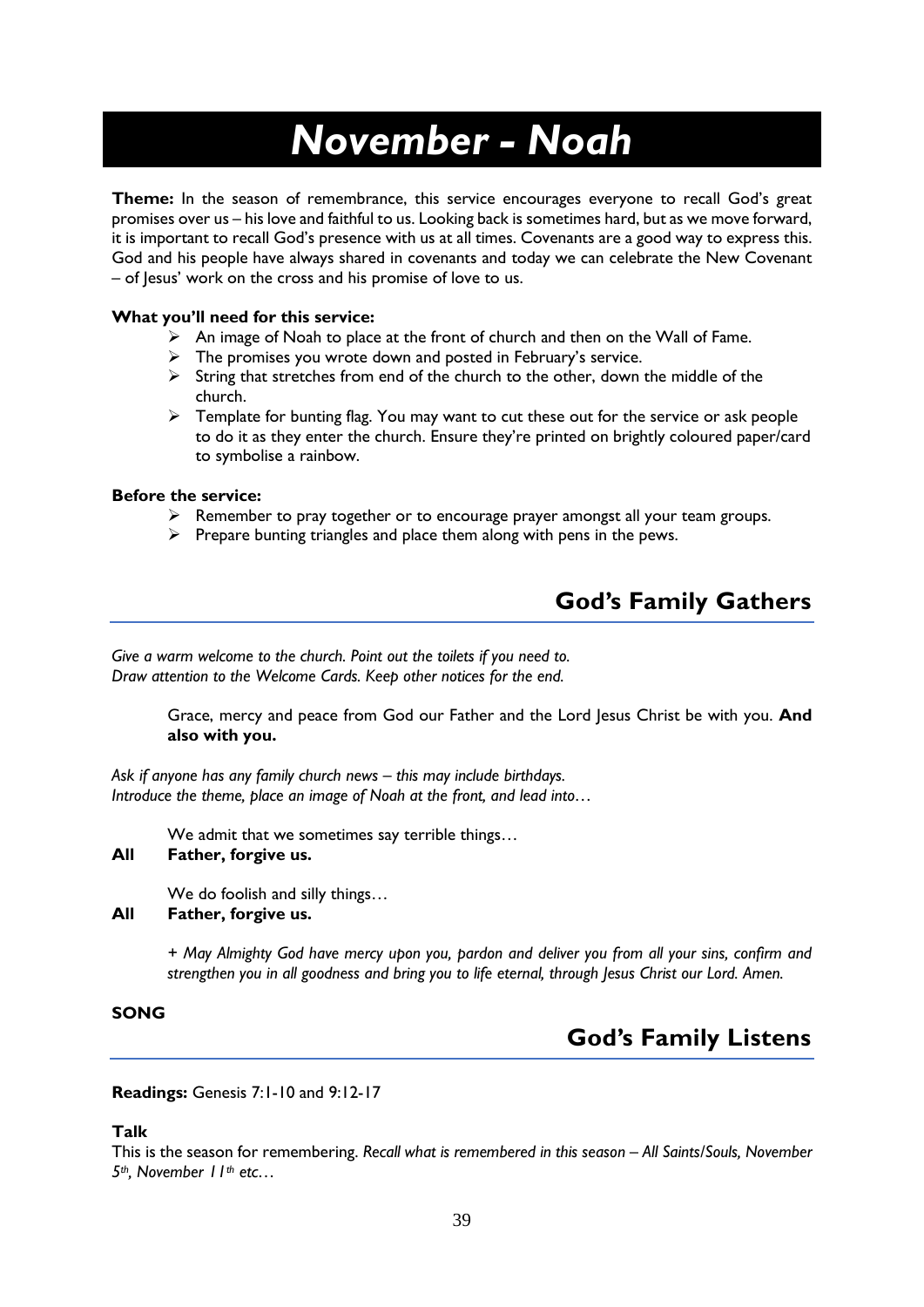Every week Christians talk about 'remembering'. When Christians celebrate Holy Communion, when we share bread and wine, we remember Jesus and all that he did for us.

It might sound an odd thing to say, but God remembers. Of course he does! The bible talks about God remembering things all the time. Not that God is forgetful, but that he often helps us, his people, look back in order that we might change the way we live and move forward.

One of the greatest examples of this is Noah. You may remember the story of Noah and the ark, that God told him to build. God wanted to wipe away the sin from his beautiful world, so it rained for 40 days and nights. However, God remembered Noah and his family because they were good people and Noah loved the Lord God.

After the flood, God set a rainbow in the sky as a reminder that he would never again destroy the earth. God told Noah that whenever he saw the rainbow, he was to remember the covenant that God made with the earth. The rainbow reminds us that God doesn't forget and that he keeps his promises because he is a God of love.

In February, we wrote down promises, which we've kept safe for you. *Recall briefly what happened at that service and give people space/time to write down promises if they were not there or have forgotten what happened!* I wonder if you can remember your promise? I wonder if you've kept to your promise? Maybe it was to read the bible more or to help others?

*Peg these promises to the washing line string down the centre of the church.* Unlike us, God never forgets his promise. God promised that he will be with us till the end of the age. He has never forgotten that! Every day, he shows us ways in which he has been with us in good times and in bad.

He cannot break his promises. Even if we break ours, God remains completely faithful to us. Often we wander off, but God remains there waiting for us. He comes to find us and brings us home again. God loves us so much and the rainbow is a sign of that love for us. But greater than that, Jesus came as proof of God's love for us and we have the Holy Spirit, a seal of that covenant of love.

If you forgot your promise from the start of the year, or you need to renew it, now is the time to do that. And in the struggle to keep that promise, remember the rainbow – that God is love, he will never let us down and he remains faithful throughout. He has made a new covenant with us through the cross of Jesus – a covenant that will never see us fail or let down, but treasured and loved as his children.

#### **SONG**

## **God's Family Prays**

*Ask the congregation to write prayers of thankfulness on the bunting flags they've been given. When they have done this, invite people forward to hang the bunting flags up with pegs along the washing line down the centre of the church. The colours will hopefully be interspersed with the promises made during the year and symbolise some sort of rainbow!*

- Prayers should include thanksgiving for the promises of God in our lives thankful that he is faithful.
- *Sorrow in looking back – recall the season of remembrance. Sorrowful for wars and times of turmoil or unrest.*
- *Keep us watchful and hopeful – that we may see the signs of love around us.*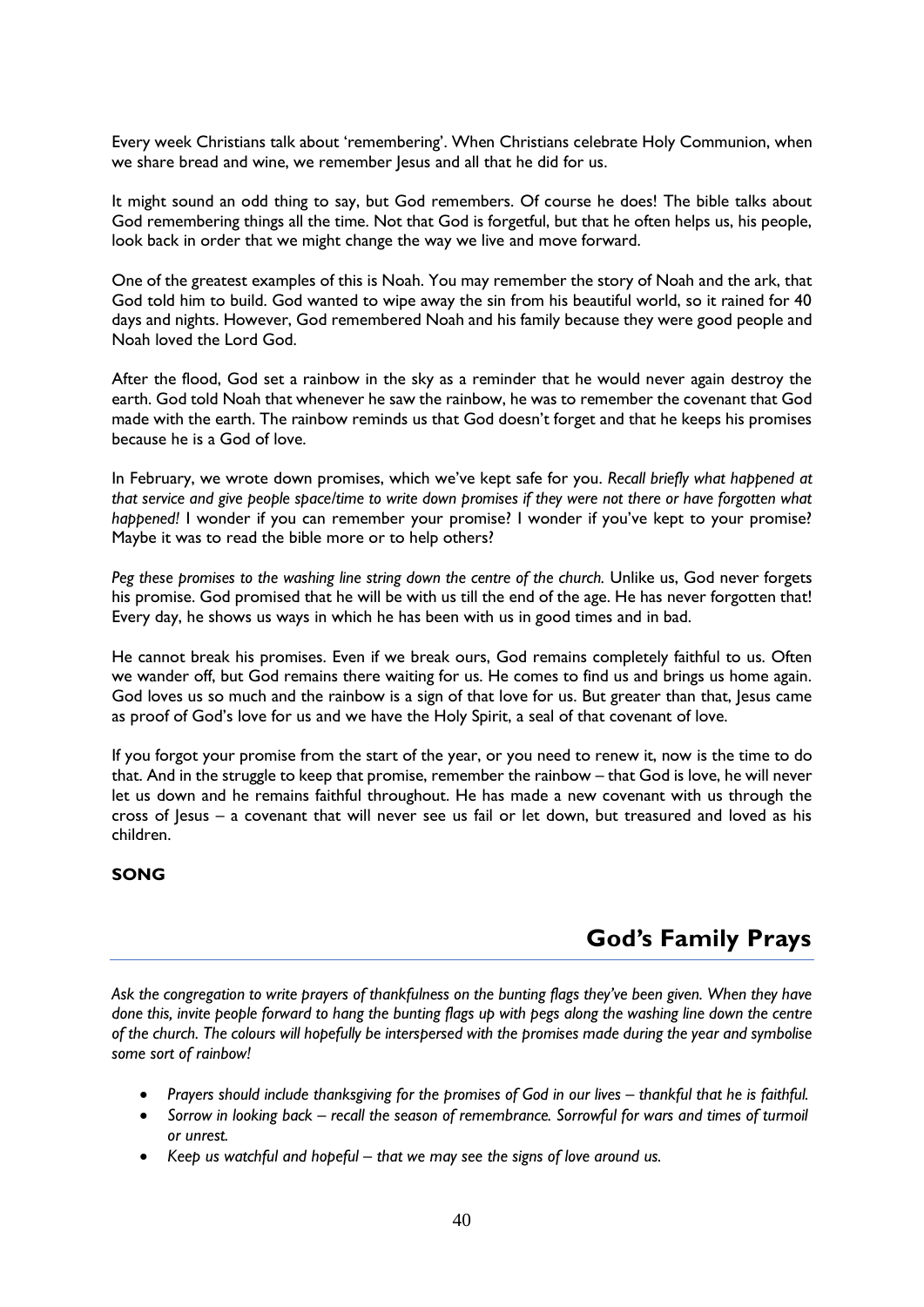#### *End with this collect*

Almighty Father, whose will is to restore all things in your beloved Son, the King of all: govern the hearts and minds of those in authority and bring the families of the nations, divided and torn apart by the ravages of sin, to be subject to his just and gentle rule; who is alive and reigns with you, in the unity of the Holy Spirit, one God, now and for ever. Amen.

#### **Lord's Prayer (Modern)**

#### **SONG**

## **God's Family Goes!**

*If there is a returning baptism family, see Leader's Insert*

#### **All We believe in God the Father, from whom every family…**

#### *Church Family Notices can be given here.*

#### *Blessing:*

*+ God grant to the living, grace; to the departed, rest; to the church, the Queen, the commonwealth, and all humankind peace and concord; And to us and all his servants, life everlasting And the blessing of God Almighty… Amen.*

#### **SONG**

| <b>Song Suggestions:</b> |                                                                      |  |
|--------------------------|----------------------------------------------------------------------|--|
|                          | The Lord's my shepherd (Townend)                                     |  |
|                          | Lead us, heavenly Father, lead us (trad)                             |  |
|                          | Shalom, my friends (RSCM)                                            |  |
|                          | Let us build a house where love can dwell                            |  |
|                          | Jerusalem (there are sometimes alternate words set to the same tune) |  |

#### **Other ideas**

- The rainbow flag is often the symbol and sign of inclusion and diversity. Use the flag to talk about remembering to look back in order to move forward with God, about being a diverse church and about welcoming all.
- Allow people to take a flag of the rainbow home with them and encourage people to pray using their bunting prayer.
- Use lights to shine a rainbow on the church wall.
- A rainbow of poppies (different colours) could work as effective symbol for remembrance.
- The talk may want to include looking back after times of war in order to be able to move forward in peace. Or looking back when we have lost someone, treasuring the memories we have in order to 'use aright the time that is left to us here on earth'.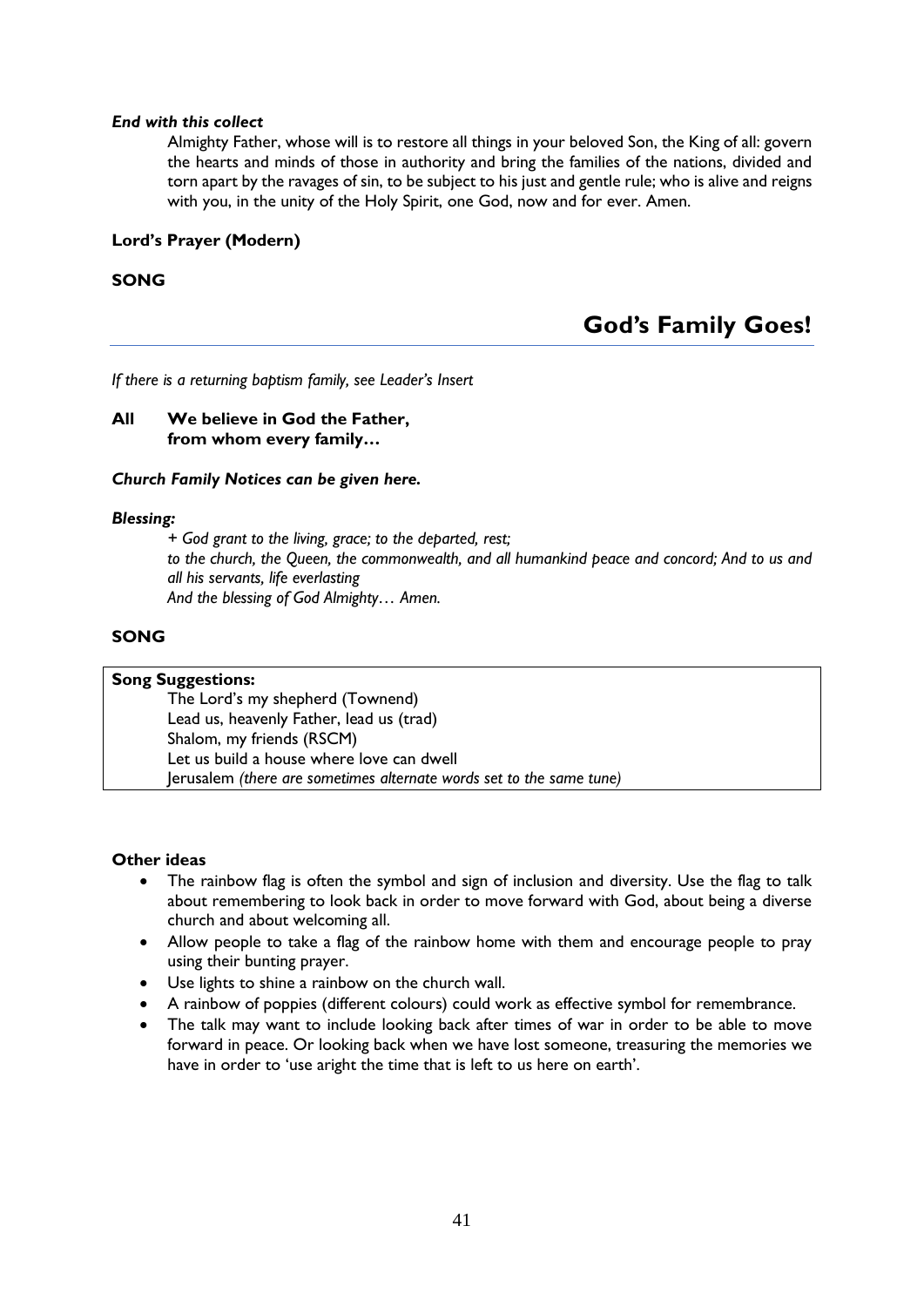## **Notes**

*Wall of Fame Don't forget to print out an image of Noah to place of the wall of fame.*